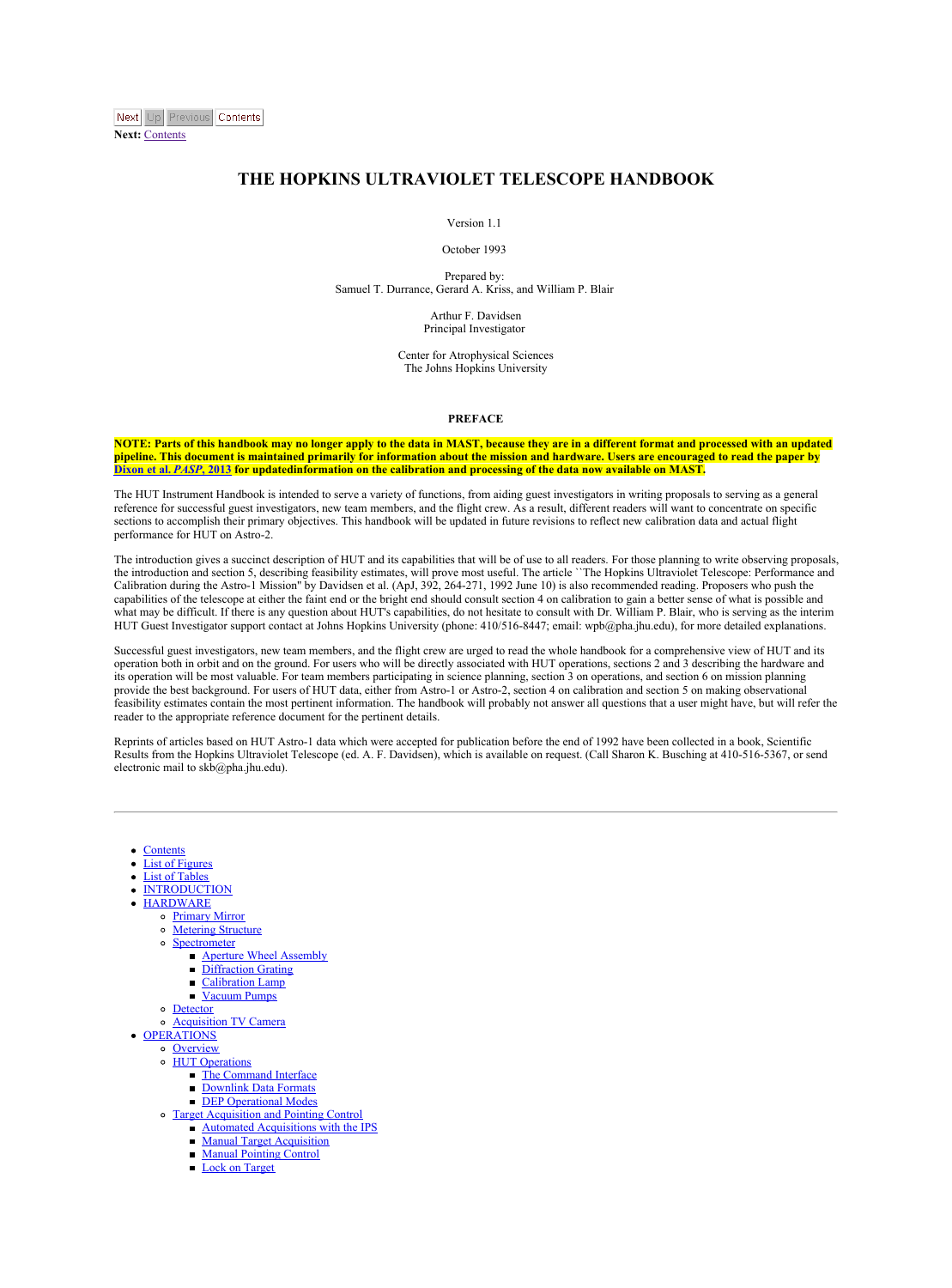- 
- 
- Sensor [Substitution](#page-31-0)<br>
POCC [Operations](#page-32-0)<br>
POCC [Positions](#page-34-0) and Schedule<br>
POCC Positions and Schedule
- 
- **[CALIBRATION](#page-35-0)** and Image Motion Corrections
	- $\ddot{\phantom{a}}$ Pulse [Persistence](#page-37-0)
	- ÷ Dead [Time](#page-38-0)
	- Ä Dark [Count](#page-39-0)
	- $\ddot{\phantom{0}}$ [Scattered](#page-40-0) Light
	- $\ddot{\phantom{0}}\phantom{0}\phantom{0}$ [Second-order](#page-41-0) Light
- Flat [Fields](#page-42-0)
- 
- **Flux [Calibration](#page-44-0)<br>• [Photometric](#page-47-0) Corrections for Image Motion<br>[OBSERVATION](#page-48-0) FEASIBILITY ESTIMATES**
- 
- MISSION [PLANNING](#page-52-0)
- Sequention
	- Detailed [Observation](#page-54-0) Planning
		- [Sequence](#page-55-0) Database Files
		- [Coordinates](#page-56-0) and Roll Angles
		- [Selecting](#page-57-0) HUT Guide Stars [Count](#page-58-0) Rates and Door States
- About this [document](#page-60-0)...

|  | vinist Conte |
|--|--------------|
|  |              |

 $\Delta$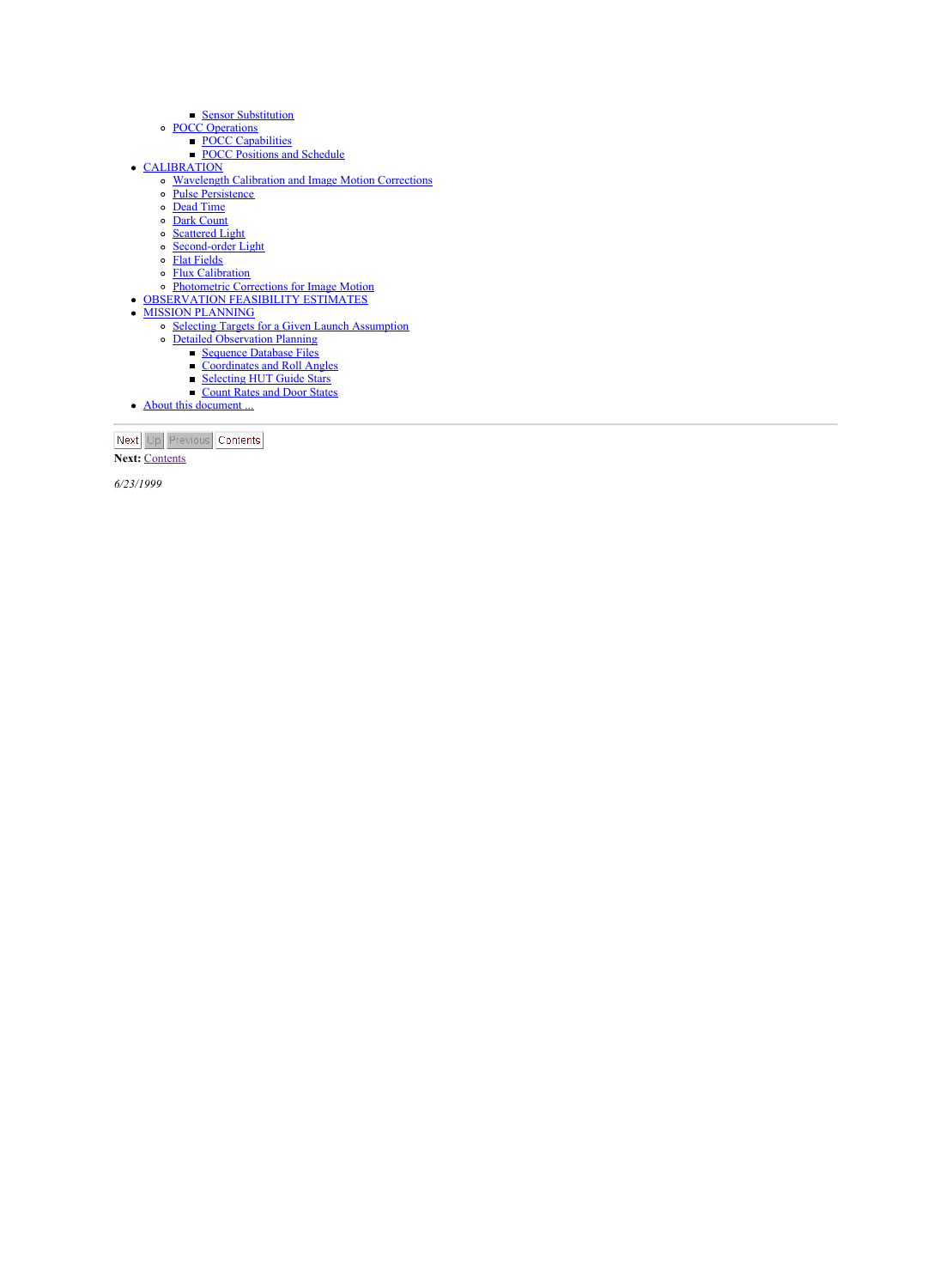<span id="page-2-0"></span>Next Up Previous

**Next:** List of [Figures](#page-3-1) **Up:** No [Title](#page-0-0) **Previous:** No [Title](#page-0-0)

## <span id="page-2-1"></span>**Contents**

- $\lambda$ **[Contents](#page-2-1)**
- List of [Figures](#page-3-0)
- List of [Tables](#page-4-0)
- [INTRODUCTION](#page-5-0)
- [HARDWARE](#page-8-0)
	- [Primary](#page-10-0) Mirror
	- [Metering](#page-11-0) Structure
		- **[Spectrometer](#page-12-0)** Aperture Wheel [Assembly](#page-13-0)
			- [Diffraction](#page-14-0) Grating
			- [Calibration](#page-15-0) Lamp
			- [Vacuum](#page-16-0) Pumps
		- **[Detector](#page-17-0)**
	- [Acquisition](#page-18-0) TV Camera
- [OPERATIONS](#page-19-0)
- **[Overview](#page-20-0)** 
	- HUT [Operations](#page-21-0)
		- The [Command](#page-22-0) Interface
		- [Downlink](#page-24-0) Data Formats
		- DEP [Operational](#page-25-0) Modes
		- Target [Acquisition](#page-26-0) and Pointing Control
	- Automated [Acquisitions](#page-27-0) with the IPS
		- Manual Target [Acquisition](#page-28-0)
		- Manual [Pointing](#page-29-0) Control
		- Lock on [Target](#page-30-0)
		- Sensor [Substitution](#page-31-0)
		- POCC [Operations](#page-32-0)
		- POCC [Capabilities](#page-33-0)
		- z POCC [Positions](#page-34-0) and Schedule
- [CALIBRATION](#page-35-0)
	- [Wavelength](#page-36-0) Calibration and Image Motion Corrections
	- Pulse [Persistence](#page-37-0)
	- Dead [Time](#page-38-0)
	- Dark [Count](#page-39-0)
	- [Scattered](#page-40-0) Light
	- [Second-order](#page-41-0) Light
	- Flat [Fields](#page-42-0)
	- Flux [Calibration](#page-44-0)
	-
- [Photometric](#page-47-0) Corrections for Image Motion [OBSERVATION](#page-48-0) FEASIBILITY ESTIMATES
- MISSION [PLANNING](#page-52-0)
- Selecting Targets for a Given Launch [Assumption](#page-53-0)
	- Detailed [Observation](#page-54-0) Planning
		-
		- [Sequence](#page-55-0) Database Files
			- [Coordinates](#page-56-0) and Roll Angles
			- [Selecting](#page-57-0) HUT Guide Stars
		- [Count](#page-58-0) Rates and Door States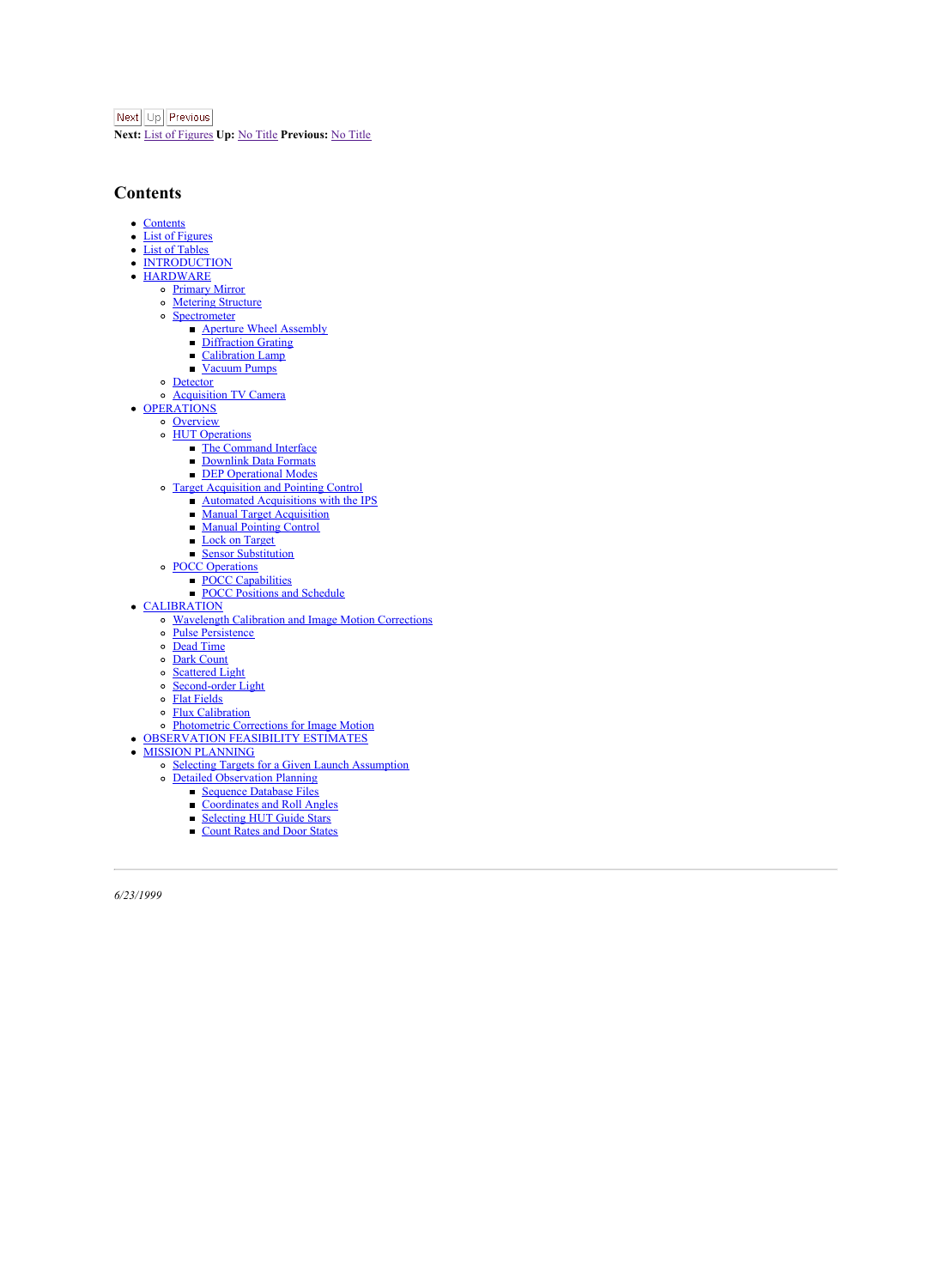<span id="page-3-1"></span>Next Up Previous Contents

**Next:** List of [Tables](#page-4-1) **Up:** No [Title](#page-0-0) **Previous:** [Contents](#page-2-0)

## <span id="page-3-0"></span>**List of Figures**

- $\lambda$ The Astro [Observatory](#page-5-1) mounted in the shuttle
- ÷ Line drawing of HUT [instrument](#page-6-0)
- z Location of the hardware used to attach [telescopes](#page-7-0) to IPS The principal elements [contained](#page-8-1) within the ECC  $\ddot{\phantom{a}}$
- 
- ÷ The HUT [primary](#page-10-1) mirror
- The HUT [spectrometer](#page-12-1) system
- Intensified [photodiode](#page-17-1) array detector
- $\vdots$ Display: HOP HUT [Operations](#page-22-1)
- [Display:](#page-22-2) HDC HUT doors and camera
- [Display:](#page-23-0) HMH HUT mirror and heater<br>HUT [Astro-1](#page-40-1) Lyman- Ct scattering profile
- $\vdots$
- Flat field [correction](#page-42-1) for the small aperture door
- Raw counts spectrum of [G191-B2B](#page-42-2)
- HUT [inflight/postflight](#page-42-3) calibration comparison
- [Expected](#page-45-0) 2nd order effective area for Astro-2
- ÷ [Expected](#page-45-1) 2nd order + Alfilter effective area for Astro-2
- Extended source [sensitivity](#page-48-1) for S/N = 10 per Å HUT [airglow,](#page-49-0) 20'' aperture, Day, 1800 s
- ÷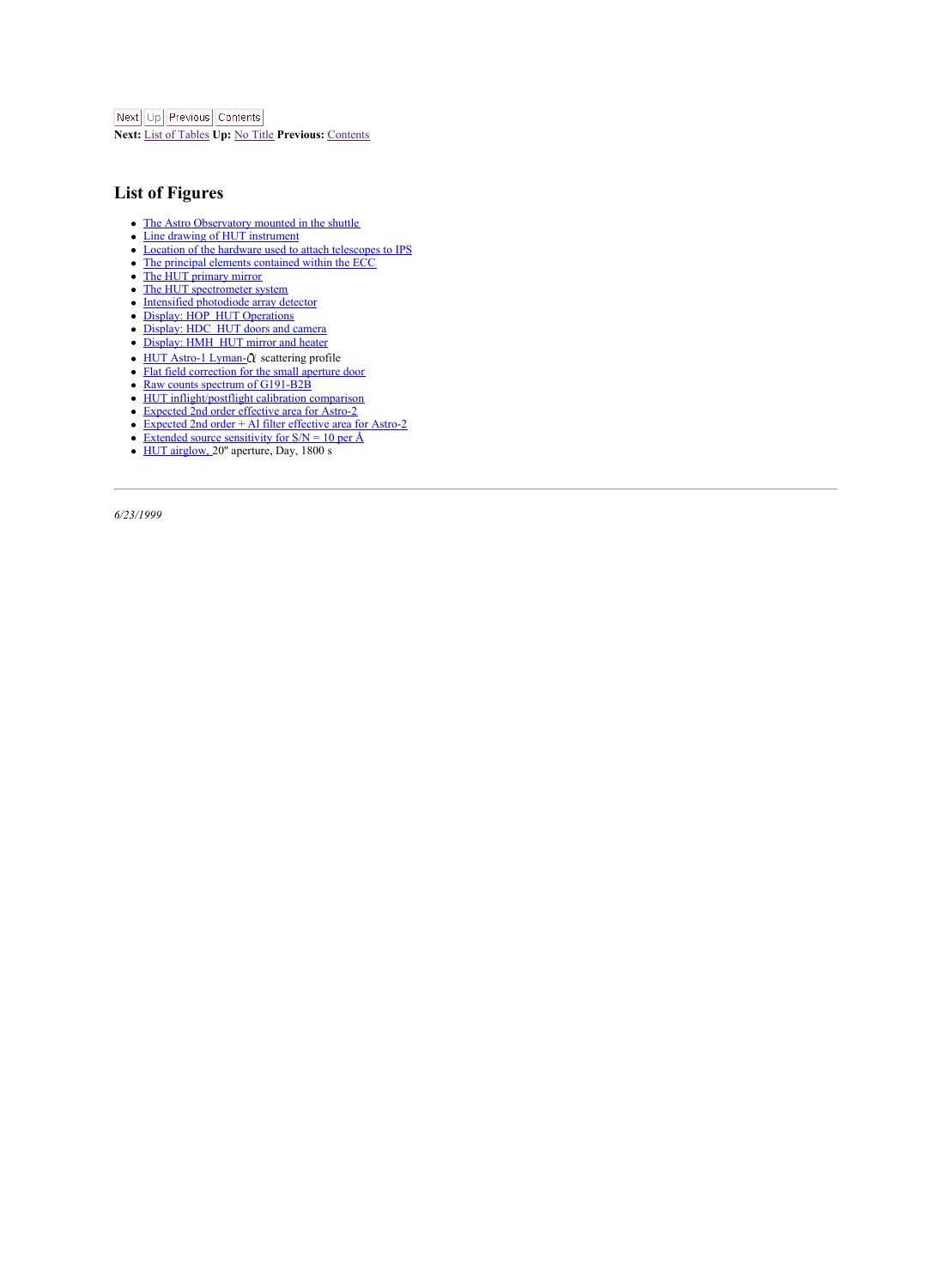<span id="page-4-1"></span>Next Up Previous Contents

**Next:** [INTRODUCTION](#page-6-1) **Up:** No [Title](#page-0-0) **Previous:** List of [Figures](#page-3-1)

## <span id="page-4-0"></span>**List of Tables**

- HUT Instrument Design [Characteristics](#page-5-2) for Astro-2 [Spectrometer](#page-13-1) Aperture Wheel Positions
- 
- HUT HRM Data [Formats](#page-24-1) HUT [Locate](#page-25-1) Modes HUT POCC [Positions](#page-34-1)
- 
- 
- **2018**<br><sup>Hure</sup> Expected [Properties](#page-49-1) for Astro-2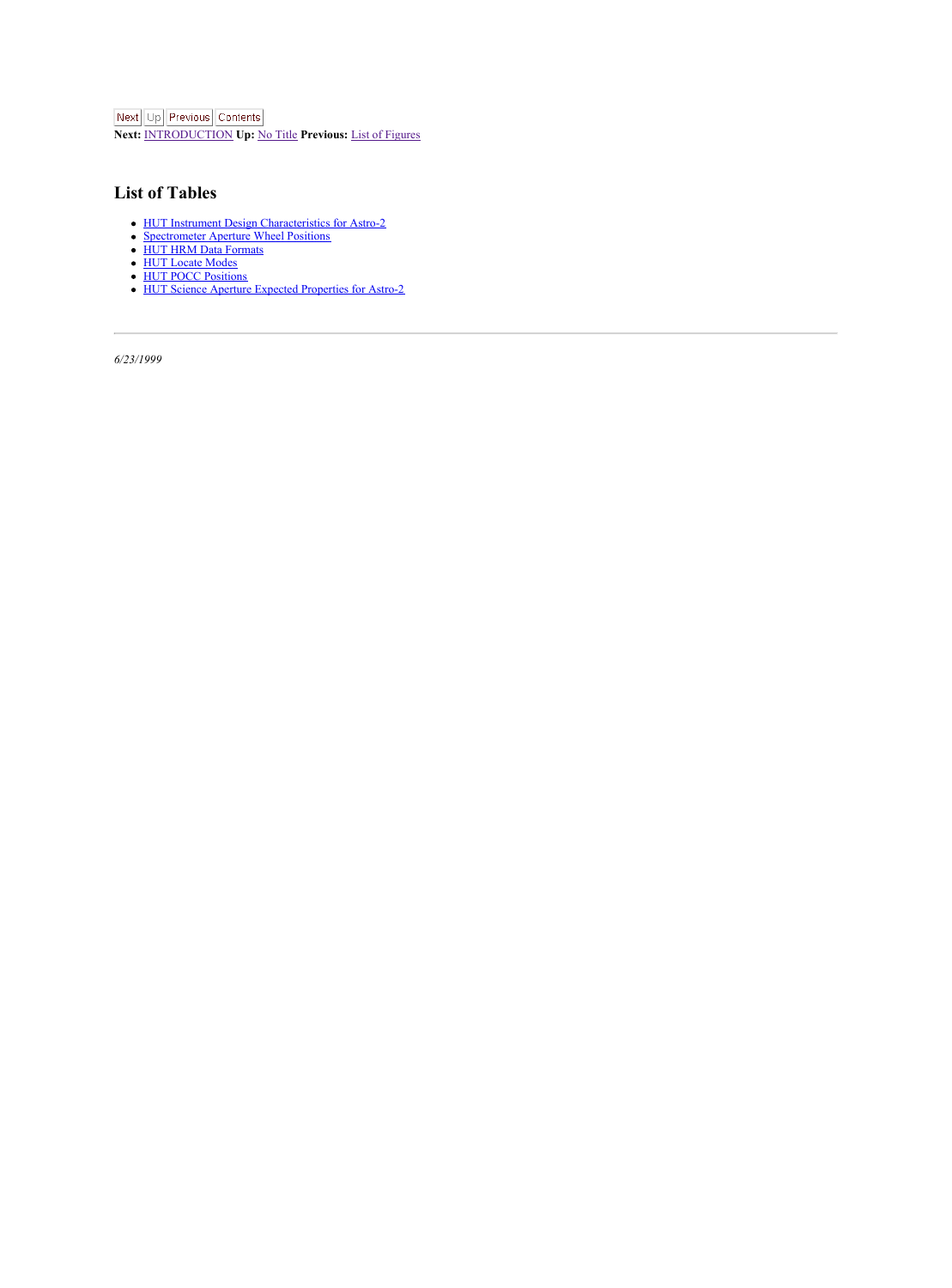## <span id="page-5-0"></span>**INTRODUCTION**

The Hopkins Ultraviolet Telescope (HUT) is one of three major instruments that comprise the Astro Observatory. It mounts on the Spacelab Instrument<br>Pointing System (IPS) along with the Ultraviolet Imaging Telescope (UIT) a Astro Observatory mounted in the Shuttle as it will be configured for Astro-2 is shown in [Figure](#page-5-1) 1-1.

<span id="page-5-2"></span><span id="page-5-1"></span>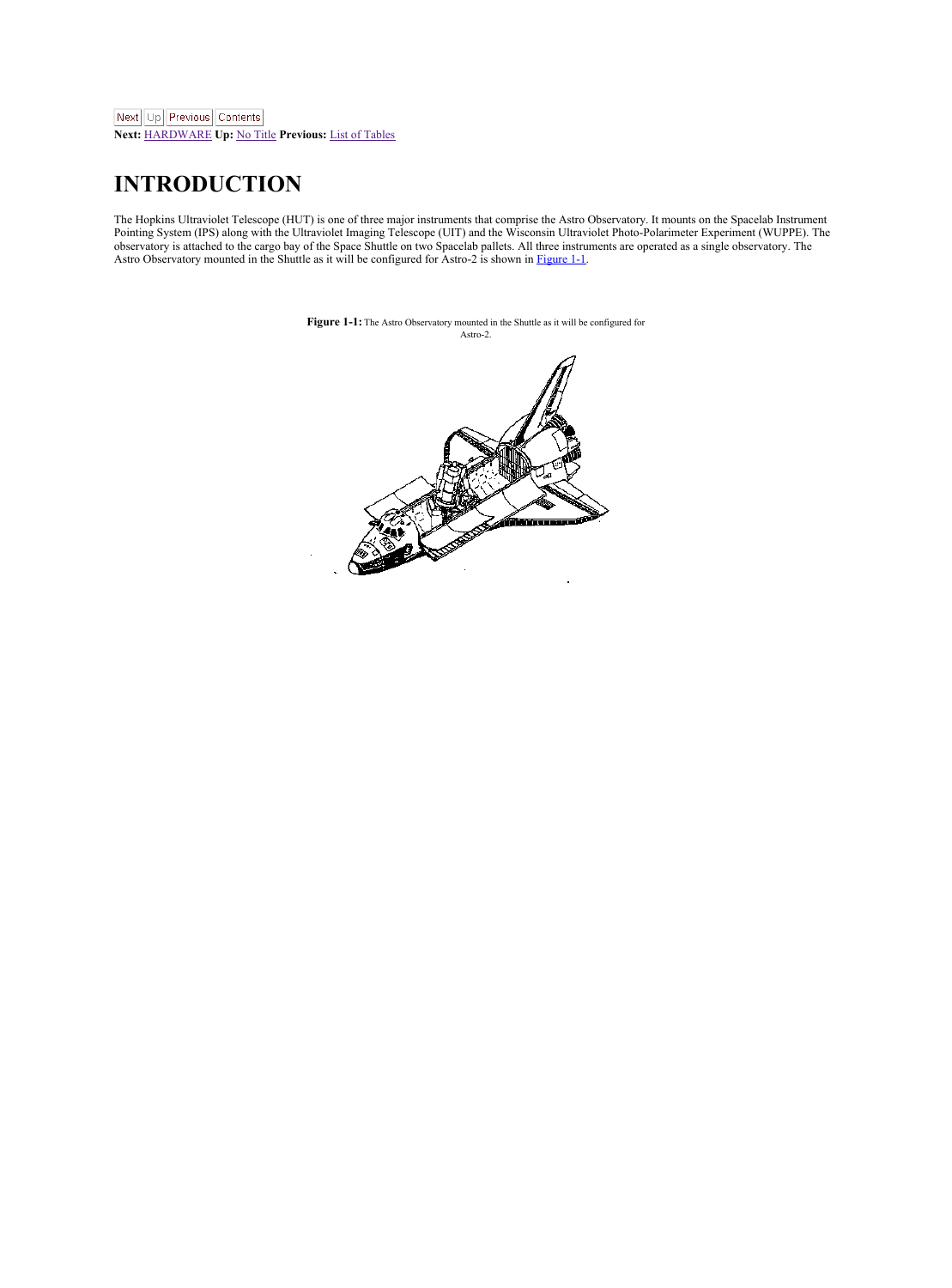| Table 1-1: HUT Instrument Design Characteristics for Astro-2<br>Telescope |                                        |
|---------------------------------------------------------------------------|----------------------------------------|
|                                                                           |                                        |
| <b>Prime Focus Paraboloid</b>                                             |                                        |
| Auerture                                                                  | $90 \text{ cm}$                        |
| Collecting Area                                                           | $5120 \text{ cm}^2$                    |
| <b>Focal Ratio</b>                                                        | f/2                                    |
| <b>Plate Scale</b>                                                        | $115''$ mm <sup>-1</sup>               |
|                                                                           | $8.7 \ \mu m$ (") <sup>-1</sup>        |
|                                                                           | Silicon Carbide                        |
| Mirror Coating                                                            |                                        |
| Spectrograph                                                              |                                        |
|                                                                           |                                        |
| Concave Grating, Rowland Circle Design                                    |                                        |
| Grating Diameter                                                          | $200 \text{ mm}$                       |
| Radius of Curvature                                                       | 400 mm                                 |
| <b>Groove Density</b>                                                     | $600$ lines mm <sup>-1</sup>           |
| Coating                                                                   | Silicon Carbide                        |
| Dispersion                                                                | $41.5 \text{ Å mm}^{-1}$               |
| Wavelength Coverage                                                       |                                        |
| -First Order                                                              | 814–1876 Å                             |
| -Second Order                                                             | 407-938 Å                              |
|                                                                           |                                        |
| Detector                                                                  |                                        |
|                                                                           |                                        |
| Microchannel Plate Intensified Linear                                     |                                        |
| Photodiode Array (Pulse-Counting)                                         |                                        |
| Photocathode                                                              | Cesium Iodide                          |
| <b>Active Length</b>                                                      | $25 \, \mathrm{mm}$                    |
| Diode Size                                                                | $25 \mu m \times 2.5 \text{ mm}$       |
|                                                                           | $(\sim 1$ Å diode <sup>-1</sup> )      |
| Number of Diodes                                                          | 1024                                   |
| Spectrograph Resolution                                                   | $75~\mu m$                             |
| -First Order                                                              | $\sim$ 3 Å                             |
| -Second Order                                                             | $\sim$ 1.5 Å                           |
| <b>Time Resolution</b>                                                    | 1 ms in high time mode                 |
|                                                                           | 2 s in histogram mode                  |
| Absolute Timing                                                           | 3 <sub>ms</sub>                        |
| Maximum Event Rate (point source)                                         |                                        |
| -Across Array                                                             | $5000$ cts s <sup>-1</sup>             |
| -Emission Lines                                                           | $20$ cts $\AA^{-1}$ s <sup>-1</sup>    |
| Dark Count Rate                                                           | $0.001$ cts $\AA^{-1}$ s <sup>-1</sup> |

<span id="page-6-1"></span>Table 1.1. HTTP footnoment Design Cheesesterining for Autor 6.

The HUT is an instrument designed for moderate-resolution (R = 300) spectrophotometry of faint astronomical objects (m<sub>v</sub>  $\lesssim$  6) at far- and extreme-

ultraviolet wavelengths (415-1860 Å) with special emphasis on the region between Lyman- $\hat{C}$  (1216 Å) and the Lyman limit (912 Å). Its principal elements are 190 on P2 prime focus telescope, a normal insidence conser grating specifies and and handling and<br>vidicon field acquisition camera, and a distincted experiment processor (DEP) for metament control and data han Davidsen etal. (1992).

**Figure 1-2:** Drawing of the Hopkins Ultraviolet Telescope (plan view). Overall dimensions are 3.8m ×1.1m (diameter). Many of the principal components are labeled. Power supplies, computers, etc. are located in a separate electronics module, not shown.

<span id="page-6-0"></span>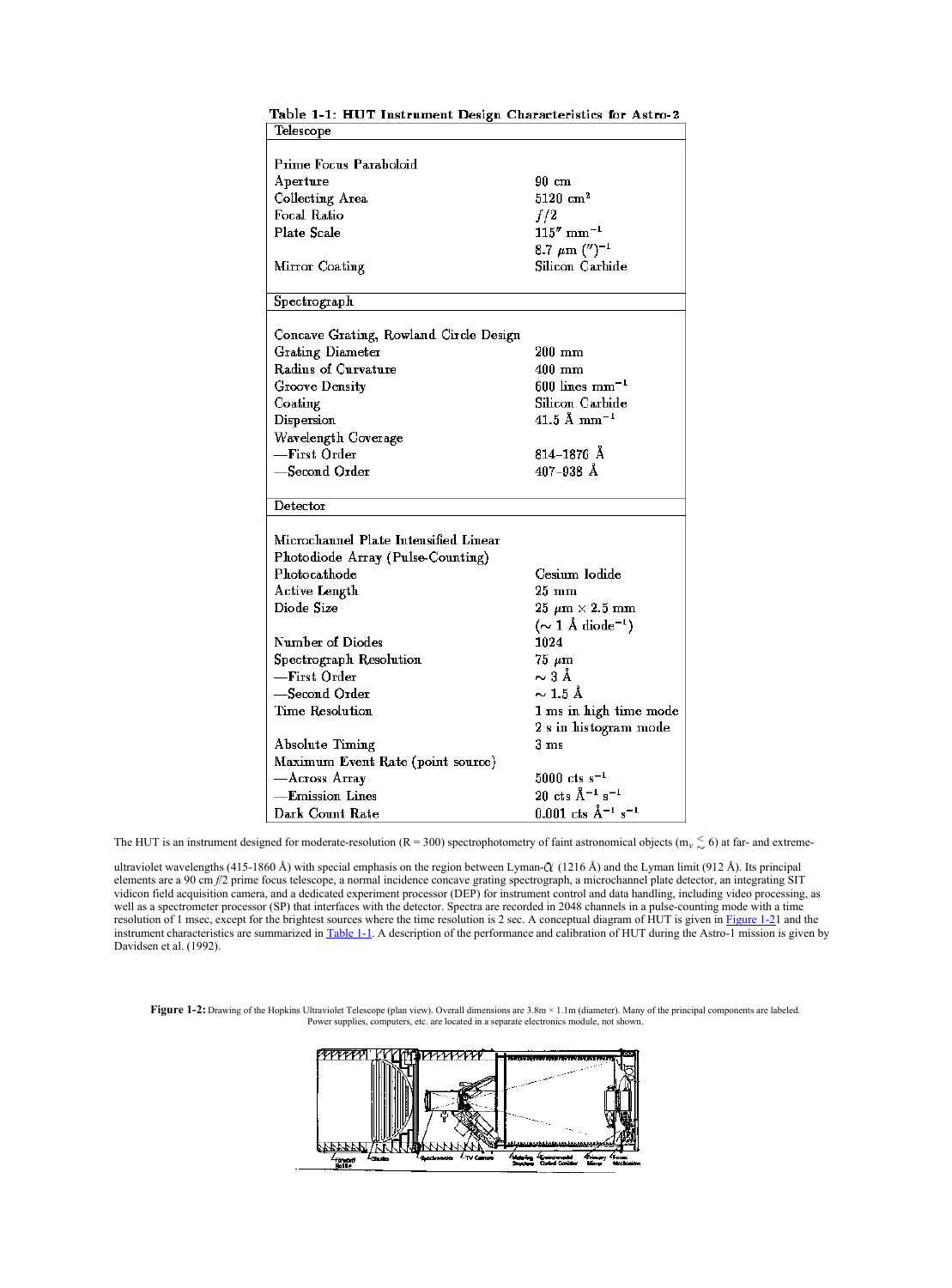The HUT interfaces to the Shuttle through the Spacelab avionics. The avionics, which include computers, tape drives, and other electronic components needed for experiment control and data handling, is mounted on two pallets and inside a pressurized container called the Igloo. The Astro telescopes are<br>mounted on a cruciform structure which is attached to the Instrument observatory; it is used to acquire and track targets of interest. The Payload Specialist (PS) views target fields imaged by the HUT acquisition camera on the Shuttle TV system. Using this image, a detailed finding chart, and the expected locations of up to three guide stars that are marked in the video image<br>by the HUT DEP, the PS acquires the desired targets. Spectral data Ground Support Equipment (TEGSE) at the Payload Operations Control Center (POCC) in real time for evaluation by the experimenters. The PS will<br>normally control HUT from the Shuttle aft flight deck, but the experimenters in sequences by uplinking commands.

The instrument consists of two packages: the telescope module (TM), which contains the optics, spectrometer, and detector system within an environmental control canister (ECC); and the electronics module (EM), which contains the two experiment processors (the DEP and the SP) and other electronics necessary for thermal control and mechanism operations. The location of the hardware on the cruciform structure which is used to attach the instruments to the IPS is shown in [Figure](#page-7-0) 1-3. A more detailed description of the hardware, its operation, and calibration will follow.

<span id="page-7-0"></span>

Next Up Previous Contents **Next:** [HARDWARE](#page-8-2) **Up:** No [Title](#page-0-0) **Previous:** List of [Tables](#page-4-1)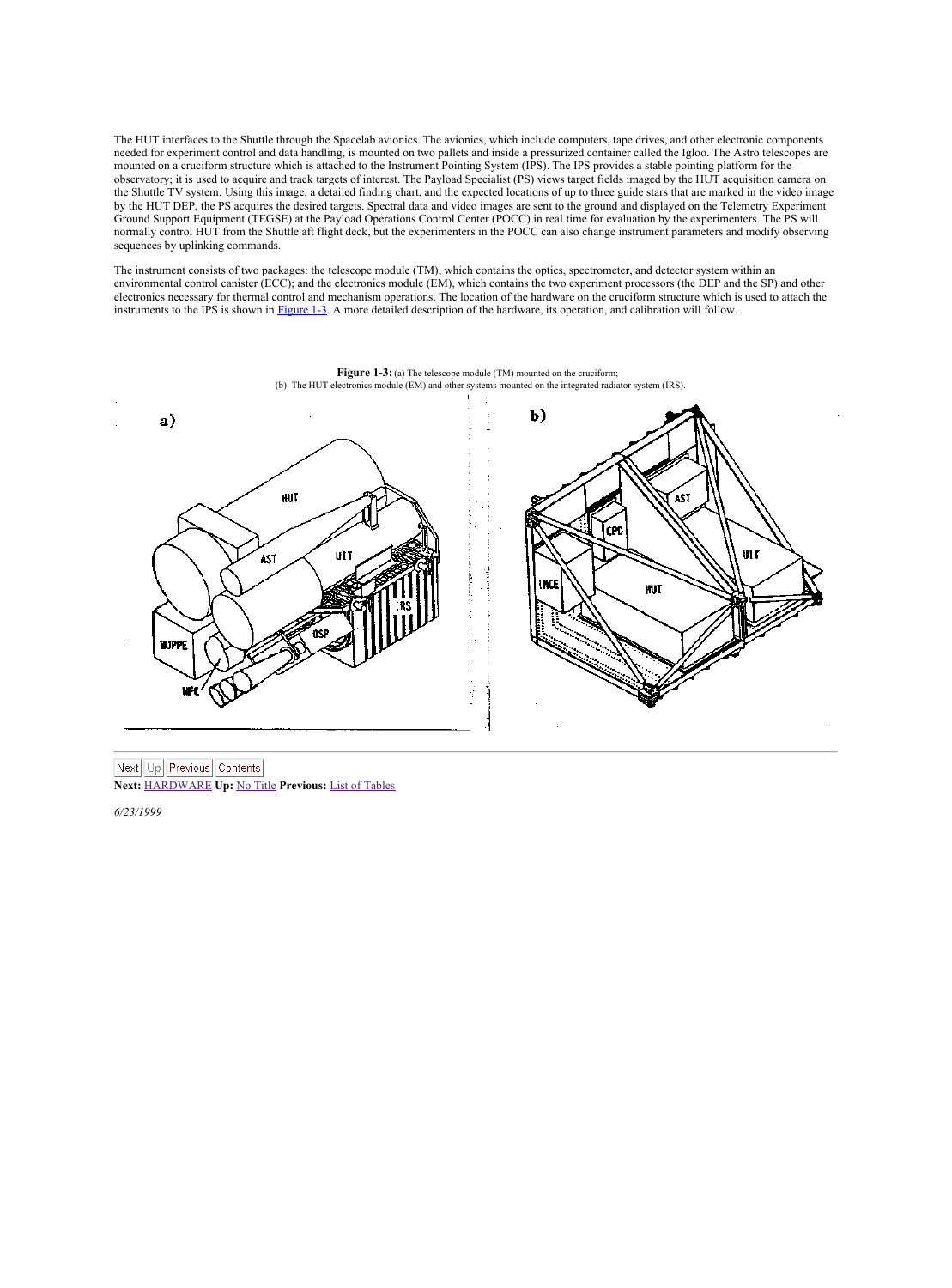<span id="page-8-3"></span><span id="page-8-2"></span>**Next:** [Primary](#page-10-2) Mirror **Up:** No [Title](#page-0-0) **Previous:** [INTRODUCTION](#page-6-1)

## <span id="page-8-0"></span>**HARDWARE**

The HUT telescope module is attached to the Astro cruciform bymeans of kinematic mounts that are configured to maintain co-alignment with the other Astro instruments. The HUT electronics module is located on the integrated radiator system (IRS) to provide efficient rejection of heat generated by the<br>electronic components. The IRS is also mounted on the cruciform struc all contained in a structure that consists of an environmental control canister (ECC), a shutter door assembly, and a forward baffle section as shown in [Figure](#page-8-1) 2-1. The forward baffle section, located at the front of the ECC, acts as a light baffle and thermal transition element. The shutter doors provide for protection against contamination and excessive light levels and can allow forthe observation of bright sources by restricting the aperture. The ECC provides for contamination protection and the maintenance of a stable thermal environment. The principal elements contained within the ECC are the<br>primary mirror and mirror cell, the metering cylinder and spider arms, the [Figure](#page-8-3) 2.2 and are described below.

<span id="page-8-1"></span>

**Figure 2-2:** The principal elements contained within the ECC are the primary mirror and mirror cell, the metering cylinder and spider arms, the spectrometer, the detector, and the acquisition TV camera.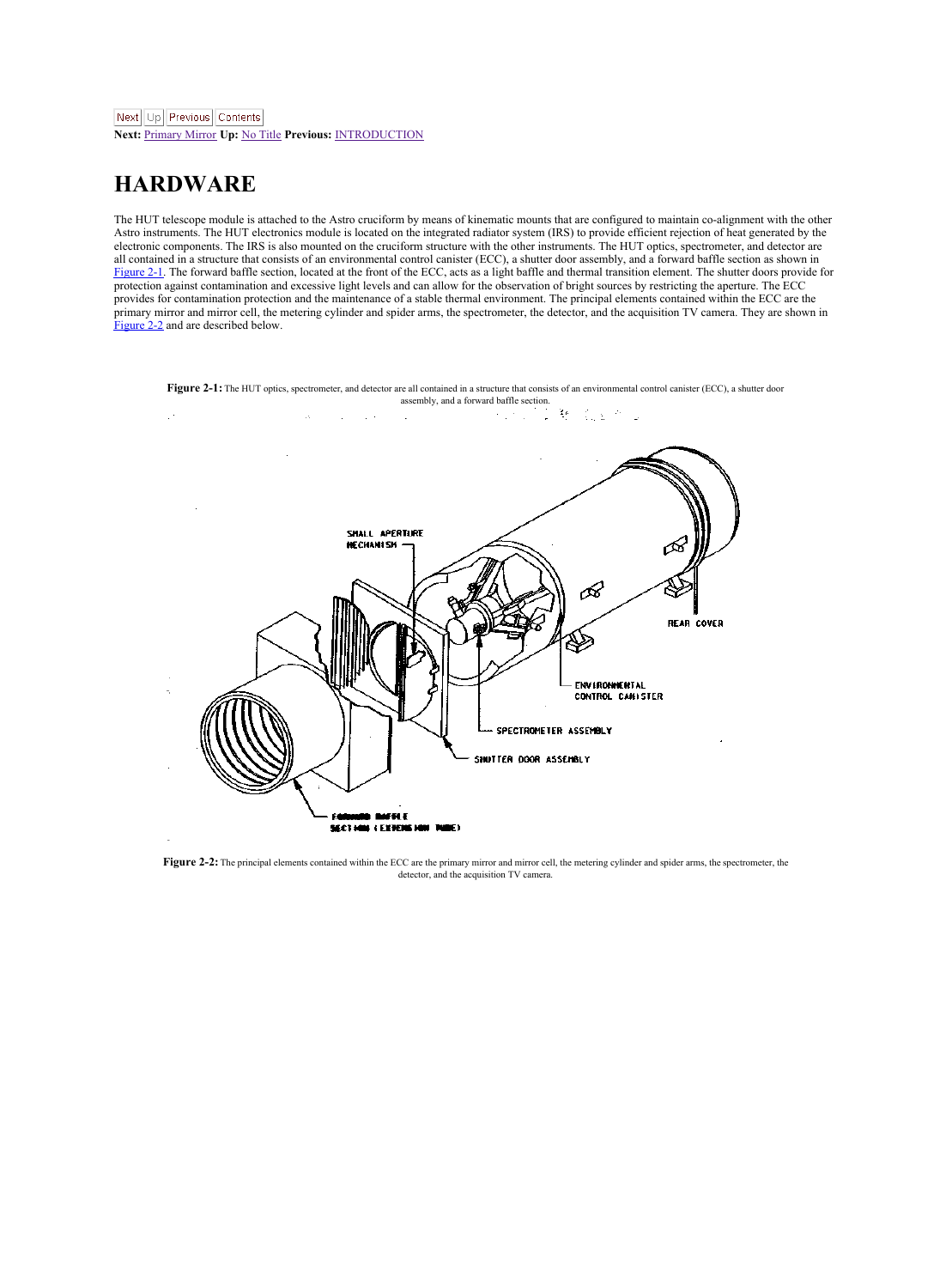

- [Primary](#page-10-0) Mirror
- [Metering](#page-11-0) Structure
- **[Spectrometer](#page-12-0)** 
	- Aperture Wheel [Assembly](#page-13-0) [Diffraction](#page-14-0) Grating
	- [Calibration](#page-15-0) Lamp
	- [Vacuum](#page-16-0) Pumps
- **[Detector](#page-17-0)** [Acquisition](#page-18-0) TV Camera

**Next:** Up Previous Contents<br>**Next:** <u>[Primary](#page-10-2) Mirror</u> Up: No [Title](#page-0-0) Previous: <u>[INTRODUCTION](#page-6-1)</u>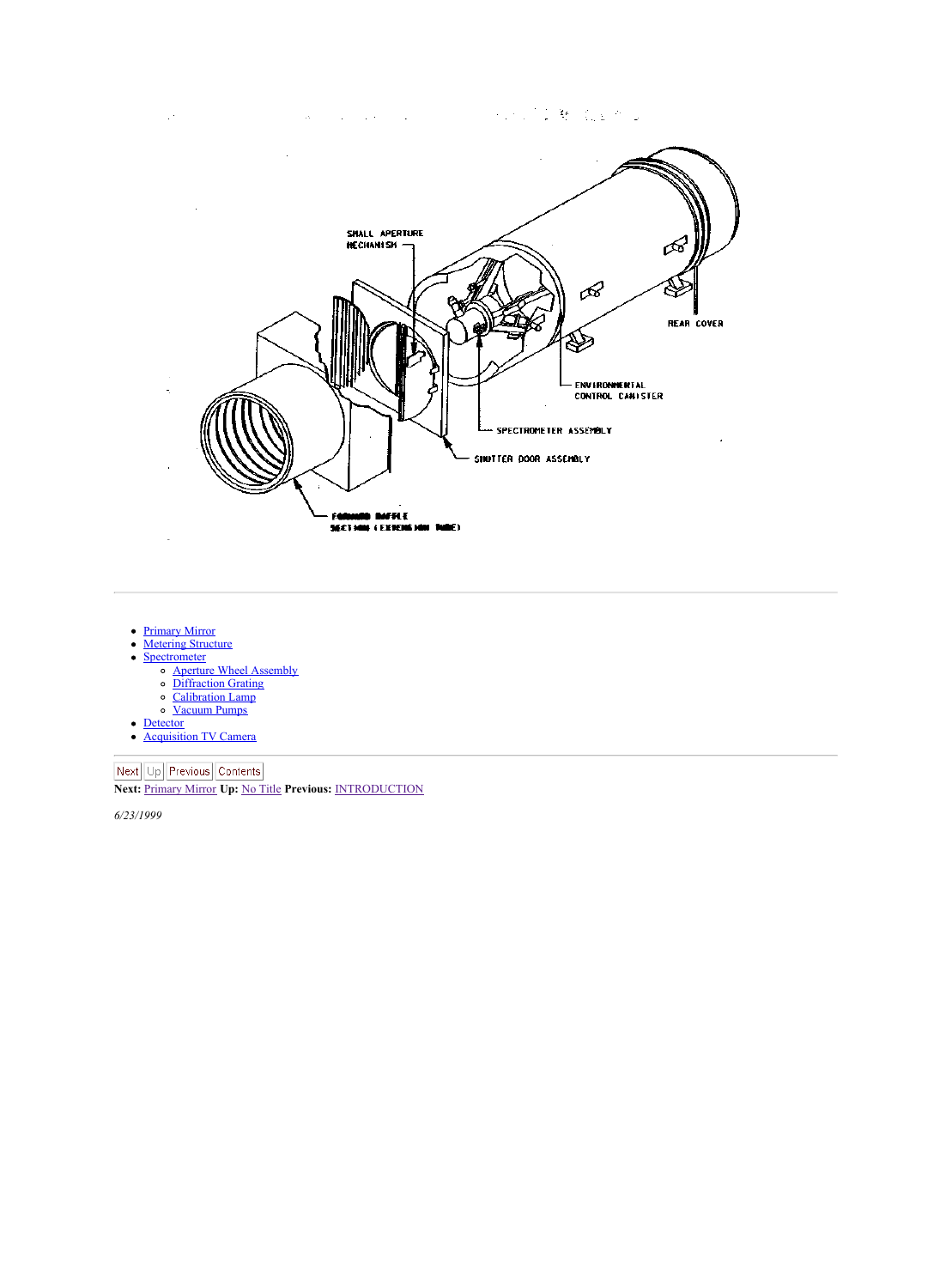<span id="page-10-2"></span>**Next:** Metering [Structure](#page-11-1) **Up:** [HARDWARE](#page-8-2) **Previous:** [HARDWARE](#page-8-2)

### <span id="page-10-0"></span>**Primary Mirror**

For the Astro-1 flight, the primary mirror was made of Zerodur, which has a very low thermal expansion coefficient (  $\alpha = 0.7 \times 10^{-7}$   $^{\circ}$   $\rm C^{-1}$  ). It is a 90 cm  $f$ ? parabola that has been lightweighted by grinding material off the back. A cross section of the mirror is shown in [Figure](#page-10-1) 2.3. The mirror was

figured to provide 90% of the encircled energy within 1<sup>1</sup> and was coated with iridium for high reflectivity in the ultraviolet. It is supported in the

primary mirror cell by a clamping structure as shown in <u>[Figures](#page-8-3) 2-2</u> and <u>[2-3](#page-10-1).</u> The mirror clamp is then attached to the mirror cell by three linear actuators<br>(called the focus mechanisms) that can be used to focus and a

<span id="page-10-1"></span>**Figure 2-3:** The HUT primary mirror shown with its clamping structure attached to the mirror cell assembly by the focus mechanism.



For Astro-2, the far-UV throughput of the telescope has been significantly improved by using a Cer-Vit mirror coated with silicon carbide over iridium. The physical characteristics of this mirror (which was the backup mirror for Astro-1) are nearly identical to the original flight mirror, but the SiC coating placed over the iridium improves the far-UV reflectivity by a factor of . Unfortunately, the EUV response below 600 Å is considerably less.

If needed, the HUT primary mirror can be tilted to achieve co-alignment with the WUPPE experiment or for observing offset positions up to  $\sim 2^l$  away. Normally, the WUPPE secondary mirror will be tilted for co-alignment, since the off-axis optical aberrations are less severe for WUPPE than for HUT. To focus or align HUT, the primary mirror along with its clamping structure can be moved, as a whole, fore and aft along the optical axis, or tilted. Each<br>of the focus mechanisms is powered individually by a motor which dr inverter, located in the EM, drives all the HUT mechanisms and can operate up to three at the same time if they are moving in the same direction (forward or reverse). The linear actuation of the focus mechanisms is accomplished by a differential screw assembly.

Control of the motors is furnished by the DEP, which is located in the EM. Position sensing potentiometers mounted on the gears of the differential screw mechanisms provide the DEP with the position of each mechanism. The software provides for various modes of mirror motion, all of which rely on a calculation of the run-time for each motor to accomplish a given motion. When a commanded motion is completed, the potentiometers are checked to determine if the correct position has been reached. An error message is issued if any one of the mechanisms is off by more than a preset lower limit (4  $\mu$ 

m).

Using a stellar image placed near the center of the HUT TV camera, the crew will focus the telescope by commanding the primary mirror to move fore<br>and aft. The mirror can also be automatically offset, scanned, or rastered The observation sequence files will be discussed later.

Next Up Previous Contents

**Next:** Metering [Structure](#page-11-1) **Up:** [HARDWARE](#page-8-2) **Previous:** [HARDWARE](#page-8-2)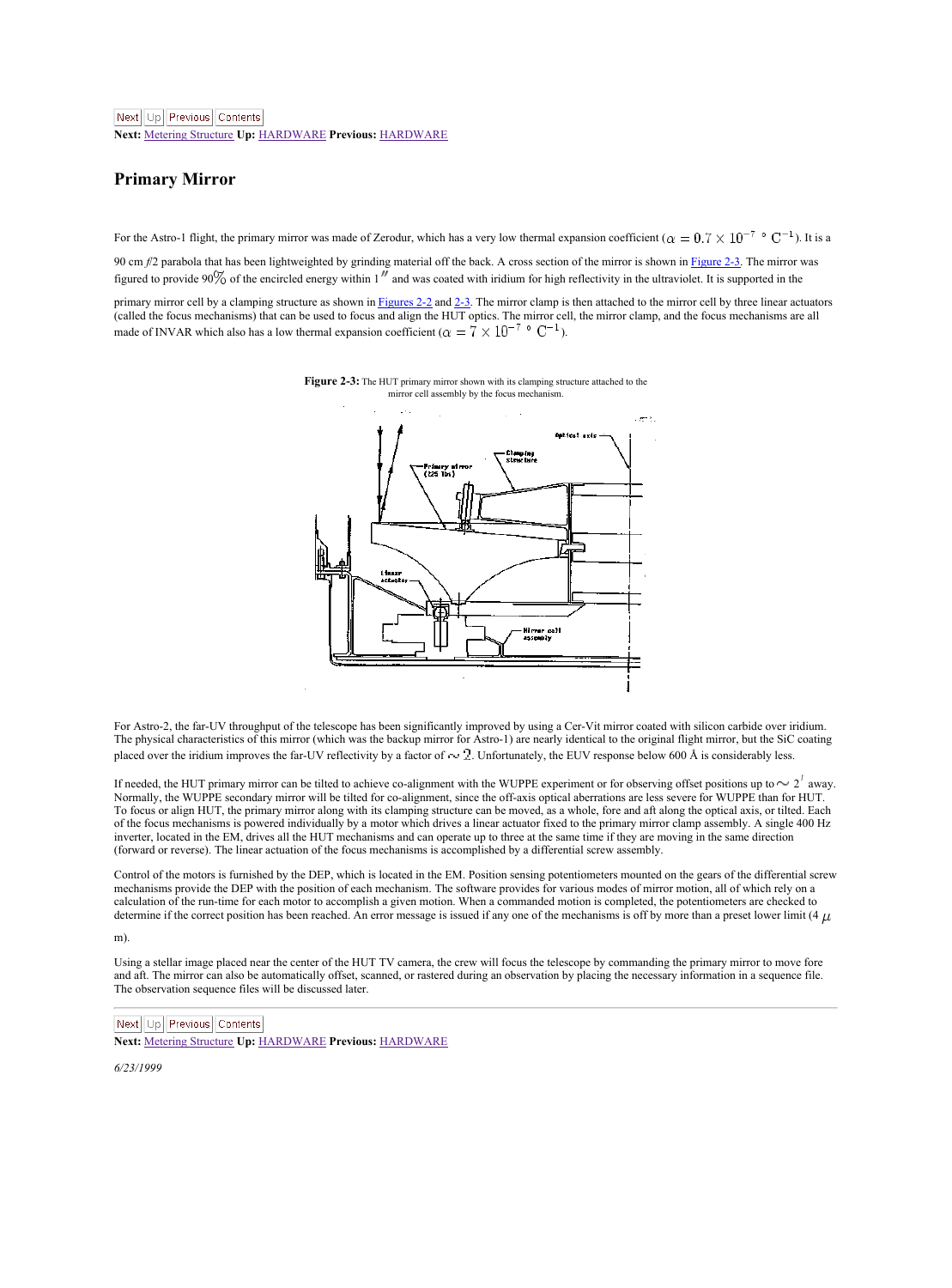<span id="page-11-1"></span>**Next:** [Spectrometer](#page-12-2) **Up:** [HARDWARE](#page-8-2) **Previous:** [Primary](#page-10-2) Mirror

## <span id="page-11-0"></span>**Metering Structure**

The metering structure, which consider of the metering cylinder and the spinder arm sacedinal consideration of the mirror cell and<br>maintain its position with sufficient accuracy to assume proper focus and allow methods (SV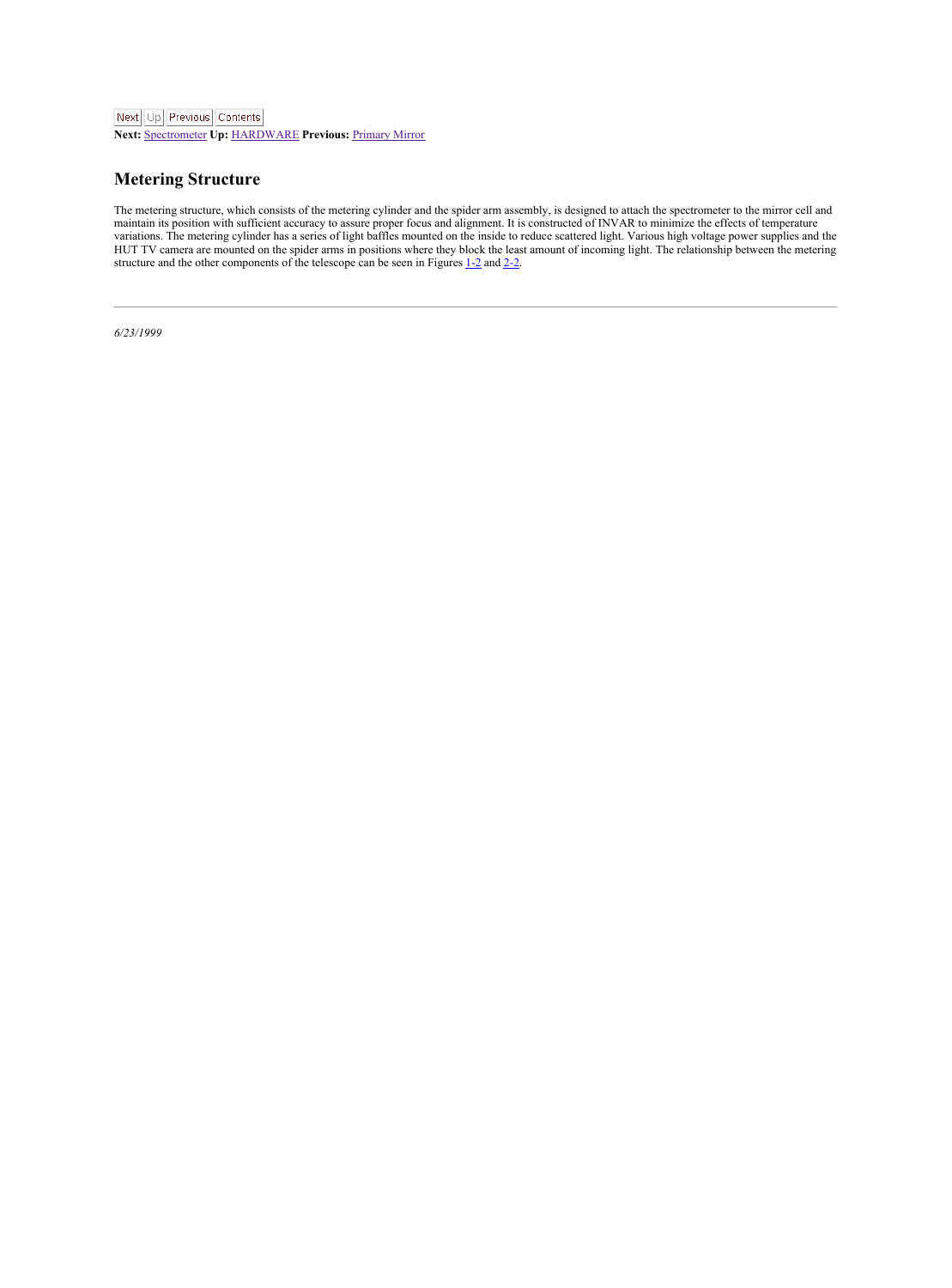<span id="page-12-2"></span>**Next:** Aperture Wheel [Assembly](#page-13-2) **Up:** [HARDWARE](#page-8-2) **Previous:** Metering [Structure](#page-11-1)

#### <span id="page-12-0"></span>**Spectrometer**

The spectrometer, shown in [Figure](#page-12-1) 2-4, consists of a stainless steel vacuum housing, an entrance aperture wheel assembly, a stainless steel diffraction<br>grating, a photon counting microchannel plate detector, a reference ca grating, a pnoton counting microchannel piate detector, a reterence cautoration iamp, and two redundant vacuum ion pumps. I ne spectrometer nousin<br>fabricated of stainless steel to produce a clean vacuum environment and a s  $\alpha = 1.7 \times 10^{-5}$  °  $\rm C^{-1}$  is considerably higher than that of the INVAR metering structure, the location of the mounting ring on the spectrometer was

chosen such that the different thermal expansion rates of the stainless steel housing and the INVAR metering structure produce no net change in the location of the spectrometer entrance aperture relative to the primary mirror over the operating temperature range of the telescope.



<span id="page-12-1"></span>**Figure 2-4:** The spectrometer consists of a stainless steel vacuum housing, an entrance aperture wheel assembly, a stainless steel diffraction grating, a photon counting microchannel plate detector, a reference calibration lamp, and two redundant vacuum ion

- Aperture Wheel [Assembly](#page-13-0)
- [Diffraction](#page-14-0) Grating
- [Calibration](#page-15-0) Lamp
- [Vacuum](#page-16-0) Pumps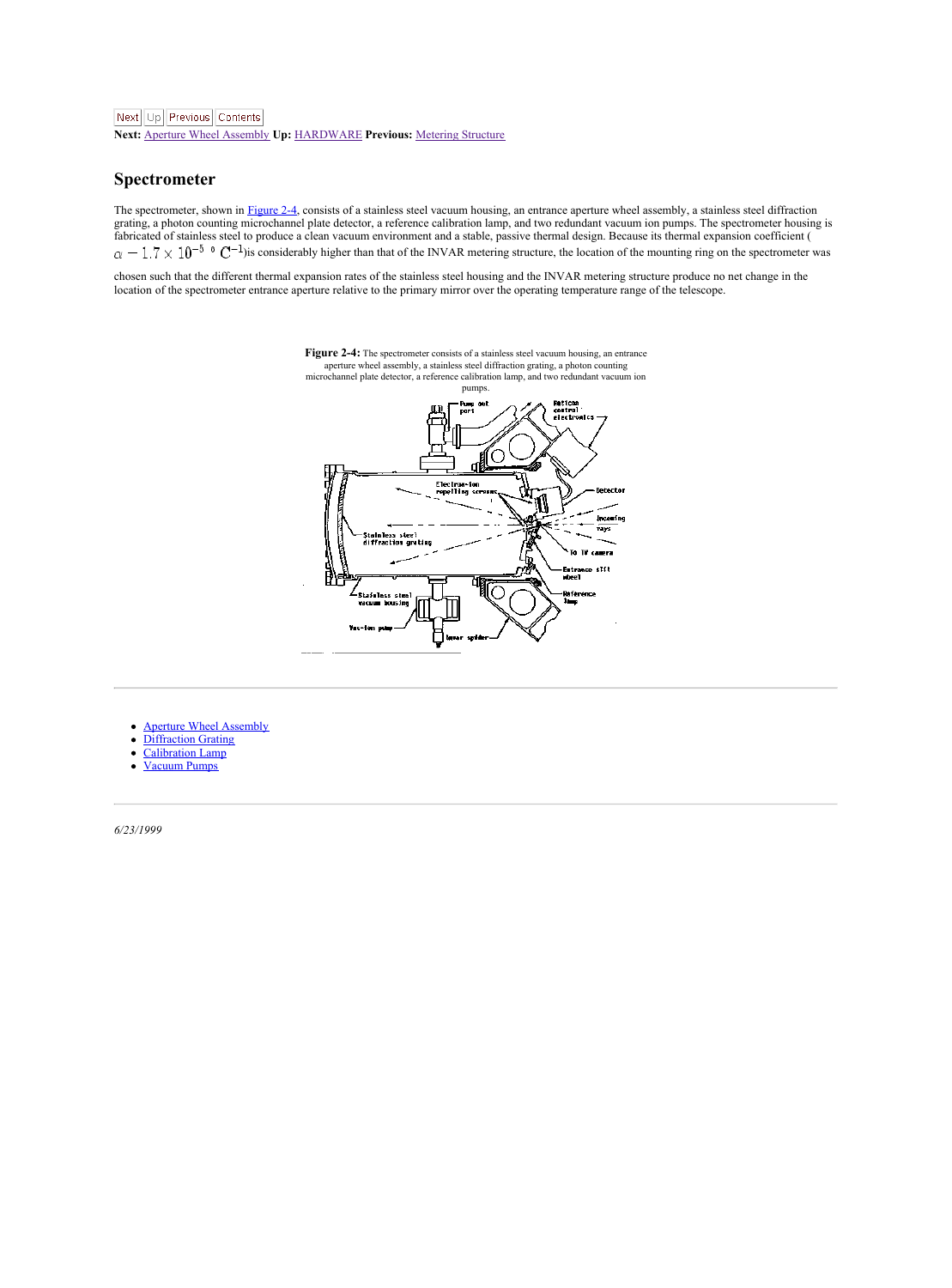<span id="page-13-2"></span>**Next:** [Diffraction](#page-14-1) Grating **Up:** [Spectrometer](#page-12-2) **Previous:** [Spectrometer](#page-12-2)

#### <span id="page-13-0"></span>**Aperture Wheel Assembly**

The aperture wheel assembly consists of a housing, a drive motor with reduction gearing, a mechanical geneva mechanism for indexing the wheel, and an<br>aperture wheel. Only the wheel is abown in cross section in [Figure](#page-12-1) 24. T which has no hole to provide a vacuum seal. The aperture positions and sizes for the Astro-2 configuration of HUT are given in Table 2-1.

|                | Astro-1 Apertures |                          | Astro-2 Apertures |                          |                  |
|----------------|-------------------|--------------------------|-------------------|--------------------------|------------------|
| Aperture       | Size              | Filter                   | <b>Size</b>       | Filter                   | Comments         |
| Position       | (")               | Type                     | (‴                | Type                     |                  |
|                |                   |                          |                   |                          |                  |
| Û              | <b>Blank</b>      | -                        | Blank             | $\overline{\phantom{a}}$ | Sealed position  |
| $\mathbf{1}$   | 29.6 diameter     | $\overline{\phantom{a}}$ | 12 diameter       | -                        |                  |
| $\overline{2}$ | $9.4 \times 116$  | -                        | 32 diameter       | -                        |                  |
| 3              | 30.0 diameter     | AI                       | 32 diameter       | A1                       |                  |
| $\overline{4}$ | 174 diameter      | -                        | 163 diameter      | -                        | Calibration only |
| 5              | $17 \times 116$   | CaF <sub>2</sub>         | $19 \times 197$   | $\overline{\phantom{a}}$ |                  |
| 6              | 17 × 116          | $\overline{\phantom{a}}$ | $10 \times 56$    | -                        |                  |
| 7              | 17 diameter       | -                        | 20 diameter       | -                        |                  |
|                |                   |                          |                   |                          |                  |

<span id="page-13-1"></span>Table 2-1: Spectrometer Aperture Wheel Positions

The axis of the wheel is tilted 22.5<sup>9</sup> to the optical axis of the telescope. The nickel surface of the disk is optically smooth so that the image of the field<br>surrounding the source is reflected into the TV camera, which reclamp the aperture wheel to provide a vacuum seal for the spectrometer. The nominal time to move one aperture position is 25.6 sec. The final position of the wheel is dependent solely on mechanical tolerances of the geneva mechanism. The accuracy of placement is  $\sim +0.6$  projected onto the sky or

 $\pm$  5  $\mu$  m in the focus direction. The position of the center of each aperture, in TV camera coordinates, is maintained in the DEP memory. For the purpose

of target acquisition, a fiducial mark representing the aperture to be used during an observation is generated by the DEP and placed in the video image. There is a small amount of backlash in the drive motor gearing which must be accounted for by the DEP when generating the location of the aperture.

## Next Up Previous Contents

**Next:** [Diffraction](#page-14-1) Grating **Up:** [Spectrometer](#page-12-2) **Previous:** [Spectrometer](#page-12-2)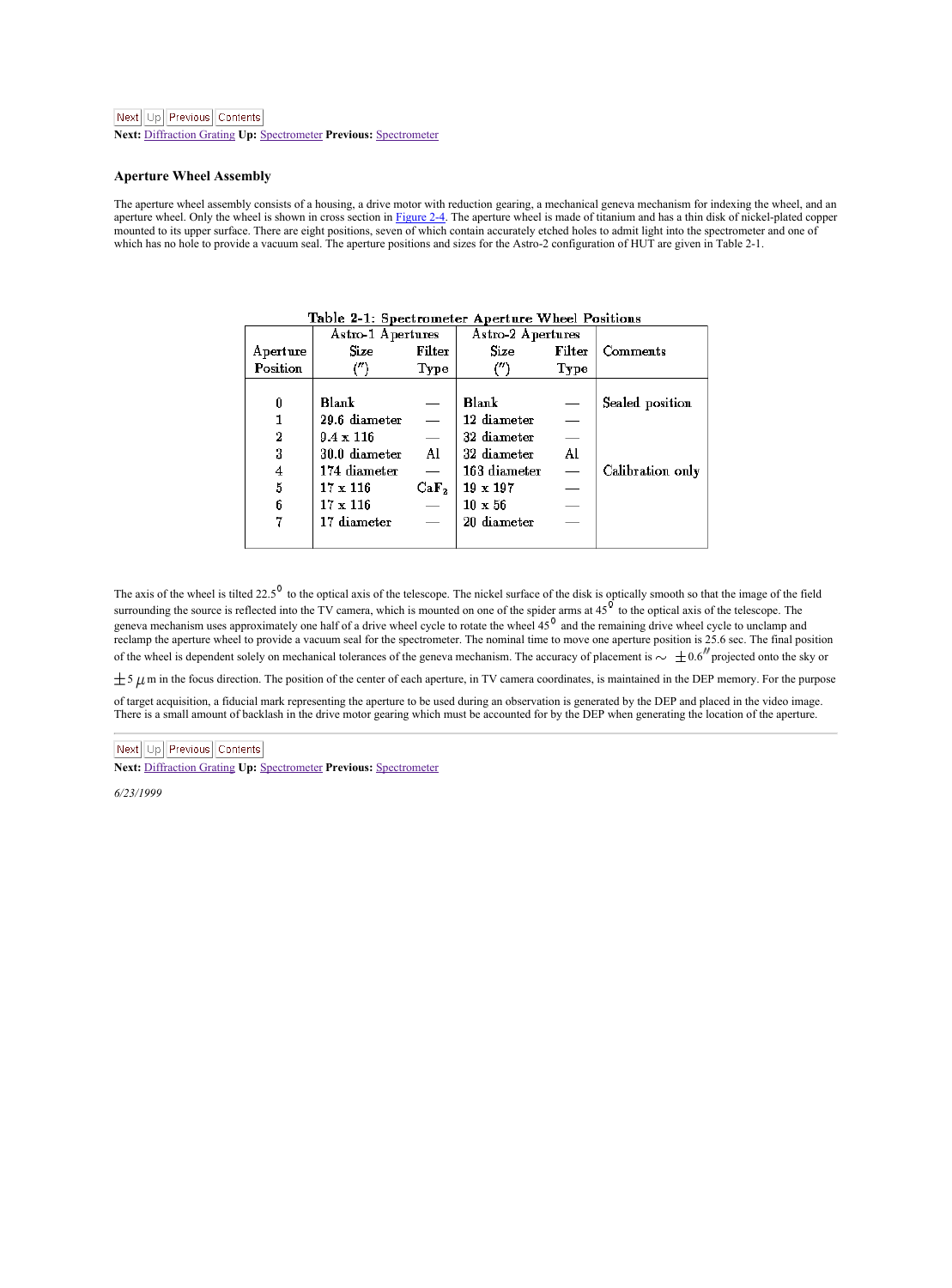<span id="page-14-1"></span>**Next:** [Calibration](#page-15-1) Lamp **Up:** [Spectrometer](#page-12-2) **Previous:** Aperture Wheel [Assembly](#page-13-2)

## <span id="page-14-0"></span>**Diffraction Grating**

The diffraction graing is fabricated out of stainess steel so that its radius of curvature will expand and contract at the same rate as the spectrometer of the state and the state and the state and the state and the state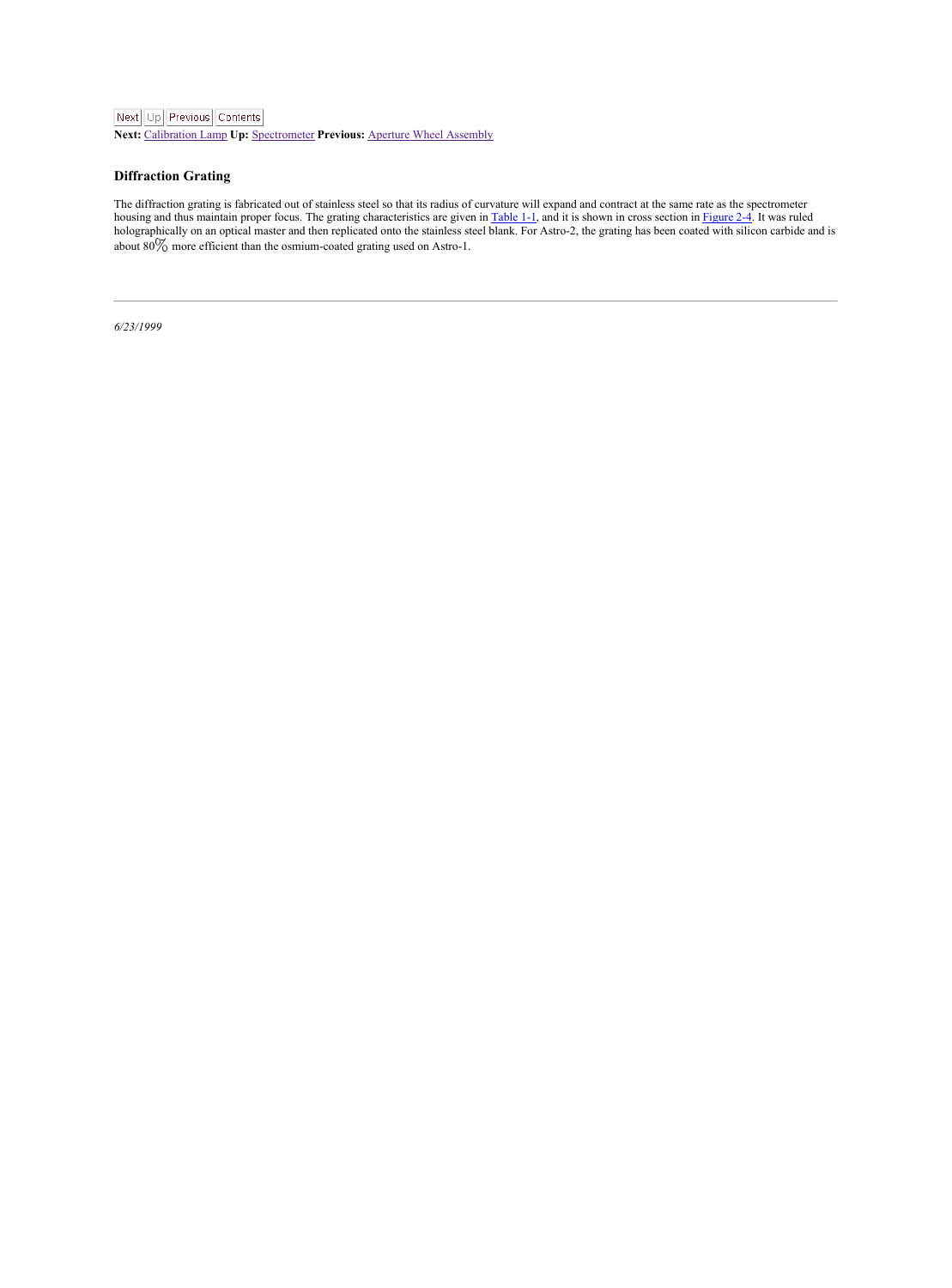<span id="page-15-1"></span>**Next:** [Vacuum](#page-16-1) Pumps **Up:** [Spectrometer](#page-12-2) **Previous:** [Diffraction](#page-14-1) Grating

#### <span id="page-15-0"></span>**Calibration Lamp**

The ultraviolet calibration lamp is a quartz mercury discharge tube and is mounted on the opposite side of the spectrometer from the detector. It is<br>indicated as the ''Reference lamp" in [Figure](#page-12-1) 2-4. From this location, two 1490. These UV emissions are used to test the operation of the detector and spectrometer subsystems and provide a means of tracking any degradation of<br>the sensitivity throughout the instrument integration. They do not prov instrument.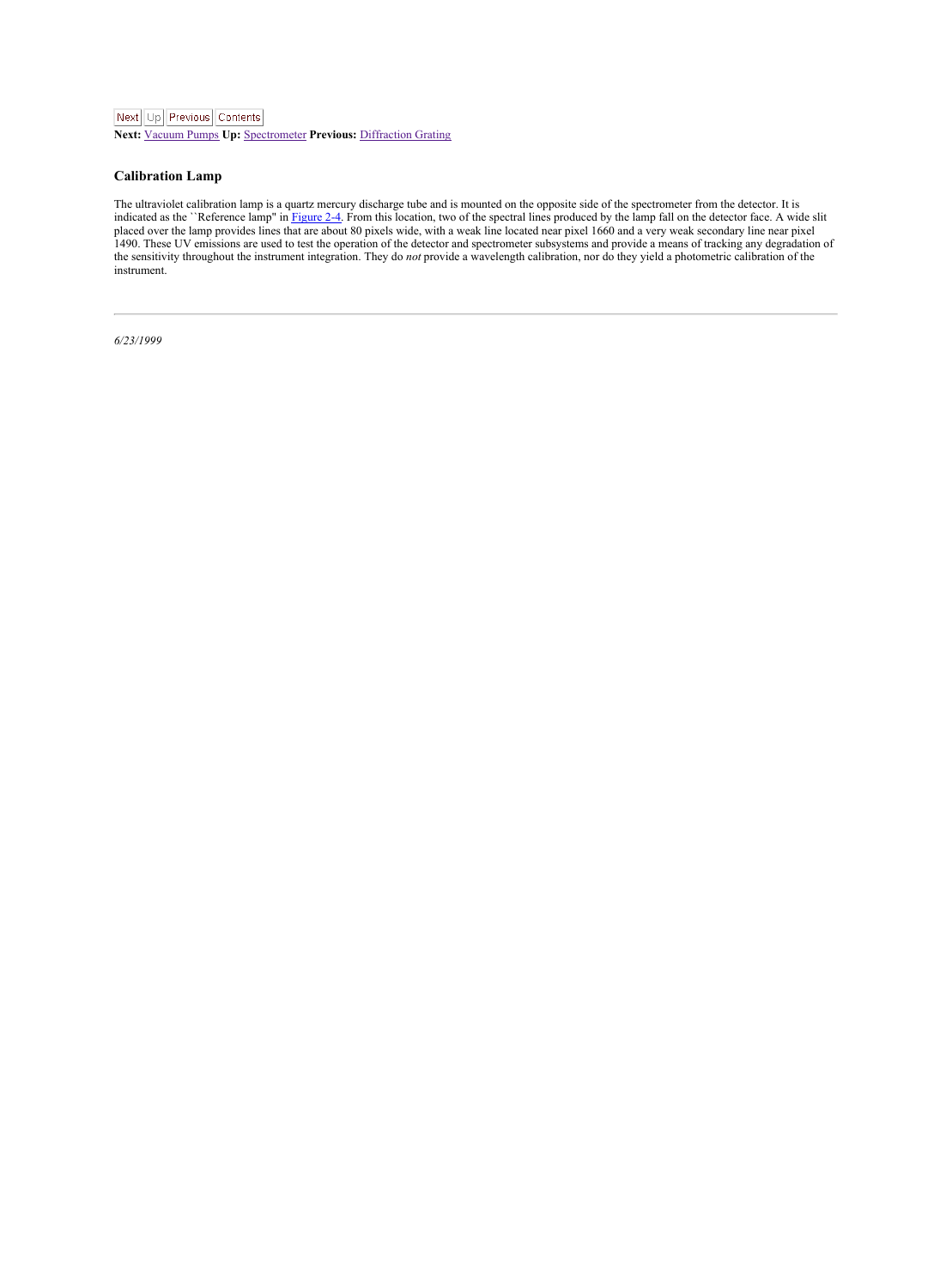<span id="page-16-1"></span>**Next:** [Detector](#page-17-2) **Up:** [Spectrometer](#page-12-2) **Previous:** [Calibration](#page-15-1) Lamp

#### <span id="page-16-0"></span>**Vacuum Pumps**

The detector is not sealed with a window and its photocathode material is sensitive to degradation in air, so it must be maintained in a vacuum at all times<br>throughout the preparations for flight. Two redundant vacuum ion

pump-out port allows the use of an external pump during much of the ground operations. The two small internal pumps are 2 liter sec<sup>-1</sup> Varian ``VacIon" pumps, which are powered by individual high voltage power supplies mounted on the spider arms. Several different power sources are available for these<br>pumps. For orbital operations, the power is supplied by either the Spac power. For ground operations, the power is also supplied by a number of external power supplies through various connectors including finally the T-0 umbilical when Astro is installed in the Shuttle.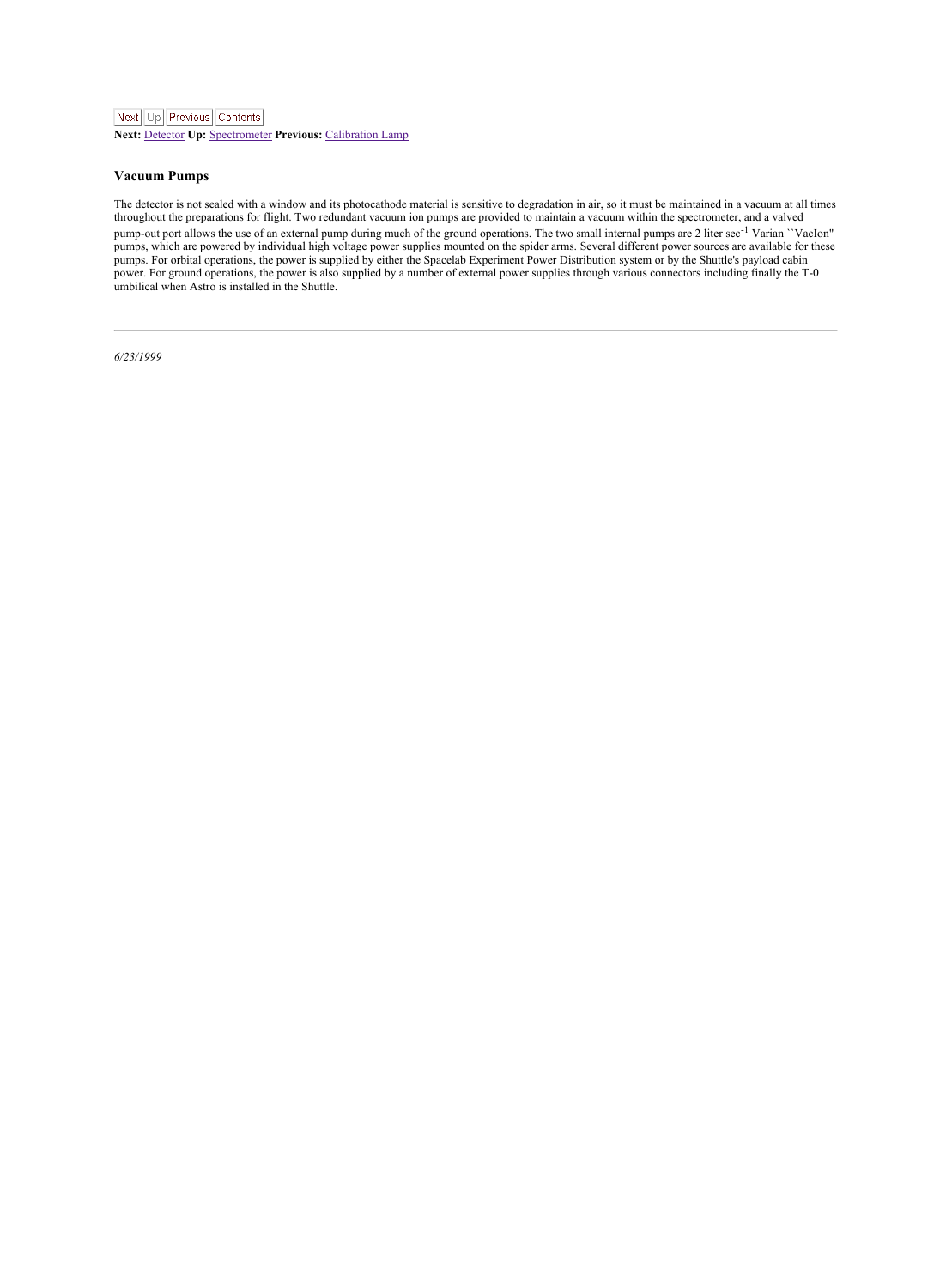<span id="page-17-2"></span>**Next:** [Acquisition](#page-18-1) TV Camera **Up:** [HARDWARE](#page-8-2) **Previous:** [Vacuum](#page-16-1) Pumps

### <span id="page-17-0"></span>**Detector**

<span id="page-17-1"></span>

The detector is an intensified photodiode array and is described in detail by Long etal. (1985). The image intensifier portion of the detector consists of two 25 mm 80:1, 10  $\mu$ m pore microchannel plates (MCP's) and an aluminum-overcoated P 20 phosphor deposited on a 6  $\mu$ m pore fiber optic, all

mounted into a modified Varian Conflat flange. The photocathode material is cesium iodide (CsI) deposited, in a thin layer, directly to the front surface of the top MCP. Mounted against the back of the intensifier fiber optic is a 1024 channel Reticon photodiode array. The individual photodiodes are<br>25 µm × 2.5 mm Individual photon events produce a detectable signal in about 1

Reticon control electronics, which is mounted close to the detector on one of the spider arms. The Spectrometer Processor (SP) then centroids these events to an accuracy of 1/2 diode and provides a 2048 pixel histogram of the location of each photon on the detector. This gives a wavelength accuracy<br>of ∼ 0.5 Å. In high time-resolution mode the SP also outputs a list o the detector system are listed in [Table](#page-5-2) 1-1 and a schematic is shown in [Figure](#page-17-1) 2-5.

Next | Up | Previous | Contents

**Next:** [Acquisition](#page-18-1) TV Camera **Up:** [HARDWARE](#page-8-2) **Previous:** [Vacuum](#page-16-1) Pumps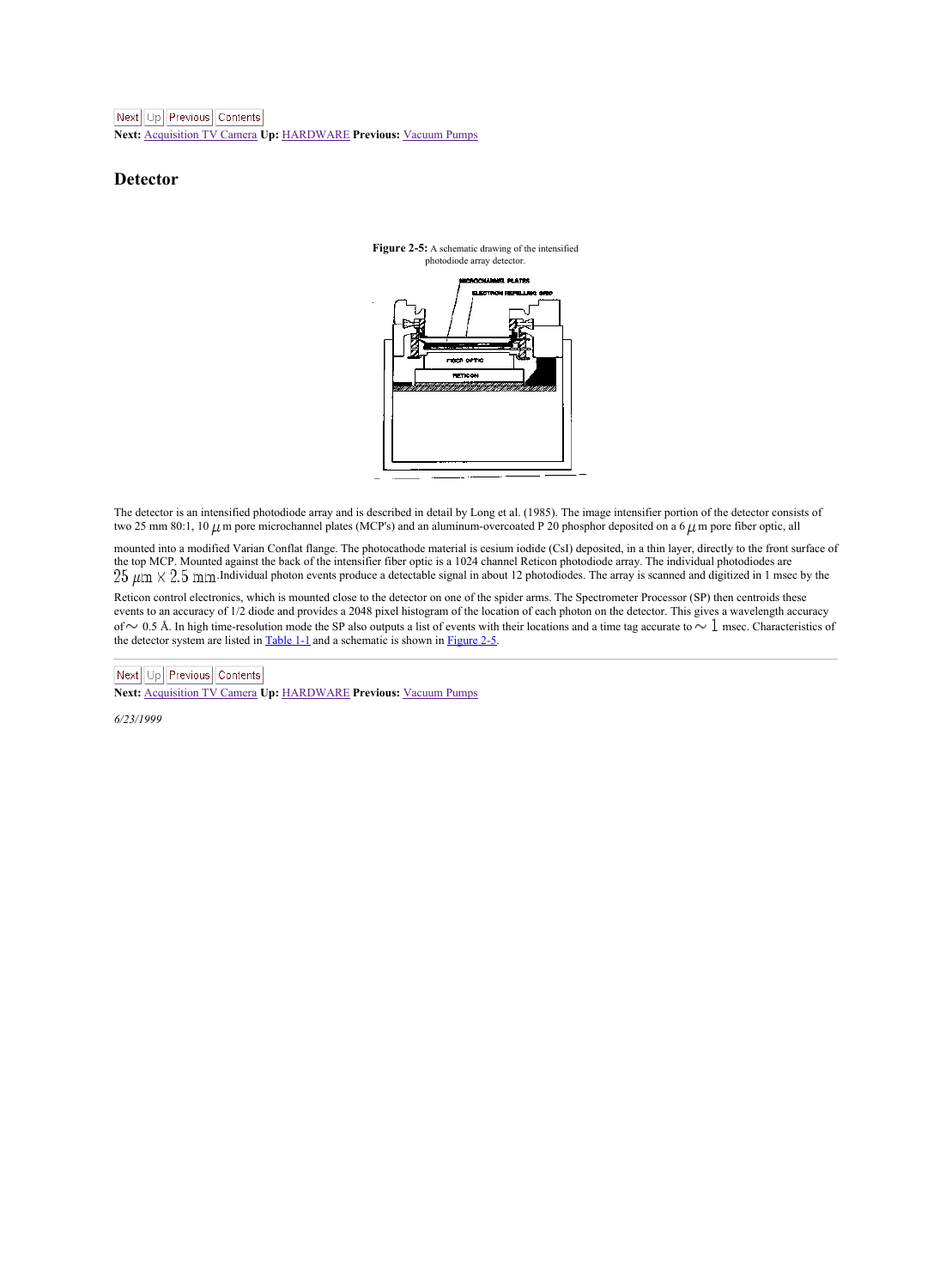<span id="page-18-1"></span>**Next:** [OPERATIONS](#page-19-1) **Up:** [HARDWARE](#page-8-2) **Previous:** [Detector](#page-17-2)

## <span id="page-18-0"></span>**Acquisition TV Camera**

The TV camera, mounted on the one of the spider arms, is used to provide accurate pointing information for the telescope. The camera was built by<br>Videospection (formerly EDO-Western). A 9 x 12 arcmin field surrounding the onto the face of the TV camera. The camera incorporates an RCA 4804 Silicon Integrating Target (SIT) vidicon tube and a number of neutral density filters to permit observation of targets as faint as V=17 or as bright as V=-4. The TV image is digitized in the DEP, using a 4 bit A/D converter, and<br>stored in a video RAM. The image update rate depends on a number of fa the integration time needed for faint targets, etc.), but typically varies from 2 to 16 seconds. The digitized image is displayed on the Shuttle's Closed<br>Circuit TV (CCTV) system and used by the crew to center the source i accomplished by issuing commands to the IPS with a manual pointing controller (joy stick) or from anerror signal generated by the DEP. After an observation is started, the TV image is used to provide tracking information from selected guide stars in the field.

Next Up Previous Contents **Next:** [OPERATIONS](#page-19-1) **Up:** [HARDWARE](#page-8-2) **Previous:** [Detector](#page-17-2)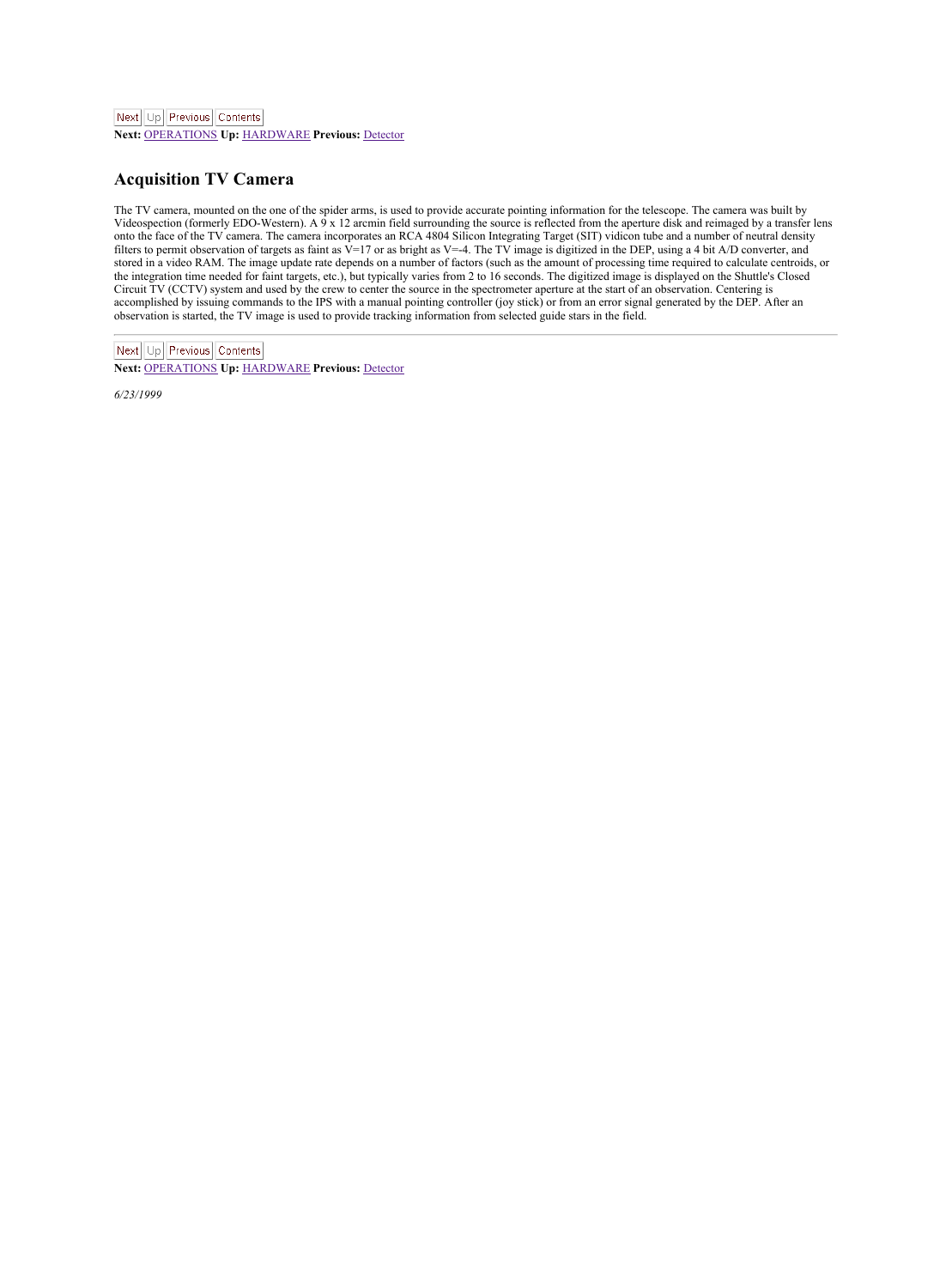<span id="page-19-1"></span>**Next:** [Overview](#page-20-1) **Up:** No [Title](#page-0-0) **Previous:** [Acquisition](#page-18-1) TV Camera

# <span id="page-19-0"></span>**OPERATIONS**

- **[Overview](#page-20-0)** 
	- HUT [Operations](#page-21-0)
	- The [Command](#page-22-0) Interface [Downlink](#page-24-0) Data Formats
		- DEP [Operational](#page-25-0) Modes
	- Target [Acquisition](#page-26-0) and Pointing Control
	- Automated [Acquisitions](#page-27-0) with the IPS
		- Manual Target [Acquisition](#page-28-0)
		- Manual [Pointing](#page-29-0) Control
		- Lock on [Target](#page-30-0)
	- Sensor [Substitution](#page-31-0)
	- POCC [Operations](#page-32-0)
	- POCC [Capabilities](#page-33-0)<br>POCC [Positions](#page-34-0) and Schedule
	-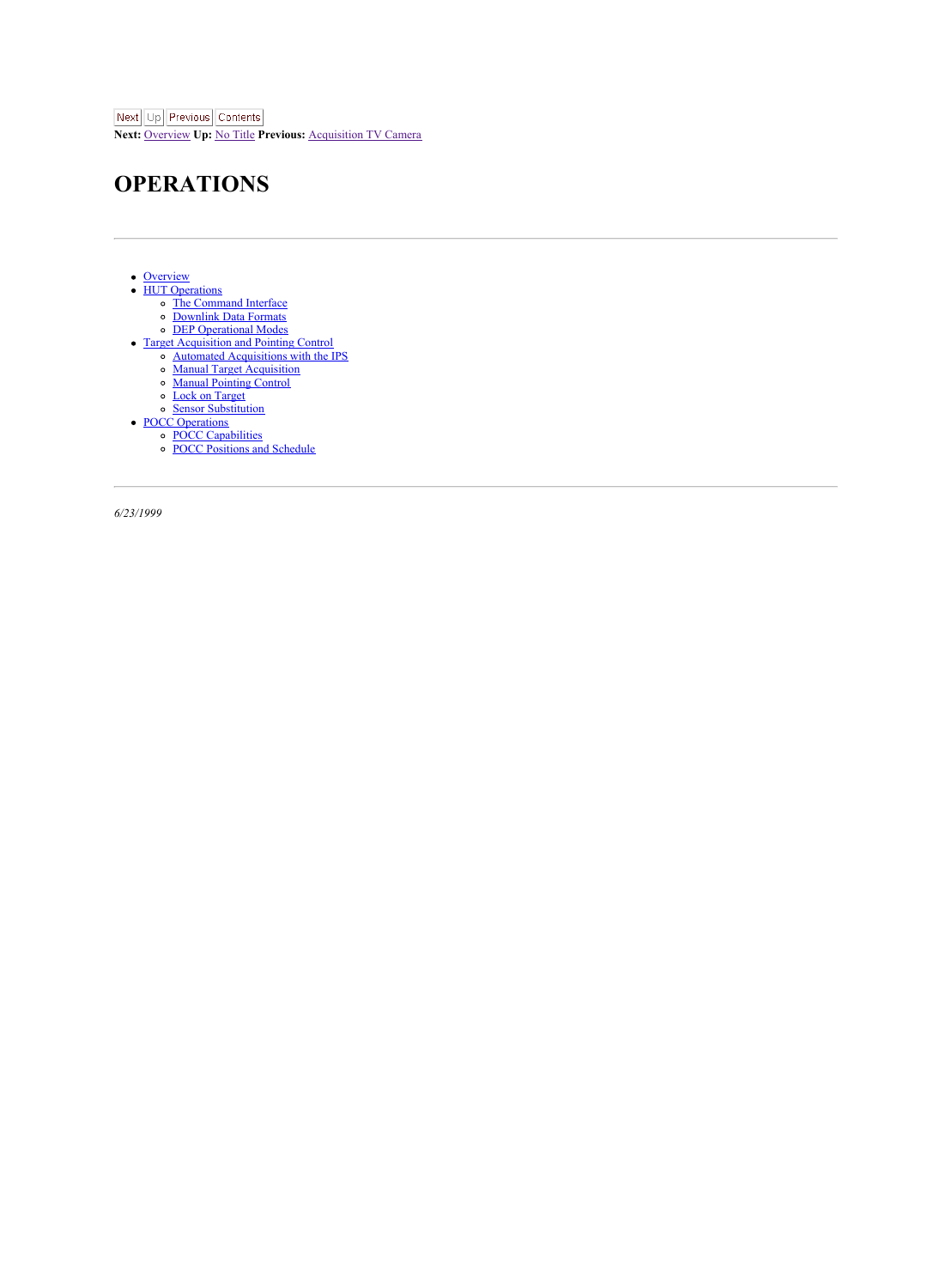<span id="page-20-1"></span>**Next:** HUT [Operations](#page-21-1) **Up:** [OPERATIONS](#page-19-1) **Previous:** [OPERATIONS](#page-19-1)

#### <span id="page-20-0"></span>**Overview**

Since HUT remains in the shuttle bay for the extent of a mission and relies on the shuttle for power, telemetry, and pointing control, it was designed to be operated much like a modern ground-based telescope rather than a free-flying spacecraft. Just as the telescope operator and the astronomer work together to point a telescope on the ground and operate the attached instrument through computer control, the shuttle crew, the mission specialist (MS), and the payload specialist (PS) maneuver the shuttle, control the instrument pointing system (IPS), and operate HUT with a set of computer terminals aboard the<br>shuttle. There are several different methods of target acquisition and below, but the basic observing sequence for a target is similar in all cases. After a shuttle maneuver to orient the observatory and an IPS slew to the<br>target, the MS and the PS use the video display from the HUT acquisiti target, the MS and the PS use the Video unquay ironi ure riv i acquision i v cannera to suemity the target and commands to control the IPS pointing direction. The IPS then normally tracks the guide stars identified in its pointing. The instruments are set up in the appropriate configuration for the current target, and the observation is commanded to begin.

While the shuttle crew has primary responsibility for shuttle and instrument control, many of these operations can also be commanded from the Payload While the shuttle crew has primary responsionity for situate and instrument control, many of usese operations can move communications and a style-<br>Operations Control Center (POCC) at MSFC, and ground control of the instrum failure of both data display units (DDU's, the computer terminals) aboard the shuttle. This experience showed that ground commanding actually has<br>many advantages for specific aspects of Astro operations, and operational pr of crew and ground control.

Ground operations in the POCC also play a significant role in maximizing the scientific return during the Astro missions. More than 80% of the science<br>data from HUT is available in real time in the POCC. These data are ana alignment, focusing, detector performance, etc.) and to evaluate the results of observations. The POCC team replans the science timeline based on these real time results to make sure that the highest priority observations are successfully completed before the end of the mission.

The following sections give more details on specific aspects of mission operations as they relate to HUT.

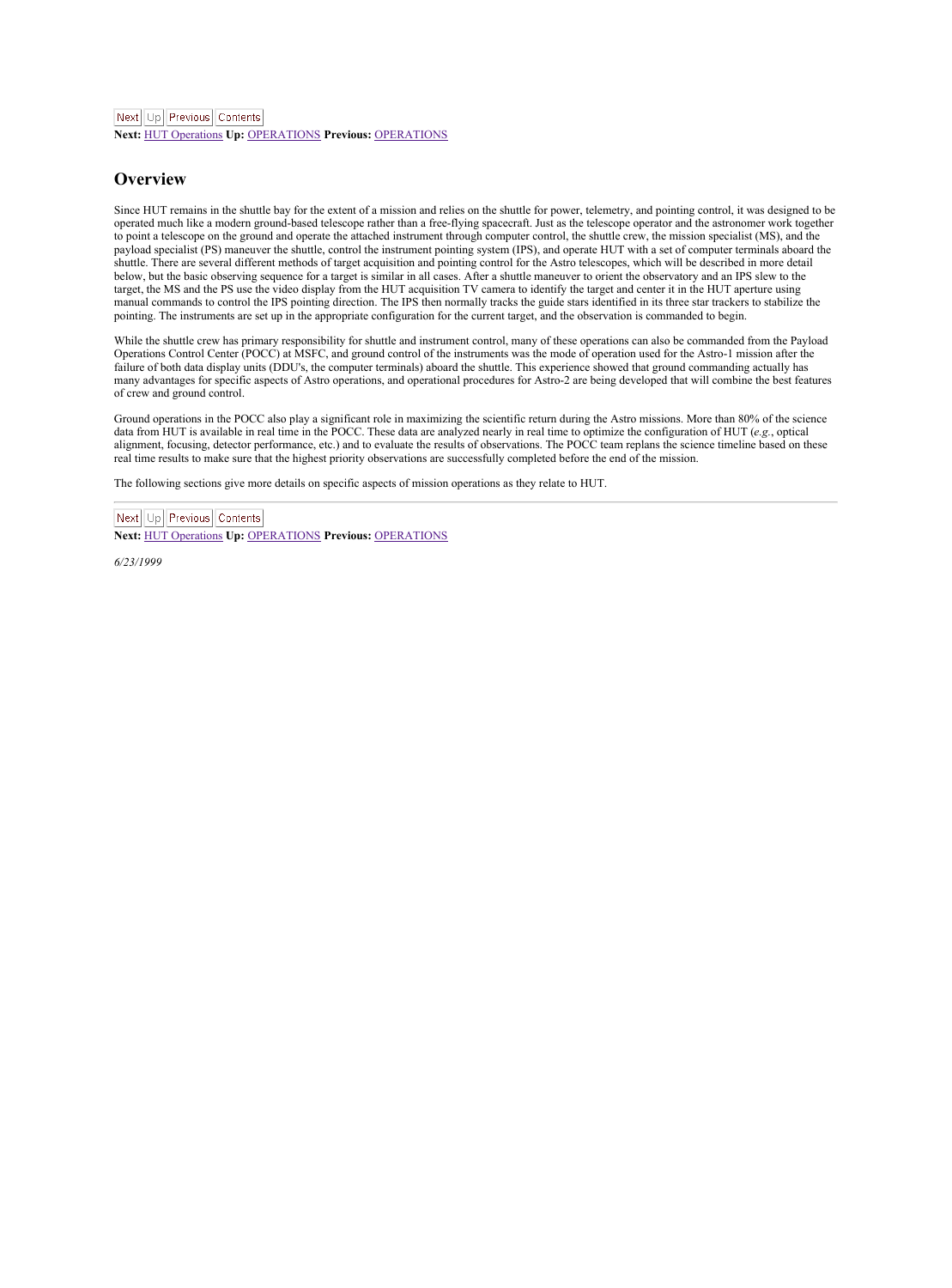<span id="page-21-1"></span>

**Next:** The [Command](#page-22-3) Interface **Up:** [OPERATIONS](#page-19-1) **Previous:** [Overview](#page-20-1)

## <span id="page-21-0"></span>**HUT Operations**

Nearly all HUT operations are controlled through the Dedicated Experiment Processor (DEP), except for special operations performed off-line during<br>experiment integration. Detailed expositions of the following sections can

- The [Command](#page-22-0) Interface<br>[Downlink](#page-24-0) Data Formats<br>DEP [Operational](#page-25-0) Modes
- 
-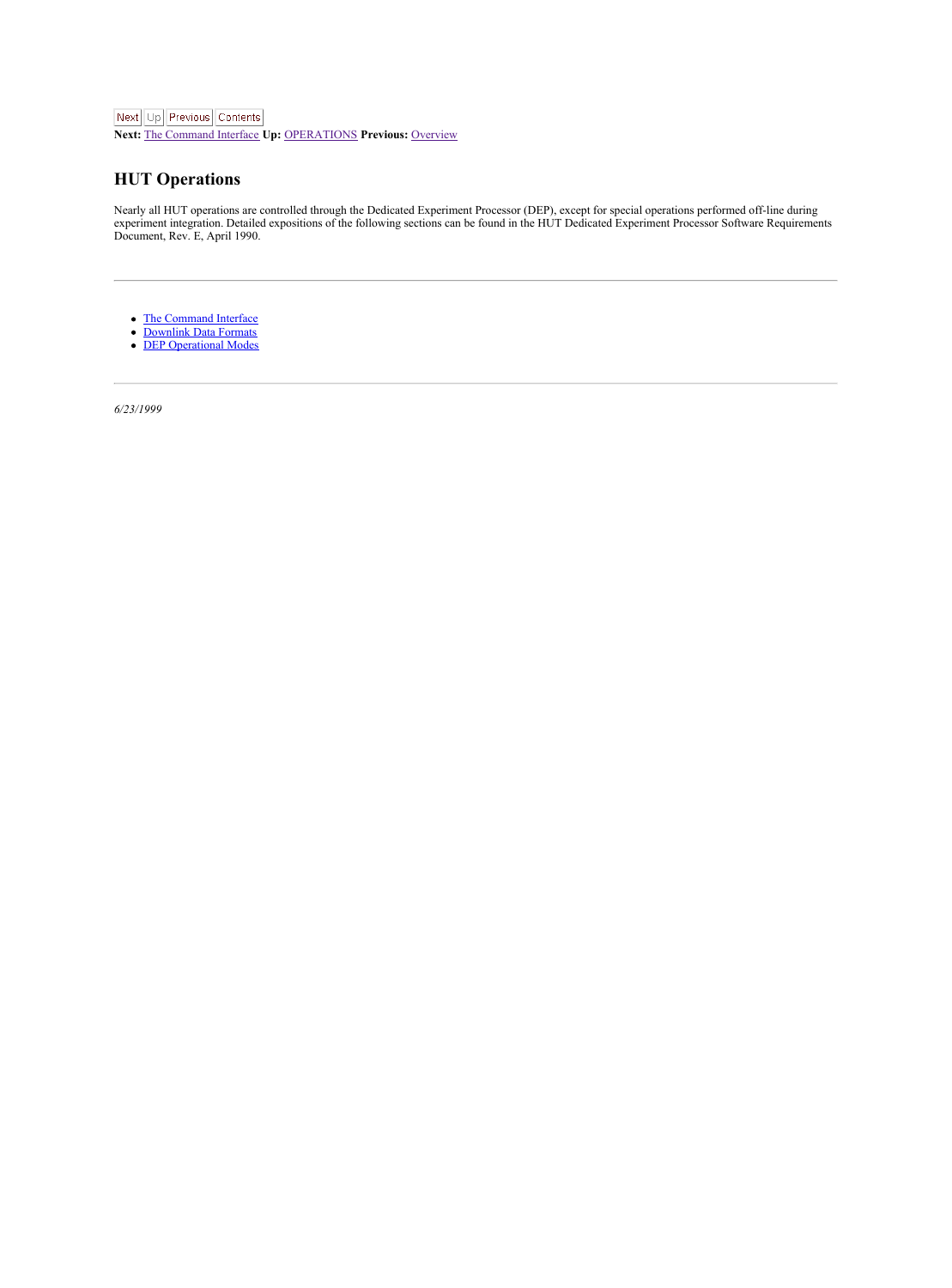#### <span id="page-22-3"></span>Next Ltd Previous Contents

**Next:** [Downlink](#page-24-2) Data Formats **Up:** HUT [Operations](#page-21-1) **Previous:** HUT [Operations](#page-21-1)

#### <span id="page-22-0"></span>**The Command Interface**

Commands generated by the crew or telemetered to the shuttle from the POCC operate HUT through the Spacelab Experiment Computer (EC) and its<br>Experiment Computer Operating System (ECOS) and Experiment Computer Applications the Remote Acquisition Unit (RAU). The RAU directly commands and monitors the essential instrument survival subsystems (such as main power, heater power, the Vac-Ion pumps, and DEP power and initialization). Once the DEP is operational, it processes commands and monitors HUT's basic<br>subsystems and science subsystems. The HUT science subsystems provide data to formatting in the High Rate Multiplexer (HRM) data stream for transmission to the ground.

HUT commands are issued from five display pages which can be brought up on the PS's DDU. (Copies of these display pages may also be viewed in the<br>POCC.) These displays provide a visual reminder of the discrete commands req and audio alerts when parameters exceed pre-specified warning limits or when errors occur. The display pages are

- **HUT Activation**
- **HUT Operations**
- HUT Spectrometer
- **HUT** Doors and Camera
- HUT Mirrors and Heater

and their basic format is shown in Figures [3-1](#page-22-1) to [3-5](#page-23-0). The HAC display is generated by an ECAS task using data directly from the RAU, while the others<br>are DEP allocated displays which require the DEP to be active for use. basic functions necessary for powering HUT up and down. Most observational procedures are controlled by high level sets of commands issued from the<br>HOP page. HSP, HDC, and HMH provide control of individual subsystems on HU



<span id="page-22-1"></span>**Figure 3-1:** Display: HAC HUT Activation.

**Figure 3-2:** Display: HOP HUT Operations.

|                |                                    |                                                                                                         | 14 RW 15 RM 16 RM 17 ACK WATER |
|----------------|------------------------------------|---------------------------------------------------------------------------------------------------------|--------------------------------|
|                |                                    | as recenting 19 condidate to detail                                                                     | 98 LOCATE                      |
|                | 21 CENSE 72 C STAR                 |                                                                                                         | 24 YTEROS                      |
|                |                                    | 25 BOSIN' 26 FAUGH " 27 FROUGHD 28 OUTY                                                                 |                                |
|                | 29 CLRAR SP 30 PLAN 33 SAVE        |                                                                                                         |                                |
|                |                                    | 32 TWING MW 33 TWOODS N 34 IL LEE N 99 EEUTOORN                                                         |                                |
|                | SECTION SECTION                    |                                                                                                         |                                |
| <b>35 RAIR</b> |                                    | 36 LOC TIPE                                                                                             | 37 ORS TITLE B                 |
|                |                                    | $38$ $728$ <sup>e</sup> $[5]$ $288$ $32$ $88$ $80$ $8$<br>$41$ $82$ $82$ $84$ $8$<br>$43$ $92$ $84$ $8$ |                                |
|                |                                    |                                                                                                         |                                |
|                | AS SEC MAG - THE 4.3 GETER MAG-TOP |                                                                                                         |                                |
| <b>MANEE</b>   |                                    | <b>TEXTERIORES IN ALTER</b>                                                                             |                                |
|                | LOC TIME AT                        | ORE TIPE EXECUTIVELY                                                                                    |                                |
|                | DATA IS INDUCED                    |                                                                                                         |                                |
|                | <b>STATES</b>                      |                                                                                                         | <b>Bill convents and a</b>     |
|                | EATS[/105] HOOGS                   |                                                                                                         | P.T PRT 580001"   IN-F 19-R    |

<span id="page-22-2"></span>**Figure 3-3:** Display: HSP HUT Spectrometer.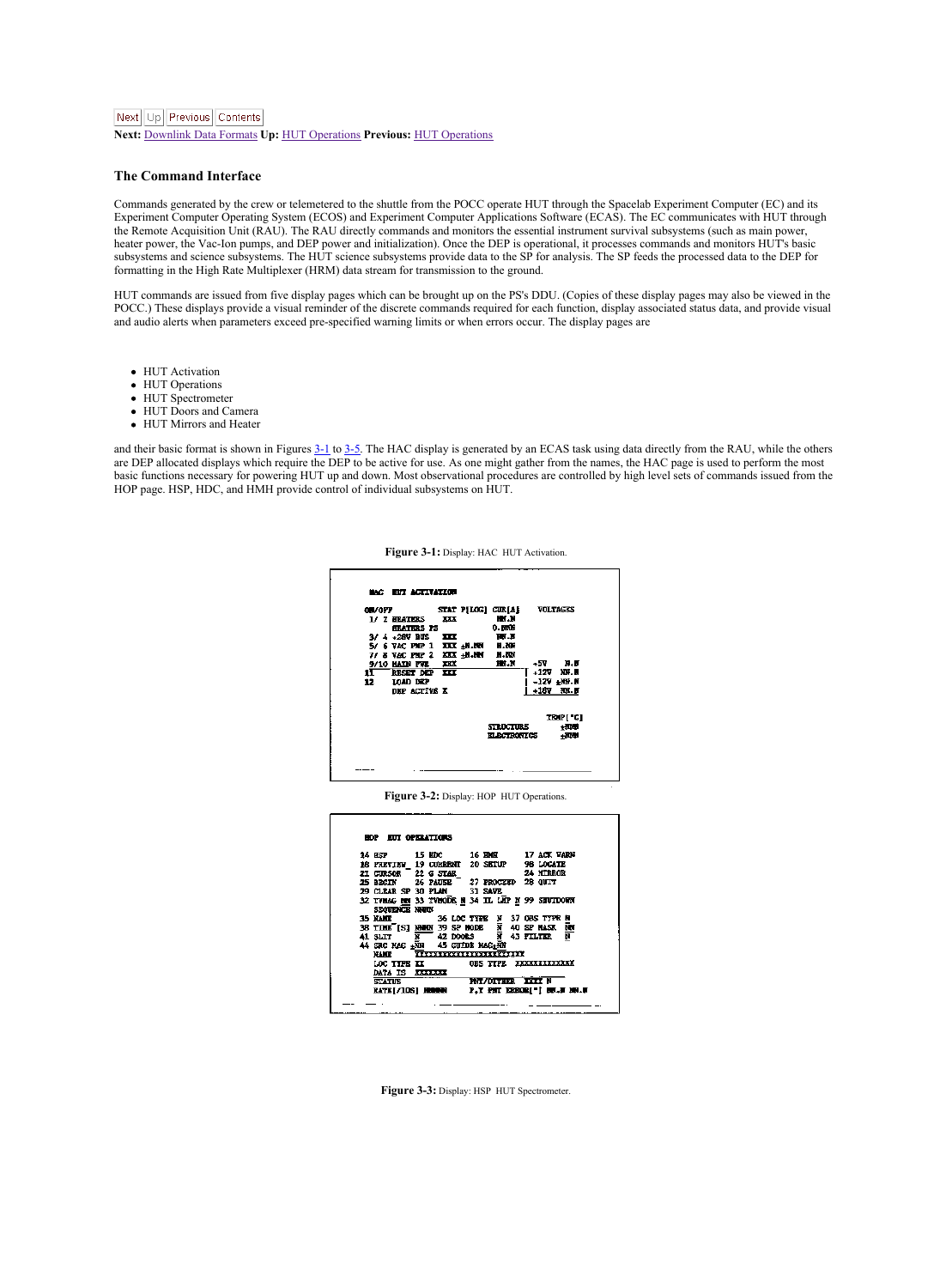```
AVA ANY ORDER DOOR
                                                         ≂.
                                                                                                                         16.000\frac{17}{29} and \frac{17}{29}\overline{12}\begin{array}{l} 13 \  \  \, 107 \  \  \, 307 \  \  \, 507 \  \  \, 507 \  \  \, 507 \  \  \, 507 \  \  \, 507 \  \  \, 507 \  \  \, 507 \  \  \, 507 \  \  \, 507 \  \  \, 507 \  \  \, 507 \  \  \, 507 \  \  \, 507 \  \  \, 507 \  \  \, 507 \  \  \, 507 \  \  \, 507 \  \  \, 507 \  \  \, 507\frac{1}{2}an<br>Manakamanan<br>Manakamanan<br>Manakamananan
                               មិនី<br>ភូមិ<br>ភូមិ
                            コローの第2番<br>- 国内の<br>- 国内の開発<br>- 国内の開発
```
Figure 3-4: Display: HDC HUT doors and camera.

| 11 au<br><b>24 RSF</b>  |                         | 16 HHH                    |  | 17 ACK GAZES            |
|-------------------------|-------------------------|---------------------------|--|-------------------------|
| <b>NO CARDINAL PROD</b> |                         | TTT CAMELA CONTROL        |  |                         |
| <b>GO TILLIN LAST</b>   |                         | XXX 69 EXPOSURE           |  |                         |
| <b>61 FILTER</b>        |                         | <b>B XXI 70 CAMBRA MY</b> |  |                         |
| AT ON MA                |                         | <b>XXX 71 2008</b>        |  | $\mathbf{m}$            |
| 41 EARTH DOG            |                         | THE 22 HOURS LENGTH       |  |                         |
| 65 ISBN 0-2             |                         | 8 THE 73 BLACK LEVEL      |  |                         |
| <b>STATE TA FR</b>      |                         | a year 74 Apr Torr        |  | m                       |
| 66 - T DOOR             |                         | N XXX 75 PORCH SYNC       |  | $\overline{\mathbf{H}}$ |
| 67 INVESTER             | $\overline{\mathbf{H}}$ |                           |  |                         |
| 68 THIT HOTEL           |                         |                           |  |                         |
| <b>NATT OF</b>          | <b>HOTE</b>             |                           |  |                         |
| 94 BRANCE DOORS N       |                         |                           |  |                         |

<span id="page-23-0"></span>**Figure 3-5:** Display: HMH HUT mirror and heater.



**Next:** [Downlink](#page-24-2) Data Formats **Up:** HUT [Operations](#page-21-1) **Previous:** HUT [Operations](#page-21-1)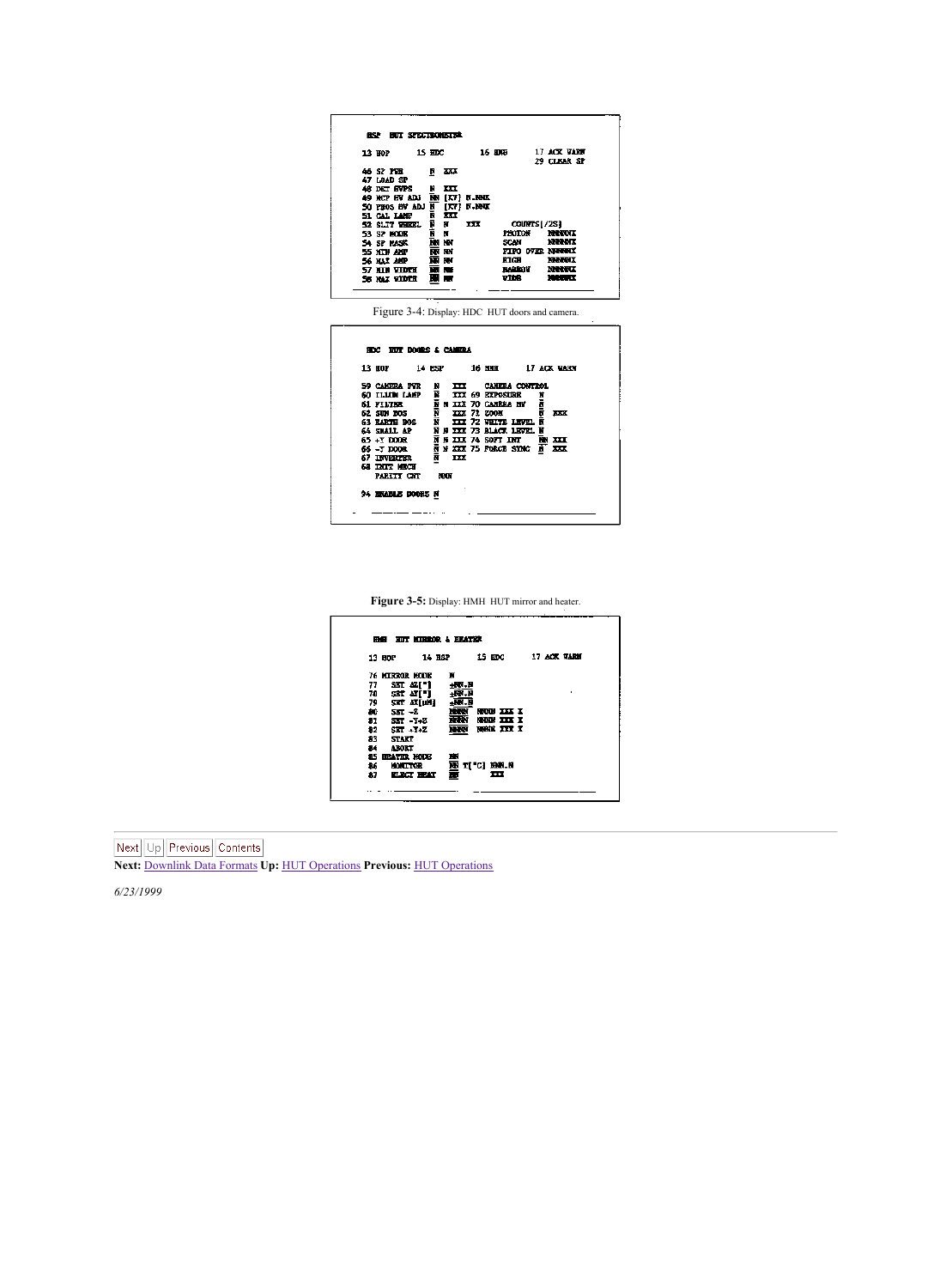<span id="page-24-2"></span>**Next:** DEP [Operational](#page-25-2) Modes **Up:** HUT [Operations](#page-21-1) **Previous:** The [Command](#page-22-3) Interface

#### <span id="page-24-0"></span>**Downlink Data Formats**

<span id="page-24-1"></span>While a limited amount of HUT housekeeping information is downlinked in the data stream generated by the Spacelab EC, the full set of HUT<br>engineering parameters and science data require a much higher bit rate. The DEP form 97,656 bit per second HRM channel. There are 8 basic telemetry frame formats as summarized in Table 3-1.

|            |                      | Table 3-1: HUT HRM Data Formats |
|------------|----------------------|---------------------------------|
| Frame type | Mnemonic Description |                                 |
|            |                      |                                 |
|            | hg                   | Histogram data                  |
| 2          | \$S                  | Single scan data                |
| 3          | cu                   | Cumulative unprocessed data     |
| 4          | ht                   | High time resolution data       |
| 5          | рh                   | Periodic histogram data         |
| 6          | 80                   | Status only data                |
| 7          | iv                   | Integrated video data           |
| $8 - 1.5$  | vd                   | TV camera video data            |
|            |                      |                                 |

The first six of these modes have a direct correspondence to the operational mode of the SP. During typical science observations, spectrograph data are transmitted either in histogram mode, with a 2048 pixel cumulative spectrum downlinked every 2 s, or in high time resolution mode. In high time<br>resolution mode, individual events are targed by location (1 to 2048) and arr resources insets, near such a comparison of social contract the same state and security of the case in the comparison of the comparison of the comparison of the comparison of the comparison of the comparison of the compari producing a time-averaged spectrum arelost even if data dropouts cause the loss of individual ht frames, or high count rates prevent all events from being transmitted. (Sources must have total count rates, including airglow, less than  $\sim$  500 cts  $s^{-1}$  to prevent the buffers from overflowing in high time resolution mode.)

Single-scan and cumulative unprocessed data are used for detector diagnostics such as forming pulse-height distributions. Each of the science frame types  $(1-5)$  has an engineering status header. This status section is transmitted as a status-only frame every 2 s whenever the SP is hibernating (a self-test state used during South Atlantic Anomaly passages) or turned off, or whenever the detector is off.

Video frames from theHUT TV camera are transmitted as an eighth of a full frame every 2 s. Thus it takes 16 sto transmit one full video frame. These frames have intensities digitized to 4 bits, so they serve to identify stars, but they do not make spectacular astronomical images.

A higher dynamic range can be achieved by requesting a software video integrated picture. In this mode the DEP integrates a 16 bit image over a 43 × 53 pixel region around the center of the TV field of view for the requested integration time. This can be useful for identifying extremely faint targets.

#### Next Up Previous Contents

**Next:** DEP [Operational](#page-25-2) Modes **Up:** HUT [Operations](#page-21-1) **Previous:** The [Command](#page-22-3) Interface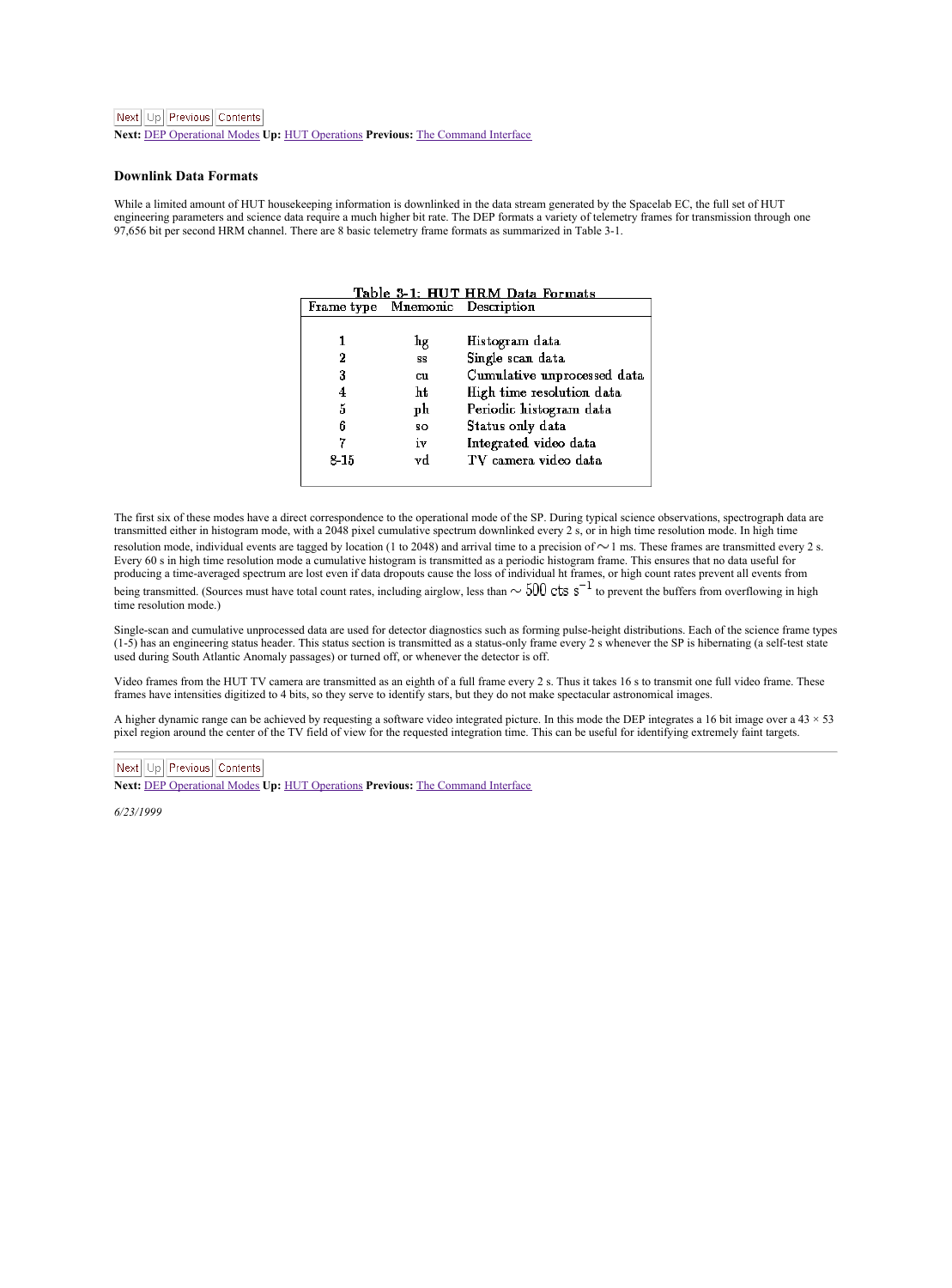<span id="page-25-2"></span>Next Ltd Previous Contents

**Next: Target [Acquisition](#page-26-1) and Pointing Up: HUT [Operations](#page-21-1) Previous: [Downlink](#page-24-2) Data** 

#### <span id="page-25-0"></span>**DEP Operational Modes**

The displuy on the HOP page can be in one of three operational contexts. The "Current" context is the normal display, and it reflects the actual state of<br>the HUT configuration. The "Plan" context is used to change the inst memory, either by starting from scratch, or by using data from a specified sequence load. The ``Preview'' context displays the configuration to be used for the next observation and loads it into the buffer used by the DEP when the SETUP command is given. The instrument configuration to be used can be changed in the "Preview" buffer before the SETUP command is given and is giv changed in the ``Preview'' buffer before the SETUP com-

The DEP itself can be in one of eight operational states: Reset, Load, Ready, Setup, Locate, Observe, Pause, or Slew. The DEP enters Reset mode upon power up or when given a hardware reset. After completion of the reset sequence, the DEP is ready to accept the initialization load and program data.<br>Loading the DEP requires (N 2 minutes After a successful load the DEP en

The SETUP command to configure HUT for an observation places the DEP in the Setup mode. The observation sequence residing in the preview buffer<br>is then used to configure HUT for the next observation. At any time in Setup m in the Current context.

Once HUT has reached the requested configuration (this can take a few minutes if several mechanism motions are required), the DEP proceeds from<br>Setup mode to Locate mode. The DEP will then locate the target using the metho mode. For Source and Manual locate, the TV camera magnitude is set to the target magnitude. For Guide Star and None locate, the TV camera is adjusted for the mean guide star magnitude.

| Mode   | <b>Target Type</b>                           | Locate Method            |  |  |
|--------|----------------------------------------------|--------------------------|--|--|
|        |                                              |                          |  |  |
| Source | Visible point source                         | Use the target itself    |  |  |
| Manual | Complex field                                | Use the cursor location  |  |  |
|        | Guide Star Invisible or extended sources     | Use guide star positions |  |  |
| None   | Moving targets, background measurements None |                          |  |  |
|        |                                              |                          |  |  |

#### <span id="page-25-1"></span>**Table 3-2:** HUT Locate Modes

After the PS is satisfied that the target is properly centered in the HUT aperture, the BEGIN command places the DEP in Observe mode. HUT can be reconfigured during an observation by issuing appropriate commands while in the Current context, or the next observation can be configured by editing a<br>sequence in the Preview contexts. The DEP exits Observe mode either up observation time is completed. The observation time buffer is decremented starting from the BEGIN command, and it does not stop for any reason.

When the DEP enters Observe mode, it moves the primary observing slit into place if not already there, sets the TV camera parameters for the mean guide star magnitude, and locks on to the selected guide stars *at their locations when the BEGIN command was issued.* All subsequent pointing errors are referenced to this initial location of the guide stars. Complex observations can be pre-programmed into an observing sequence. A ``dither" will change<br>the selected telemetry mode, the observing slit, and any mask applied t ignore events in certain regions of the detector such as around geocoronal LyQ by selecting a particular "mask".) When the time specified for the Secondary observation interval is completed, the DEP will repeat the Primary observation interval, and so on until the observation is complete.

Up to 3 Offset pointing positions can be specified in the sequence definition, each with a requested observing time. The DEP moves the HUT mirror to achieve the specified pointing offsets. A regular pattern of offset pointings can be accommodated by using a Raster observation. The sequence load specifies the step size  $\Delta$ Y and  $\Delta$ Z in the HUT coordinate system, the number of Y and Z steps, and the integration time per dwell point in the pattern.

The PAUSE command can be used to suspend a Dither, Offset, or Raster observation. Data continues to accumulate in the current configuration in the<br>Pause mode. If a Pause is suspended with a PROCEED command, Observe mode re BEGIN, or SETUP.

When the planned observation time runs out or a QUIT command is given, the DEP enters SLEW mode.The DEP uses the special sequence 0 stored in memory to configure the instrument for SLEW mode. The maximum attenuating filter is placed in front of the TV camera to protect it against bright objects during a SLEW. If the detector is on, background can be accumulated either as dark count if the slit is closed, or airglow data can be accumulated as the shuttle maneuvers to acquire the next target.

## Next Up Previous Contents

**Next: Target [Acquisition](#page-26-1) and Pointing Up: HUT [Operations](#page-21-1) Previous: [Downlink](#page-24-2) Data Formats**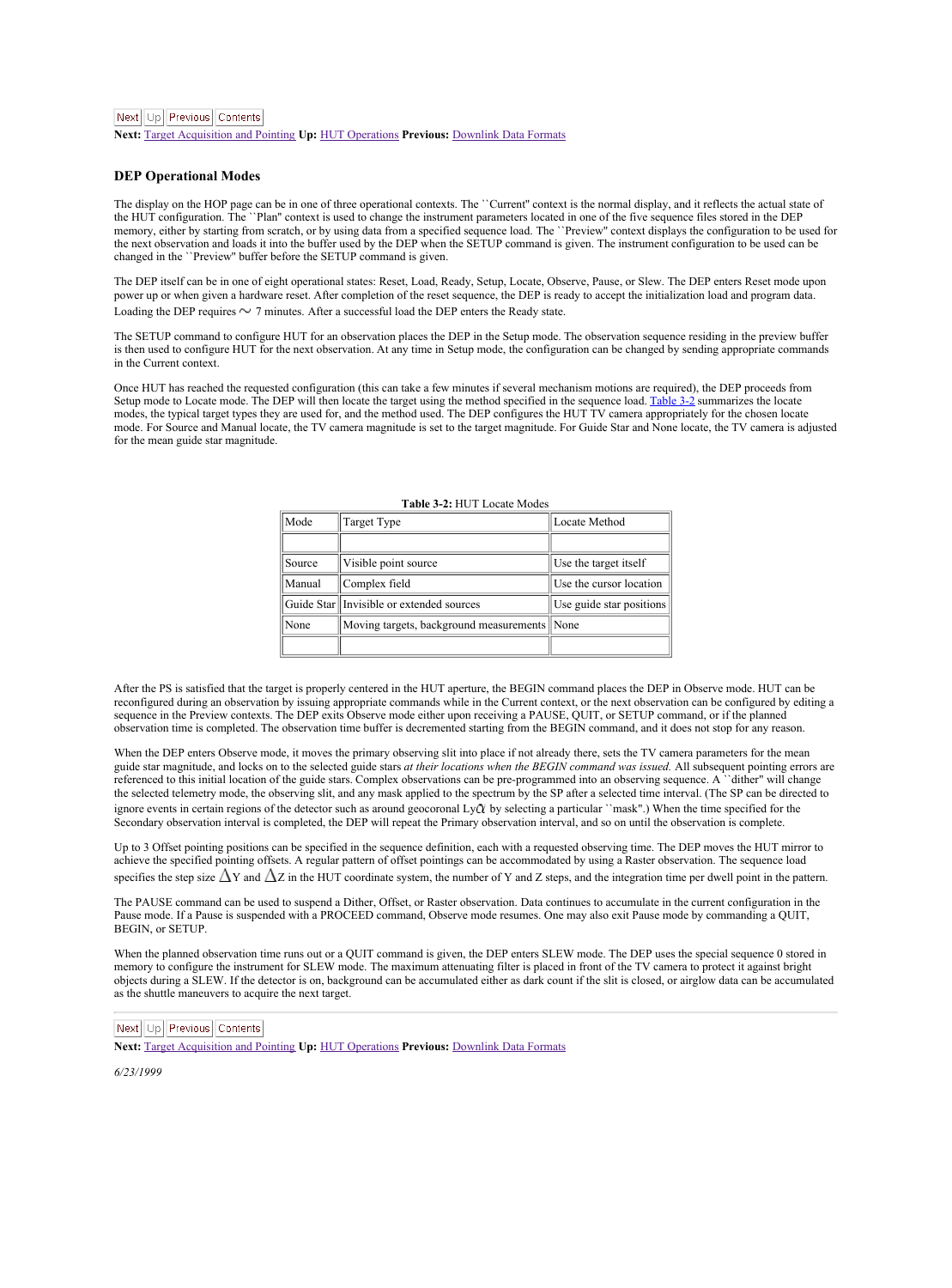<span id="page-26-1"></span>Next Up Previous Contents **Next:** Automated [Acquisitions](#page-27-1) with the **Up:** [OPERATIONS](#page-19-1) **Previous:** DEP [Operational](#page-25-2) Modes

## <span id="page-26-0"></span>**Target Acquisition and Pointing Control**

- **Automated [Acquisitions](#page-27-0) with the IPS**<br> **Manual Target Acquisition**
- Manual Target [Acquisition](#page-28-0) Manual [Pointing](#page-29-0) Control
- Lock on [Target](#page-30-0)
- Sensor [Substitution](#page-31-0)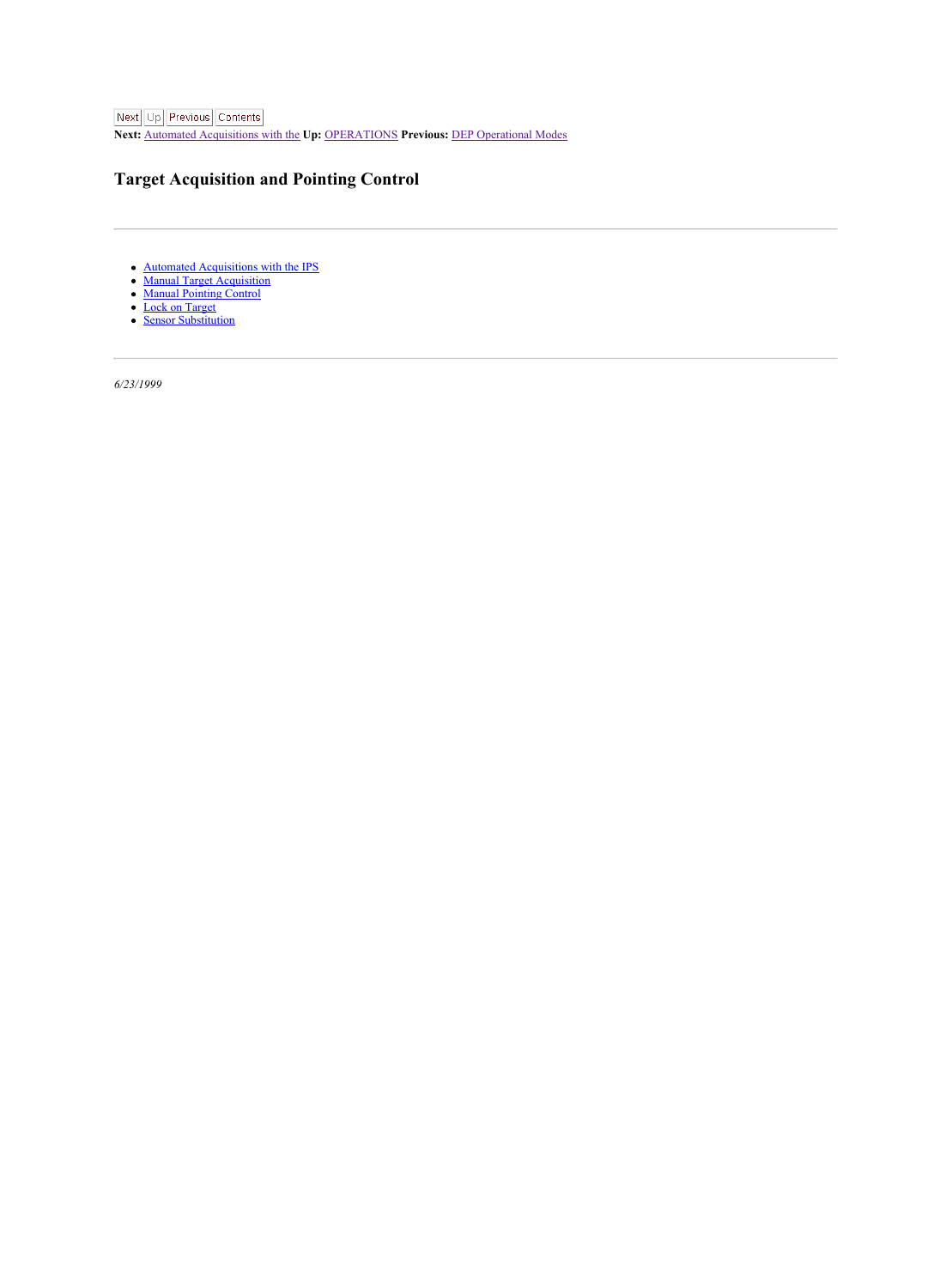<span id="page-27-1"></span>**Next:** Manual Target [Acquisition](#page-28-1) **Up:** Target [Acquisition](#page-26-1) and Pointing **Previous:** Target [Acquisition](#page-26-1) and Pointing

#### <span id="page-27-0"></span>**Automated Acquisitions with the IPS**

The IPS was designed to provide all necessary target acquisition and pointing control for the Astro telescopes, supplemented by the HUT acquisition TV<br>camera and the ASTROS Star Tracker (AST) mounted on UIT. Three fixed-he camera and the ASTROS Star Tracker (AS1) mounted on U11. I nree troco-nead star trackers (e+181 s) comprise une opusan sensor parange (OSF) or e<br>IPS. one bore-sighted with the telescopes, and the other two skewed at  $12^9$ 

preserve knowledge of the pointing direction during slews and other intervals when the OSP isnot tracking stars. Once the gyro drift rates and the tracker orientations and sensitivities are calibrated in orbit and the IPS is pointed ata star with known coordinates, it knows in principle where itis pointed atall times. Knowledge of the pointing direction can be updated at every target acquisition.

After OSP calibration (OSPCAL), the IPS pointing direction is initialized with a procedure called Identification Initial, or "IDIN". This requires the bore-<br>sight tracker to be pointed at a bright, isolated star. The subse Operational, or ``IDOP''. IDOP's use the brightness, coordinate location, and separation angle of pre-selected guide stars identified in two or more of the star trackers to determine the IPS pointing direction. After a successful IDOP, the IPS adjusts the pointing direction to match the desired coordinates and enters optical hold by tracking the identified guide stars. Successful IDOP's should place the desired target within several arc seconds of the center of the HUT field of view. In optical hold, the IPS jitter about the current pointing direction is typically less than 1<sup>*n*</sup> rms in radius.

Once the IPS has completed a successful IDOP, the PS or MS identifies the target to be observed and centers it in the HUT aperture, using either a bias<br>command if HUT has successfully identified the target or the manual po then updated, and the observation can proceed. Since the IPS is already in optical hold, it provides stable pointing control for the remainder of the observation.

## Next Up Previous Contents

**Next:** Manual Target [Acquisition](#page-28-1) **Up:** Target [Acquisition](#page-26-1) and Pointing **Previous:** Target [Acquisition](#page-26-1) and Pointing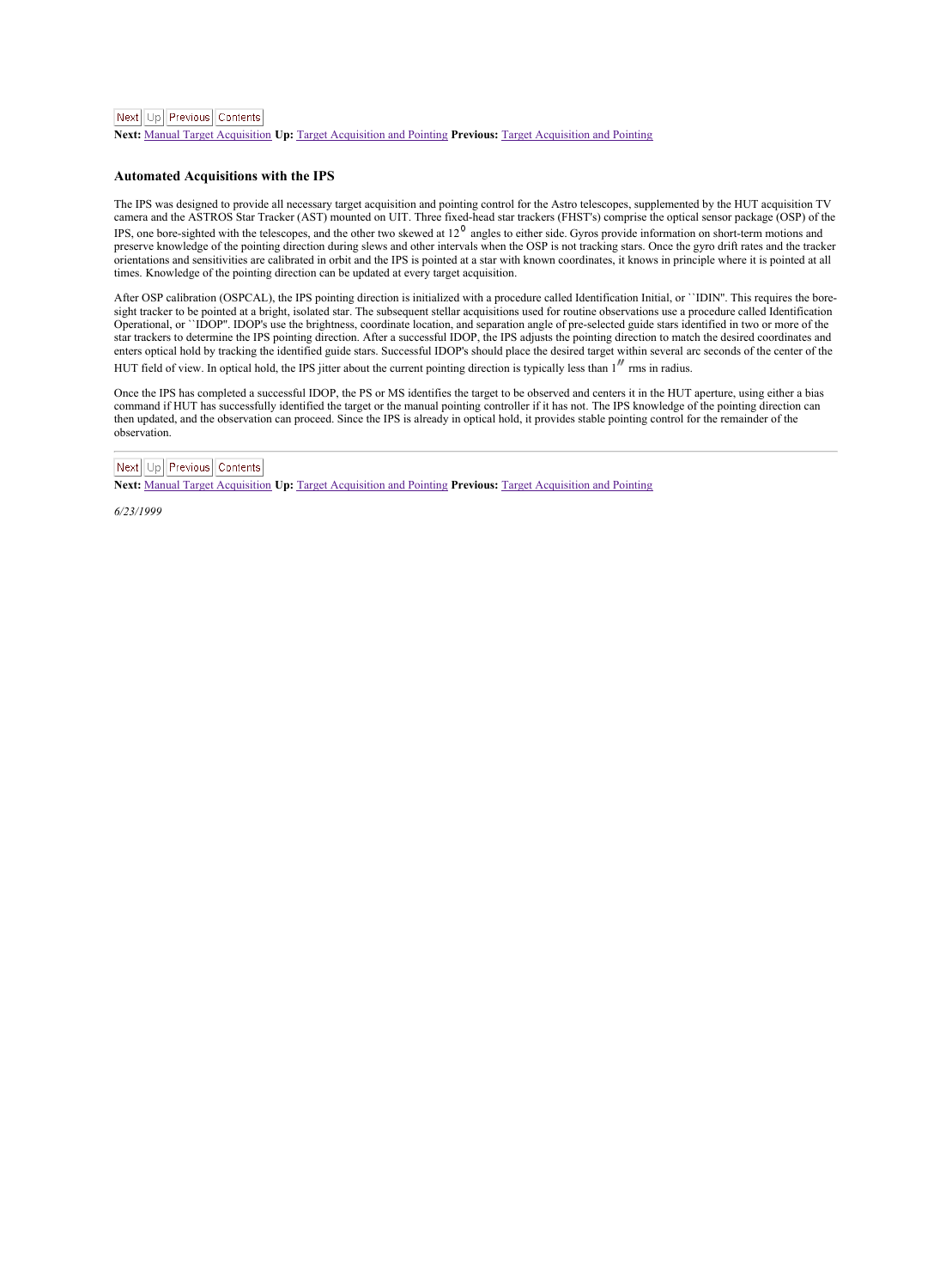<span id="page-28-1"></span>**Next:** Manual [Pointing](#page-29-1) Control **Up:** Target [Acquisition](#page-26-1) and Pointing **Previous:** Automated [Acquisitions](#page-27-1) with the

#### <span id="page-28-0"></span>**Manual Target Acquisition**

Due to problems in calibrating the sensitivity and relative orientations of the star trackers, IDOP's were rarely successful on Astro-1. Most target<br>acquisitions were done in a manual mode that used the JPL-provided ASTROS acquisitions were done in a manual mode that used the PL-provided ASTROS Star Tracker (AST) mounted on UTL The AST is a CCD-broken unclear<br>with a large  $(2.5^{\circ} \times 2.2^{\circ})$  field of view. The AST identifies the three brig

to the crew. Using the displayed coordinates and a finding chart generated specifically for each target, The PS or MS uses the manual pointing controller<br>to orient the IPS and place the target in the field of view of the H

Once the target has been acquired, the IPS knowledge of the pointing direction can be updated, but the IPS is not in optical hold after a manual target<br>acquistion. Pointing stability at this point is provided only by the I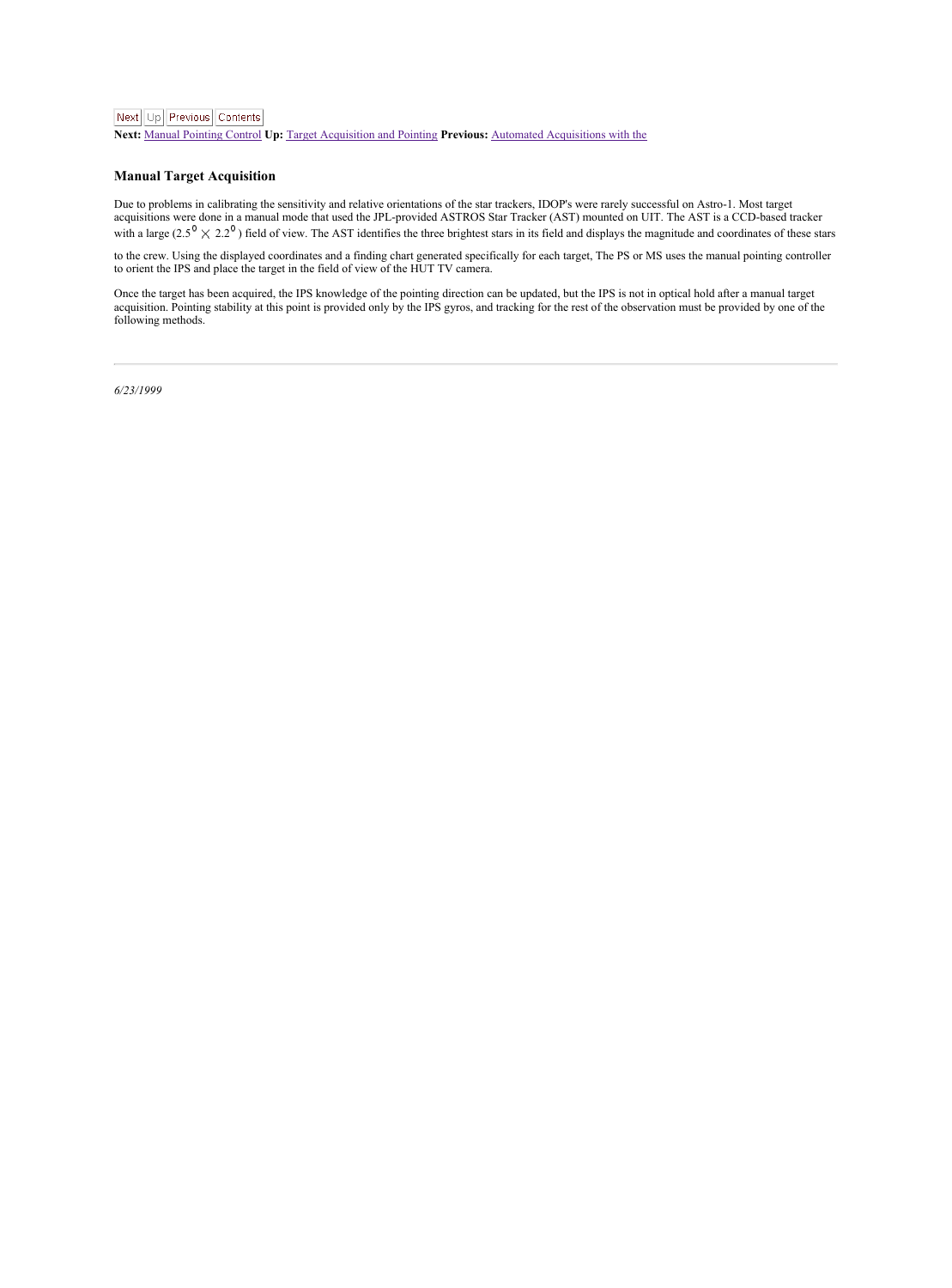<span id="page-29-1"></span>**Next:** Lock on [Target](#page-30-1) **Up:** Target [Acquisition](#page-26-1) and Pointing **Previous:** Manual Target [Acquisition](#page-28-1)

#### <span id="page-29-0"></span>**Manual Pointing Control**

This is the method used for most observations on Astro-1. Here the astronauts use the guide stars identified in the HUT TV camera field of view to keep<br>the target centered in the HUT aperture using the manual pointing cont the telescope during an observation. When guide stars were available, the crew on Astro-1 did an excellent job of maintaining pointing stability. For most<br>observations the mas pointing jitter was typically -2" in radius, HUT aperture and guessing pointing corrections that would compensate for the gyro drift rates.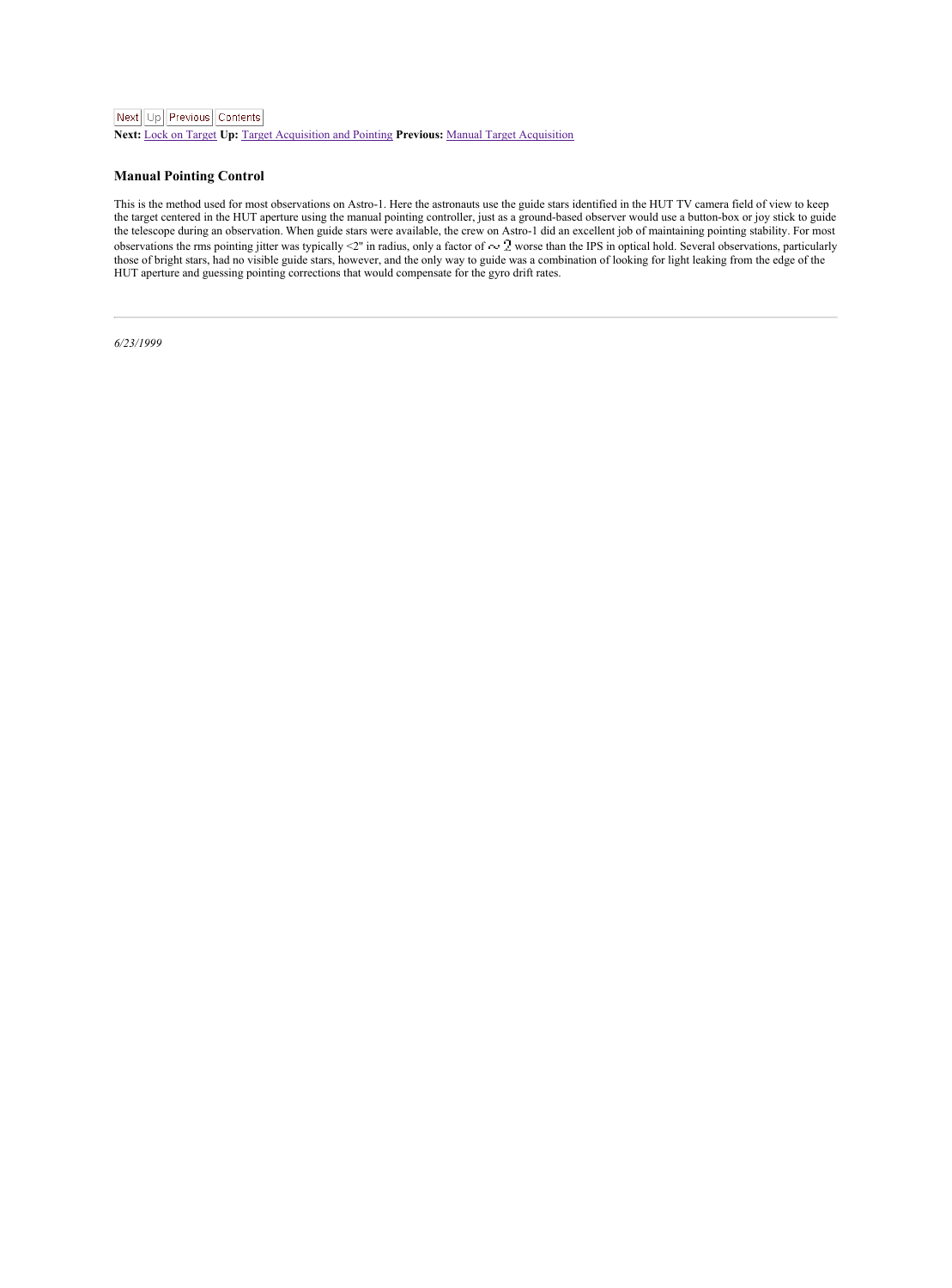<span id="page-30-1"></span>**Next:** Sensor [Substitution](#page-31-1) **Up:** Target [Acquisition](#page-26-1) and Pointing **Previous:** Manual [Pointing](#page-29-1) Control

#### <span id="page-30-0"></span>**Lock on Target**

For Astro-1 the only method of placing the IPS in optical hold was to achieve a successful IDOP. For Astro-2 this software limitation has been<br>circumvented by designing a new tracking mode known as lock-on-target (LOT). In acquire and lock onto the first star it finds without using any position or brightness criteria. The crew has identified the field using the HUT TV camera, so *they* know where the IPS is pointed, even if it doesn't. This permits the crew to then track targets with the IPS in optical hold no matter how the target<br>acquisition was performed in the first place.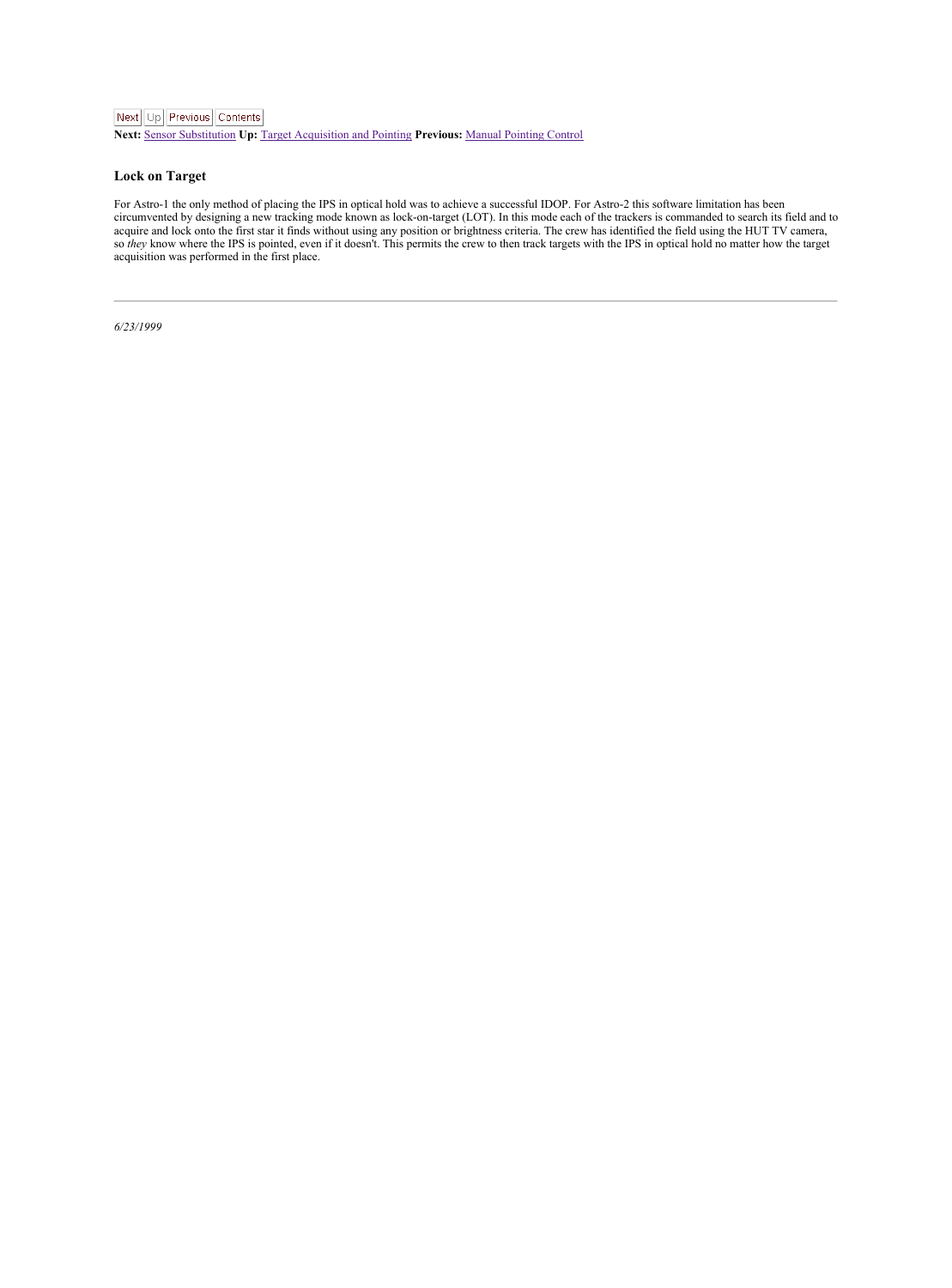<span id="page-31-1"></span>**Next:** POCC [Operations](#page-32-1) **Up:** Target [Acquisition](#page-26-1) and Pointing **Previous:** Lock on [Target](#page-30-1)

#### <span id="page-31-0"></span>**Sensor Substitution**

A final option for pointing control after target acquisition is to substitute tracking information from the AST to the IPS control loop instead of the data<br>from the OSP. This mode was designed for Astro-1 in case the IPS w All these problems have been resolved, and this mode should provide another viable pointing control method for Astro-2.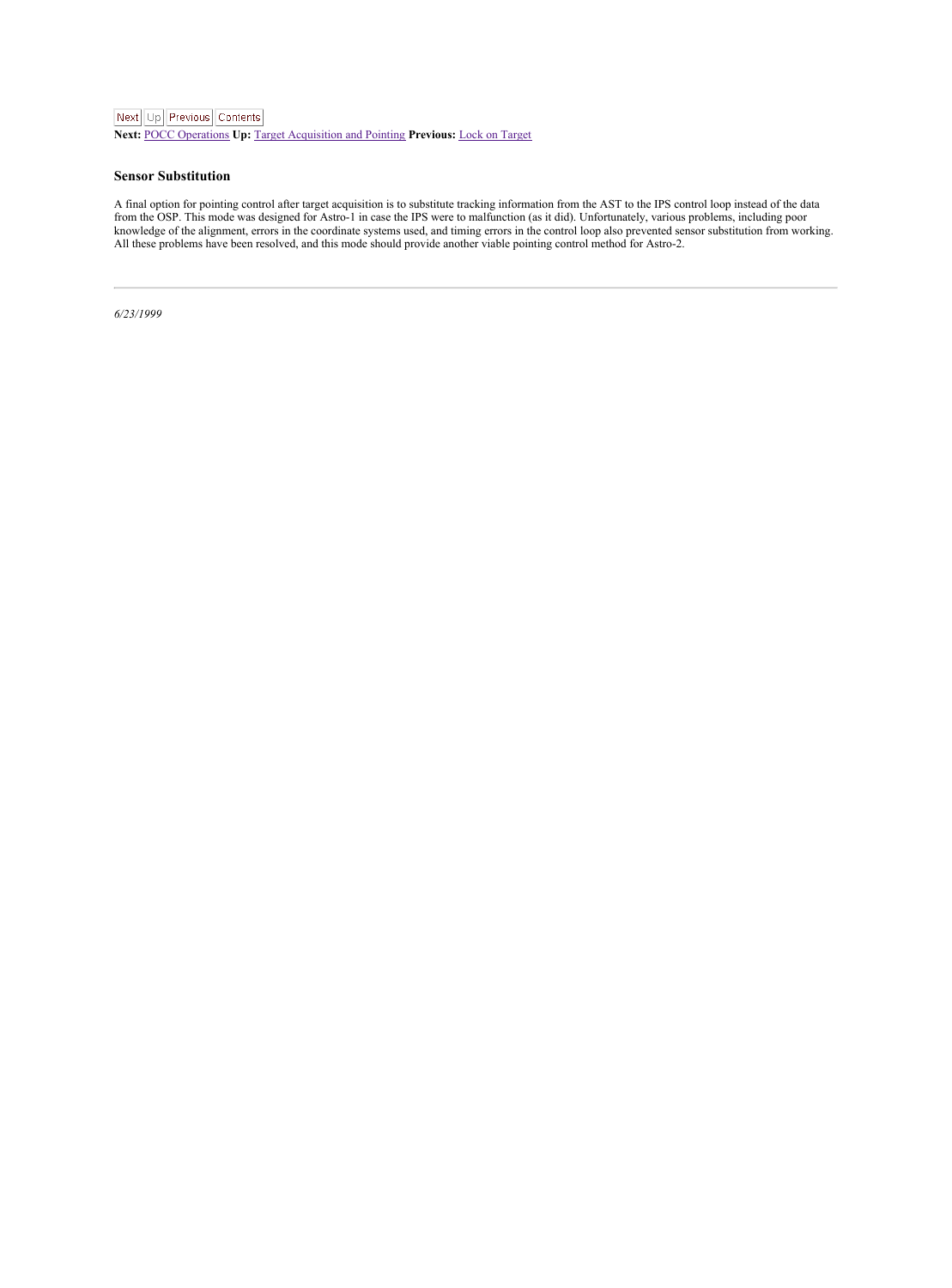<span id="page-32-1"></span>Next Up Previous Contents

**Next:** POCC [Capabilities](#page-33-1) **Up:** [OPERATIONS](#page-19-1) **Previous:** Sensor [Substitution](#page-31-1)

## <span id="page-32-0"></span>**POCC Operations**

POCC [Capabilities](#page-33-0)<br>POCC [Positions](#page-34-0) and Schedule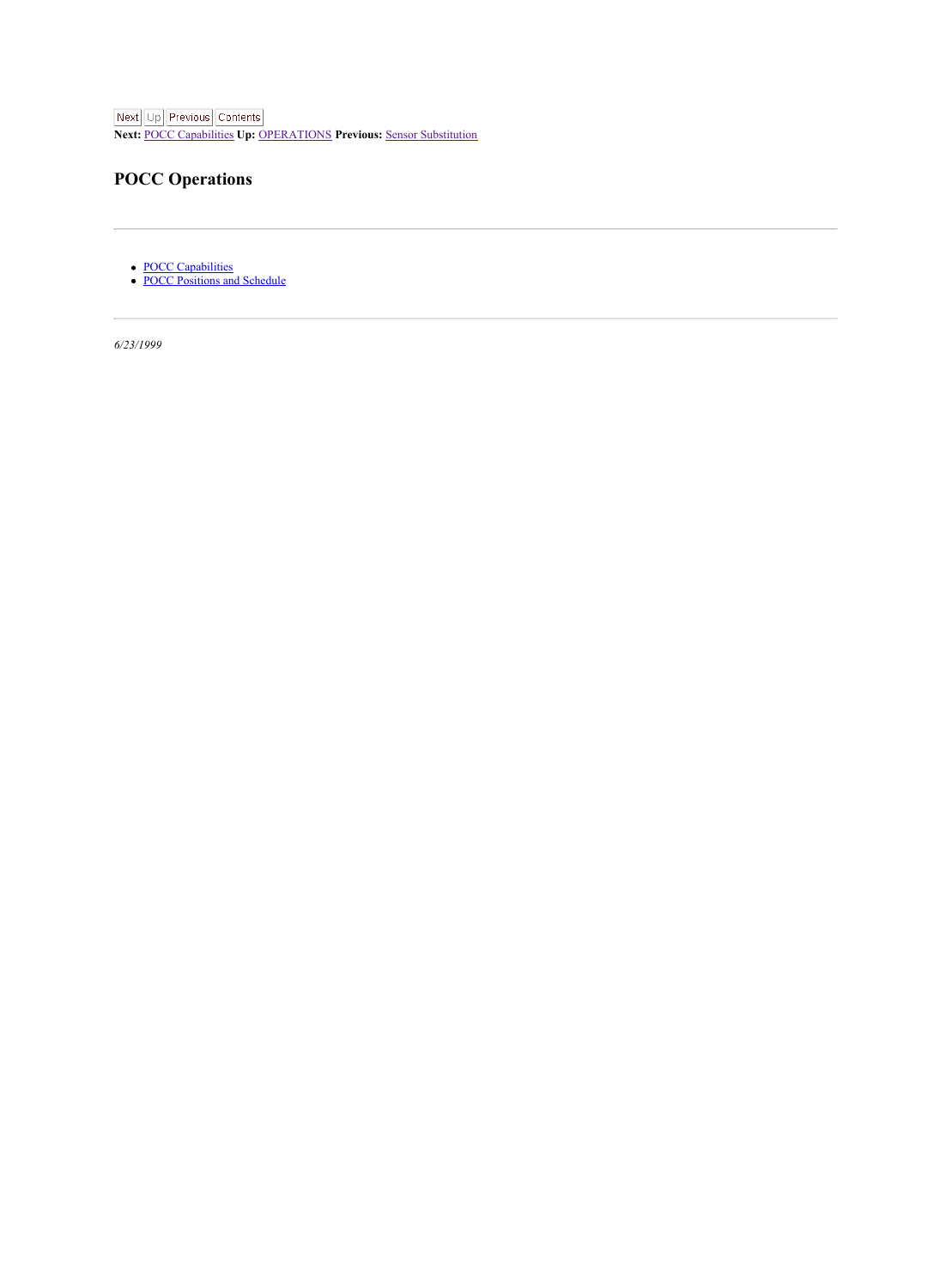<span id="page-33-1"></span>**Next:** POCC [Positions](#page-34-2) and Schedule **Up:** POCC [Operations](#page-32-1) **Previous:** POCC [Operations](#page-32-1)

#### <span id="page-33-0"></span>**POCC Capabilities**

The Payload Operations Control Center (POCC) at Marshall Space Flight Center (MSFC) in Huntsville, Alabama, is the ground control center for Spacelab missions. Real-time data from theexperiments aboard the shuttle are relayed via the Tracking and Data Relay Satellite (TDRS) and a domestic communications satellite to the POCC. The POCC also receives live audio and video from theshuttle, and itcan uplink voice and commands to the shuttle through mission control at Johnson Spaceflight Center (JSC) in Houston. Within the POCC these data and communication lines are distributed over an internal network to individual experimenters' stations in the facility. Each station has access to the POCC internal communications loops, video displays, displays of shuttle ground tracks and times of AOS/LOS (acquisition and loss of signal from theshuttle), and terminals connected to the POCC Peripheral Processor system and the POCC VAX cluster. All positions in the HUT area of the POCC also have terminal connections to the HUT ground support equipment (GSE) computers which process the HUT HRM data.

The POCC Peripheral Processor system is acluster of MicroVAX 2'swhich access the POCC database. The PP's can create customized displays of data In the database stored from the telemetry transmitted by the Spacelab EC, or uplink commands and data to the shuttle

The POCC VAX cluster supports software comprising the Operations Management Information System (OMIS), an electronic database/bulletin board/memo system. OMIS is used to request, manage and track most requests that affect mission operations during the flight. For example, all changes<br>to the science timeline are initiated by submitting electronic Replannin operations on shorter timescales are managed by Operation Change Requests, or OCR's. The system is cumbersome, slow, and frustrating to use, but it provides a good record, and it sure beats paper.

## Next Up Previous Contents

**Next:** POCC [Positions](#page-34-2) and Schedule **Up:** POCC [Operations](#page-32-1) **Previous:** POCC [Operations](#page-32-1)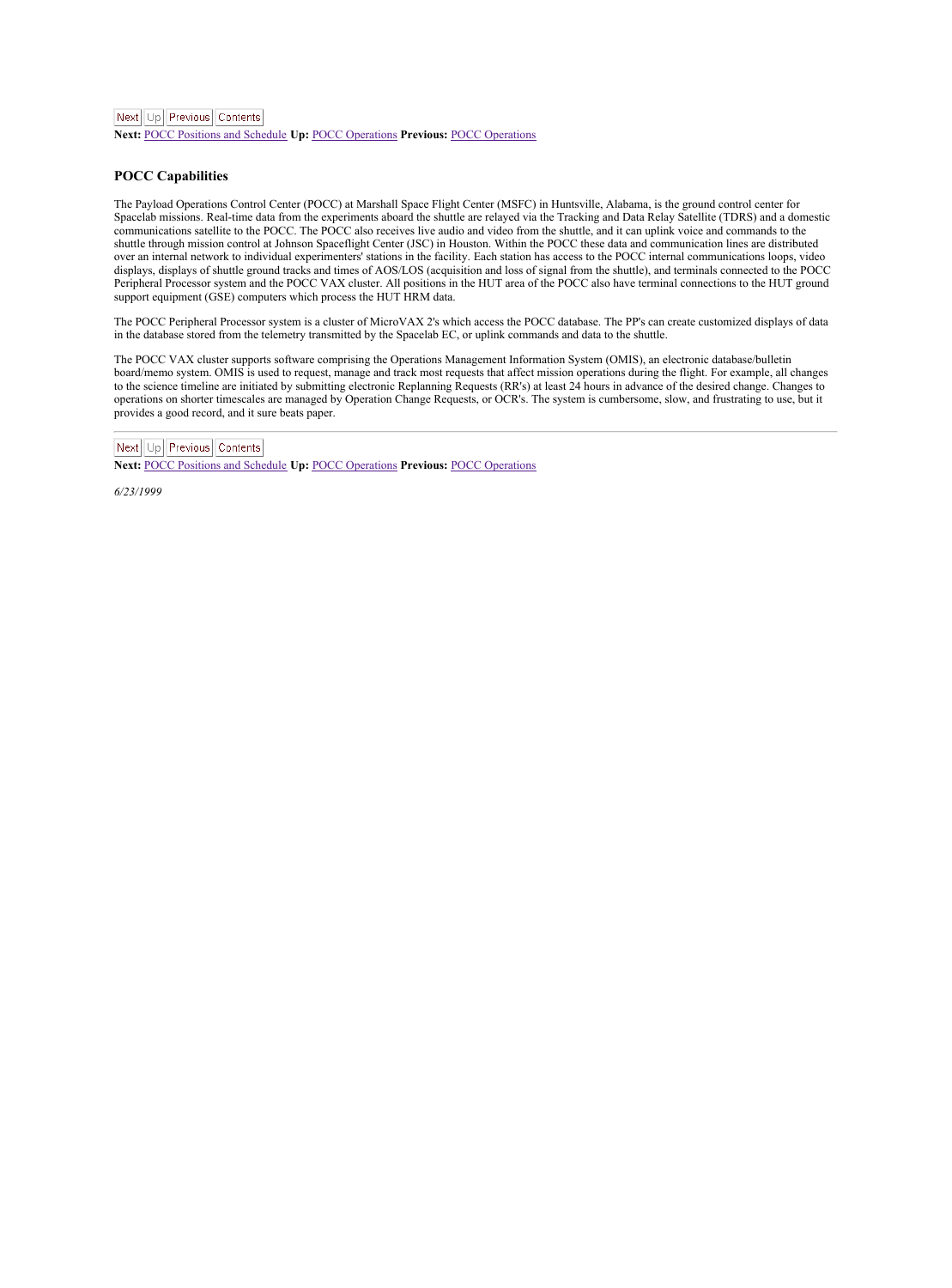<span id="page-34-2"></span>Next Ltd Previous Contents

**Next:** [CALIBRATION](#page-35-1) **Up:**POCC [Operations](#page-32-1) **Previous:** POCC [Capabilities](#page-33-1)

#### <span id="page-34-0"></span>**POCC Positions and Schedule**

The HUT team in the POCC is divided into two 12-hour shifts of 11 people each who cover all essential areas of HUT ground operations. These positions are listed in Table 3-3.

| Position                | Responsibility                                                   |  |  |  |  |
|-------------------------|------------------------------------------------------------------|--|--|--|--|
|                         |                                                                  |  |  |  |  |
| PI/Rep                  | Interface with mission management                                |  |  |  |  |
|                         | Make strategic scientific and technical decisions                |  |  |  |  |
| A/G Lead                | Manage instrument operations                                     |  |  |  |  |
|                         | Sole representative for crew communications                      |  |  |  |  |
| Engineer #1             | Assist in instrument operations; evaluate instrument performance |  |  |  |  |
| Engineer #2             | Assist in instrument operations: evaluate instrument performance |  |  |  |  |
| DEP S/W                 | Assist in instrument operations and data uplinks                 |  |  |  |  |
|                         | Evaluate DEP performance                                         |  |  |  |  |
| Data Evaluator          | Evaluate science and calibration data                            |  |  |  |  |
|                         | <b>Track science objectives</b>                                  |  |  |  |  |
| Data Flow Manager       | Monitor reception of HUT HRM data and archive to tape            |  |  |  |  |
|                         | Monitor GSE performance                                          |  |  |  |  |
| Replanner #1            | Monitor mission timeline changes                                 |  |  |  |  |
|                         | Re-plan science observations to achieve team science goals       |  |  |  |  |
| Replanner <sub>#2</sub> | Monitor mission timeline changes                                 |  |  |  |  |
|                         | Re-plan science observations to achieve team science goals       |  |  |  |  |
| <b>PATSI</b>            | Problem Analyst and Troubleshooting Investigator                 |  |  |  |  |
|                         | Assist in analyzing instrument performance.                      |  |  |  |  |
|                         | science and calibration data, planning software,                 |  |  |  |  |
|                         | GSE performance, and preparing data uplinks                      |  |  |  |  |
| Team Administrator      | Manage paper flow: team interface to the real world              |  |  |  |  |
|                         |                                                                  |  |  |  |  |

#### <span id="page-34-1"></span>**Table 3-3:** HUT POCC Positions

The schedule in the POCC revolves around the crew schedule aboard the shuttle. Each shift begins with a meeting of the Science Operations Planning Group (SOPG), and the meeting time coincides with crew handovers. The SOPG is chaired by the Mission Scientist or Deputy Mission Scientist and is attended by each instrument PI or their representative, and other supporting personnel as needed. The SOPG monitors the scientific goals of the mission and instrument performance, and it is the decision-making body for all changes to the mission timeline or operations which affect science operations. The SOPG generally makes decisions about operational changes that will affect the shift that begins with the next SOPG, i.e., 12-24 hours later. (Final<br>authority for implementing many changes rests with mission control at JSC

The times of other key operations in the POCC are referenced to the beginning of the SOPG meeting. Each HUT position is manned for 12 hours with an additional hour of overlap time for one shift to hand over operations to the next shift. During a handover all personnel jointly fill out a shift report with their counterparts which summarizes the activities of the previous twelve hours. This serves to brief the oncoming shift and prepare them to smoothly assume the tasks of the previous shift. Handovers are staggered in time to keep the POCC area from getting too crowded. The PI/Rep, the A/G Lead, and<br>Engineer #1 arrive 30 m prior to the SOPG; their handovers are not compl Evaluator positions arrive just after the beginning of the SOPG and are encouraged to depart before itends. The remaining positions arrive 30 m after the start of the SOPG, and their handovers are completed after it is over.

Next Up Previous Contents

**Next:** [CALIBRATION](#page-35-1) **Up:**POCC [Operations](#page-32-1) **Previous:** POCC [Capabilities](#page-33-1)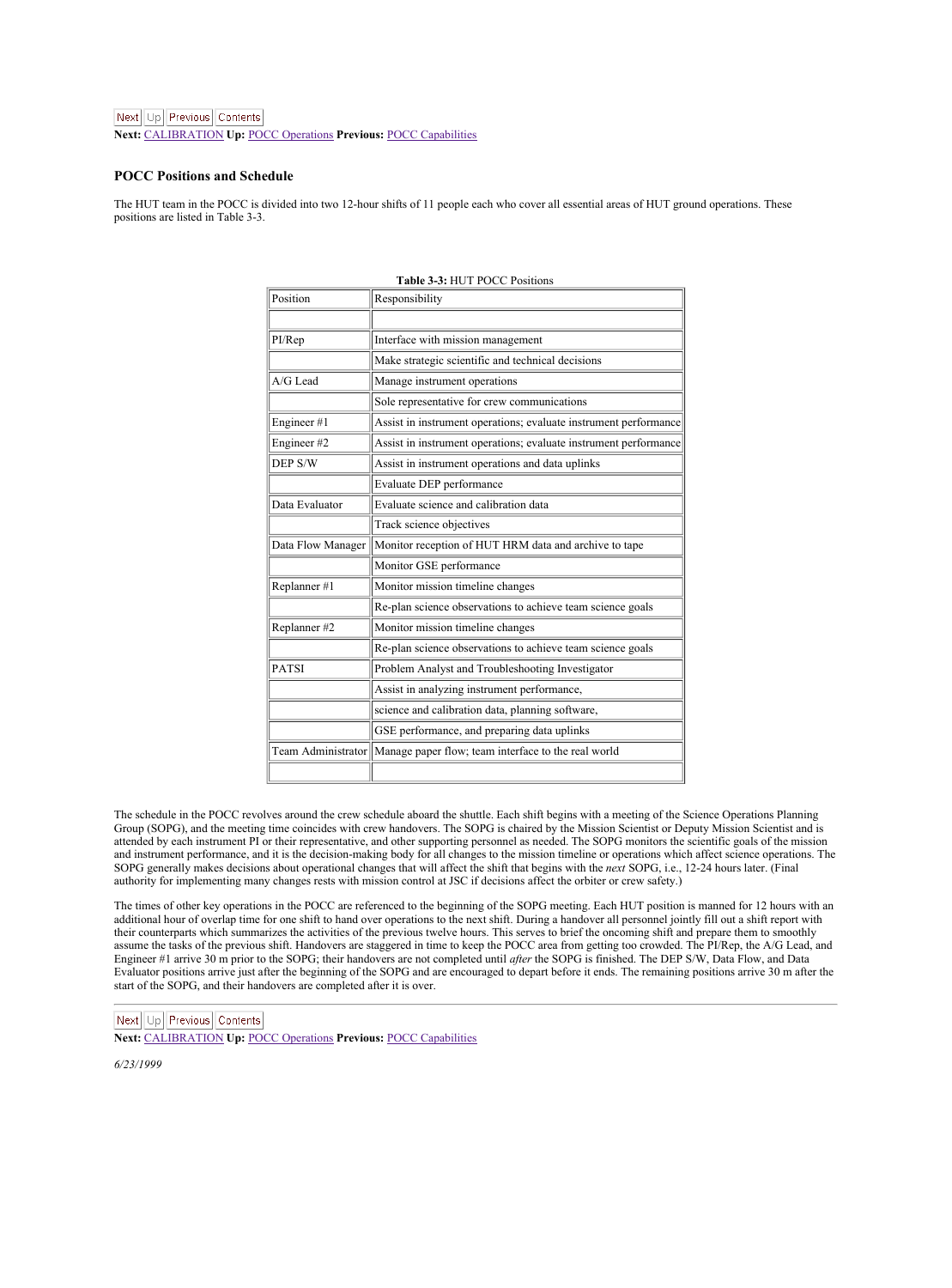<span id="page-35-1"></span>**Next:** [Wavelength](#page-36-1) Calibration and Image **Up:** No [Title](#page-0-0) **Previous:** POCC [Positions](#page-34-2) and Schedule

## <span id="page-35-0"></span>**CALIBRATION**

Transforming the raw HUT data to flux and wavelength calibrated spectra requires several steps. Important transformations include corrections for wavelength shifts induced by image motion, pulse persistence resulting from the phosphor decay time, dark-count subtraction, dead-time corrections,<br>scattered light subtraction, subtraction of second-order emission, flat-fi scancied ingui subilaction, subulaction or second-outer emission, ma-rieut corrections, and manipucation by the areets sensitivity curve. Additional properties of the corrections to the overall flux scale to correct for li photon-counting HUT detector, we compute and propagate an error array for each step in the data reduction process. We describe each of the corrections to the HUT data in more detail in the following sections.

- ٠ **[Wavelength](#page-36-0) Calibration** Correction
- $\lambda$ Pulse [Persistence](#page-37-0)
- [Dead](#page-38-0) Time
- ٠ Dark [Count](#page-39-0)
- $\lambda$ [Scattered](#page-40-0) Light
- ٠ [Second-order](#page-41-0) Light
- $\overline{\phantom{a}}$ Flat [Fields](#page-42-0)
- $\bullet$ Flux [Calibration](#page-44-0)
- for Image Motion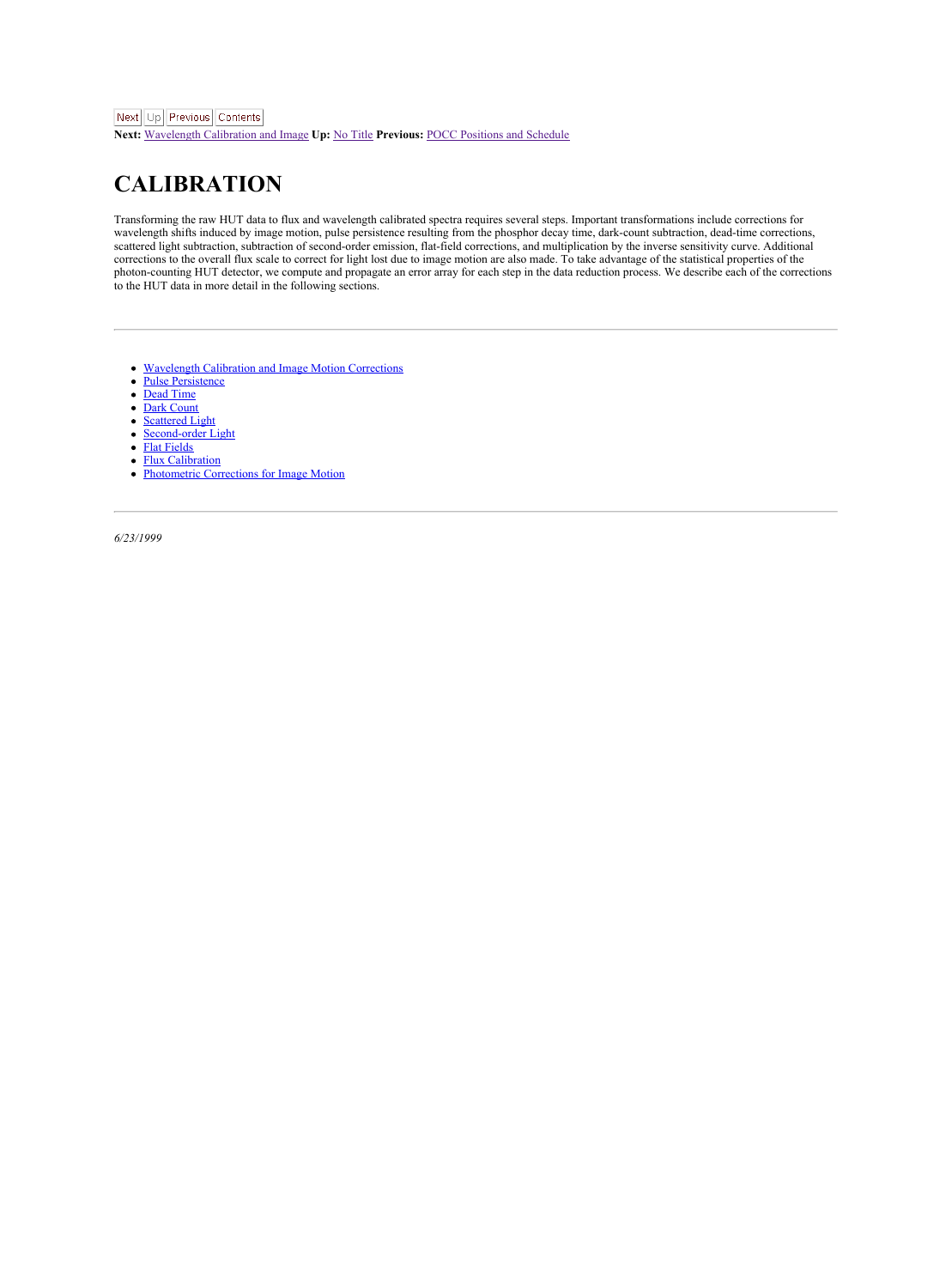<span id="page-36-1"></span>Next Ltd Previous Contents

**Next:** Pulse [Persistence](#page-37-1) **Up:** [CALIBRATION](#page-35-1) **Previous:** [CALIBRATION](#page-35-1)

## <span id="page-36-0"></span>**Wavelength Calibration and Image Motion Corrections**

The HUT wavelength scale is well described by a simple linear relation between pixel number and wavelength. For pixel numbers running from 1 to 2048, the wavelength is given by  $\lambda = 827.36 + 0.51336(n-1)$ . This was verified to be stable to within  $\pm 1$  A in flight during Astro-1 using

airglow lines.

The HUT observing apertures are quite large, and typical image motions can induce shifts in the zero-point of the wavelength scale for point sources. Offsets of  $1''$  in the dispersion direction correspond to wavelength shifts of 0.33 Å. Nominal performance of the IPS during optical hold is  $1''$  rms radius, with excursions of many arcsec during thruster firings for station keeping. Nearly *all* Astro-1 observations, however, were done under manual pointing control. The payload specialists were able to nearly match the expected performance of the IPS when suitable guide stars were visible in the formany to the HUT acquisition TV camera, but most observations of bright stars had no visible guide stars, and nonting errors in these cases typically span the entire width of the aperture.

Timescales for the jitter in optical hold or under manual pointing control is of order several seconds. Pointing information from the Image Motion Compensation System (IMCS) is available at a 50 Hz rate, and HUT data acquired in high time-resolution mode can take full advantage of this information. In practice, we have found that corrections on the 2 second timescale of the histogram data mode is adequate to compensate for nearly all<br>the image motion. Thermal drifts between the ASTROS Star Tracker (AST) several arcseconds on timescales of tens of minutes.

To correct for the wavelength shifts induced by image motion we first correct the IMC reference signal for the slow thermal drift by fitting a low order<br>polynomial to the relative change in the AST pointing direction. Next frame from the IMCS data. This is translated into a wavelength offset, and the data frame is shifted by the corresponding integer number of pixels before accumulation into the buffer for the observation.

These wavelength corrections in effect remove most of the spectral smearing induced by the image motion and permit one to recover the full instrumental spectral resolution of  $\sim$   $3$  Å for a point source. Airglow lines, whose emission fills the entire aperture, are correspondingly smeared into even broader features, however. To permit subtraction of the smeared airglow lines, a Ly template profile is shifted in the same manner as the observed spectrum. This profile can then be used to model and subtract airglow emissions from the spectrum.

Wavelength offsets are still possible in the corrected data if the observation was started with the target mis-centered in the aperture. Corrections for such mis-centering must be determined off-line by examining the positions of guide stars (if available) relative to the slit center in the acquisition TV images.

Next Up Previous Contents

**Next:** Pulse [Persistence](#page-37-1) **Up:** [CALIBRATION](#page-35-1) **Previous:** [CALIBRATION](#page-35-1)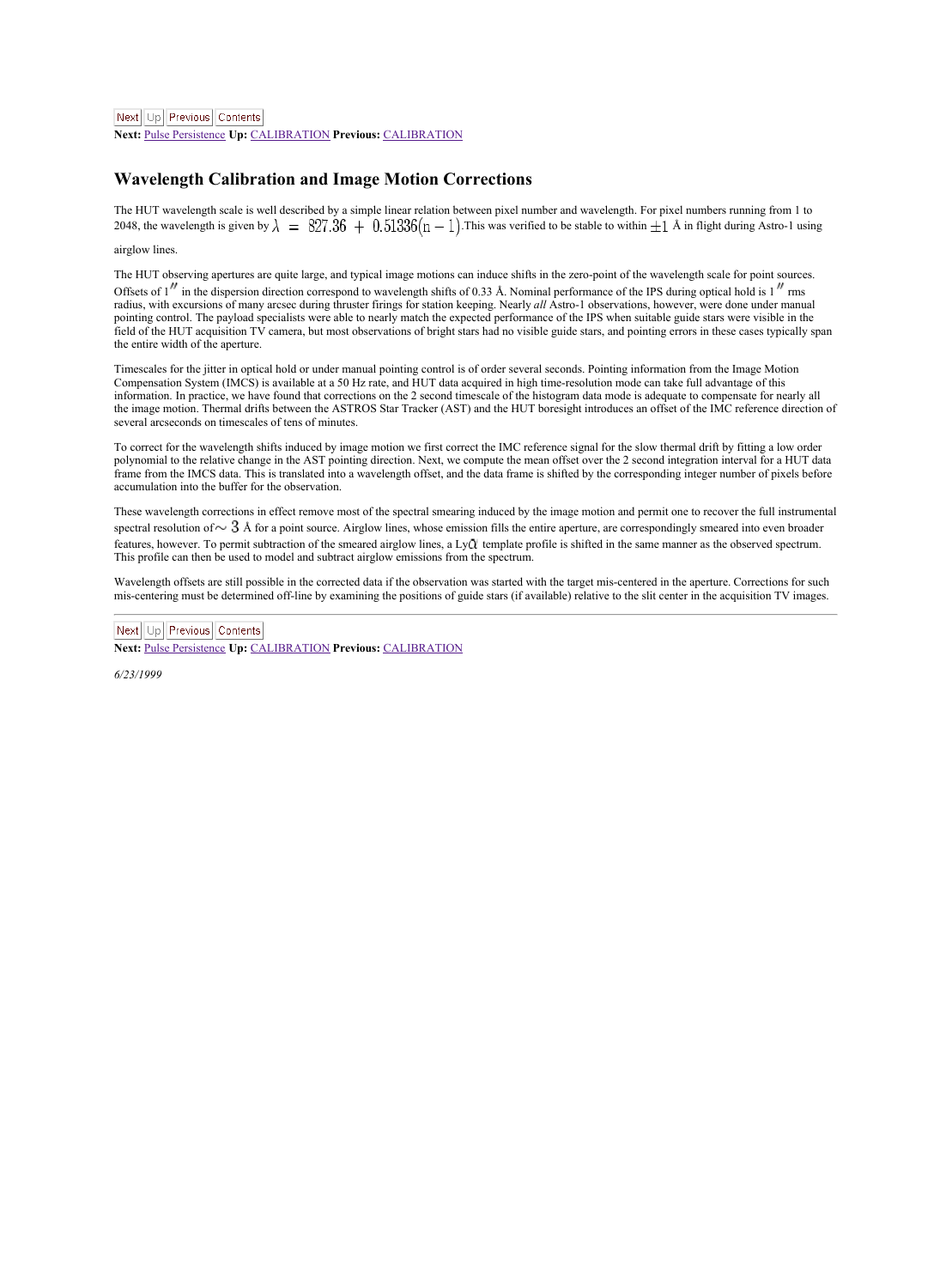<span id="page-37-1"></span>**Next:** [Dead](#page-38-1) Time **Up:** [CALIBRATION](#page-35-1) **Previous:** [Wavelength](#page-36-1) Calibration and Image

#### <span id="page-37-0"></span>**Pulse Persistence**

Light pulses in the phosphor readout of the HUT detector have a decay time of 0.20 ms. Since the Reticon diode array is scanned once every 1.024 ms, a<br>small fraction of pulses have persistence bright enough to be flagged a events can be easily identified in high time-resolution mode. Measurement of the pulse persistence during observations of high count-rate targets on Astro-1 shows that statistically 92.6% of the recorded counts correspond to true incident photons. In the standard reduction of HUT data, we have chosen<br>to fold this simple multiplicative correction to the count rates into

Since the HUT detector is photon counting, errors in the detected count rate follow a Poisson distribution. To assign errors to the individual pixels in a spectrum we use the square root of the detected number of photons. It is in this error bar calculation that the pulse persistence correction must be<br>explicitly incorporated since the actual number of photons is only 92.6% N counts is not  $\sqrt{\overline{N}}$ , but  $\sqrt{\frac{N}{0.926}}$ .

Next | Up | Previous | Contents

**Next:** [Dead](#page-38-1) Time **Up:** [CALIBRATION](#page-35-1) **Previous:** [Wavelength](#page-36-1) Calibration and Image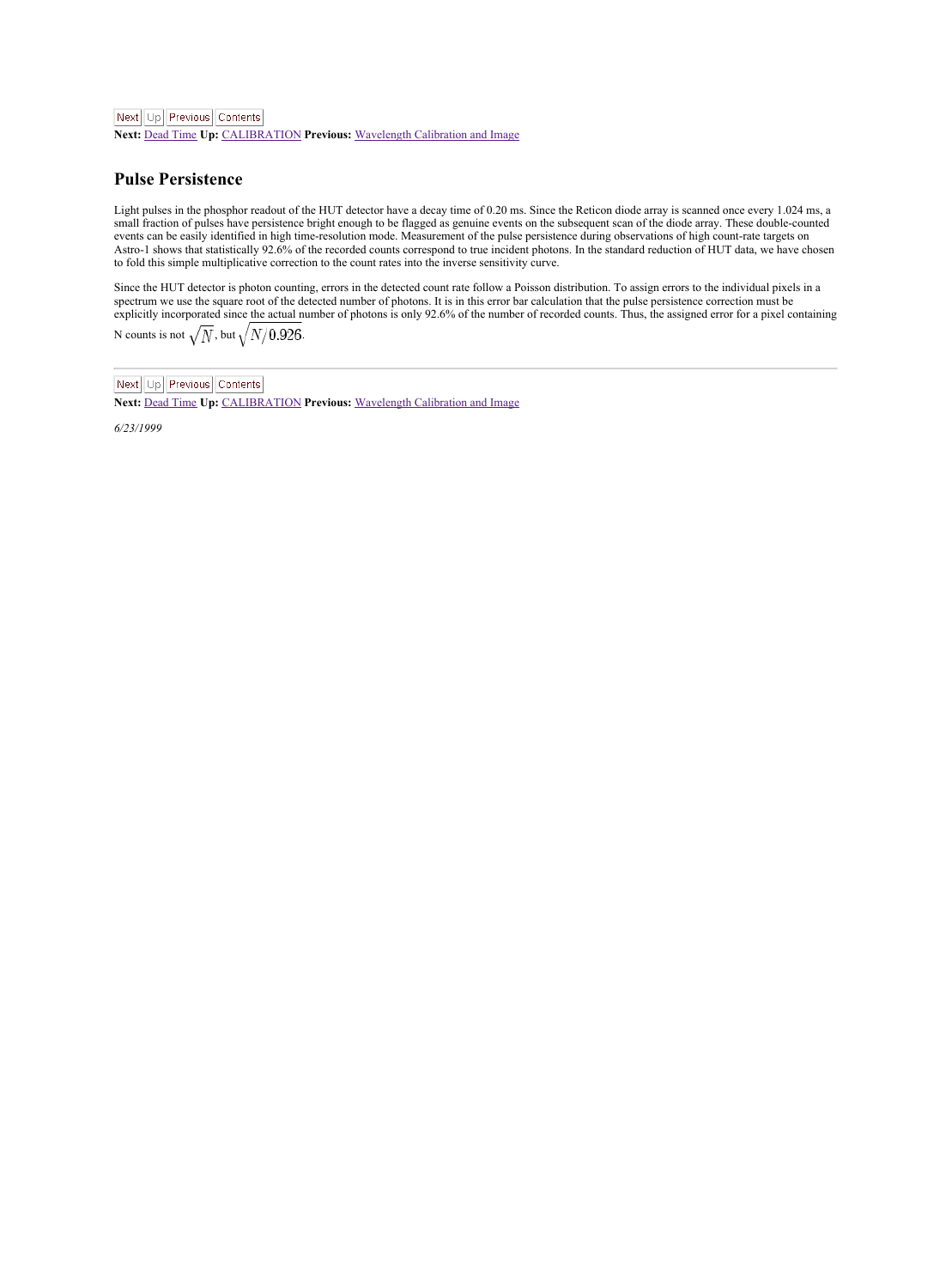<span id="page-38-1"></span>**Next:** Dark [Count](#page-39-1) **Up:** [CALIBRATION](#page-35-1) **Previous:** Pulse [Persistence](#page-37-1)

### <span id="page-38-0"></span>**Dead Time**

Dead-time corrections are important (i.e., are greater than 1%) only for line emission above 30 count s<sup>-1</sup> integrated over the line, or > 4 count pixel<sup>-1</sup>s<sup>-1</sup> at the peak for a line of 3 Å full-width at half-maximum (FWHM), or  $> 3$  count pixel<sup>-1</sup>s<sup>-1</sup> at the peak of a 6 Å FWHM line. Continuum emission limits are lower, with corrections important only at rates exceeding 1 count pixel<sup>+1</sup>s<sup>-1</sup>. Since few HUT targets exceed these rates and since the Monte-Carlo detector model is computationally expensive, dead-time corrections are not routinely calculated for all HUT spectra in the reduction process. When appropriate, these calculations must be done off-line separately for each observation.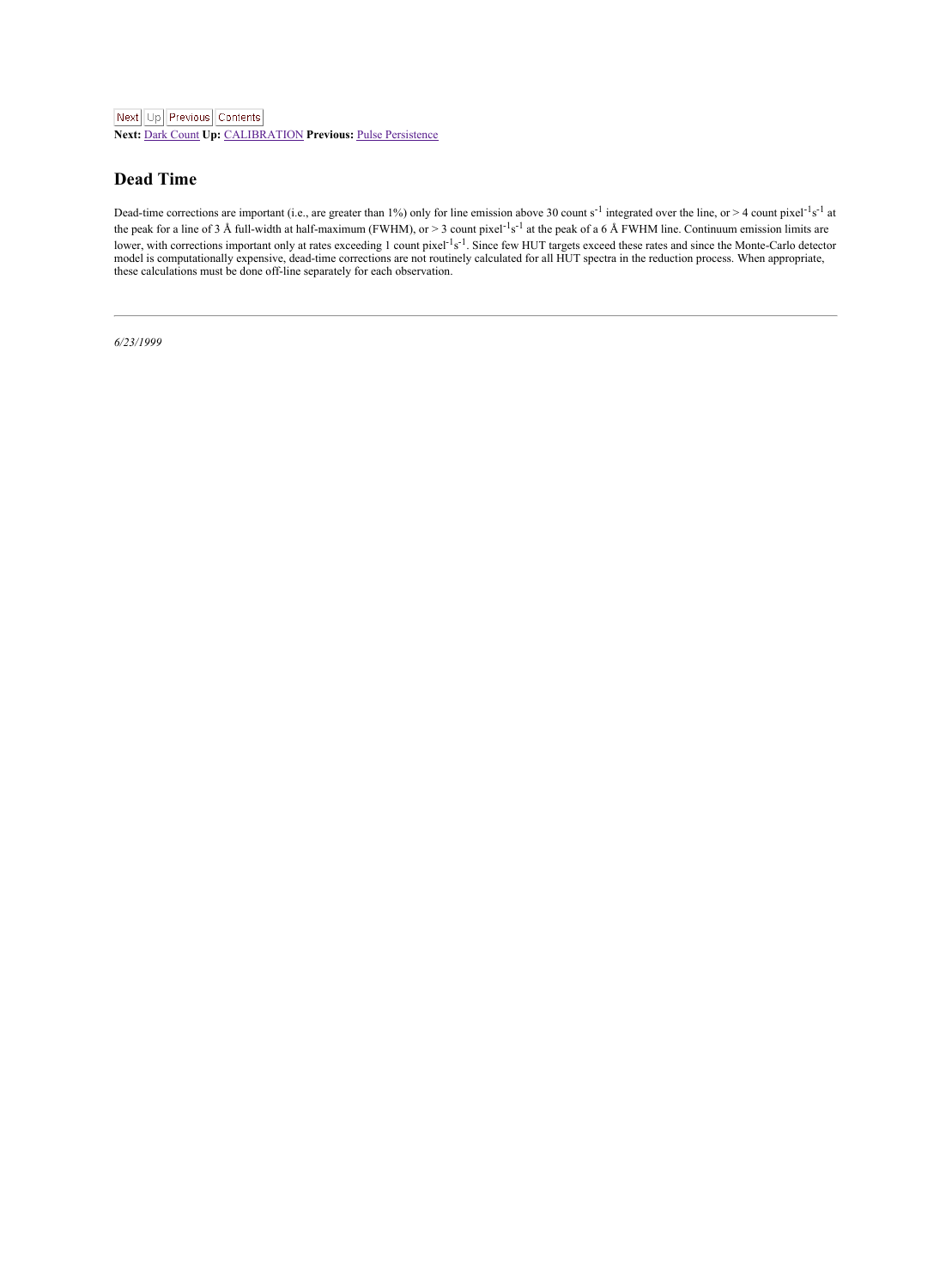<span id="page-39-1"></span>**Next:** [Scattered](#page-40-2) Light **Up:** [CALIBRATION](#page-35-1) **Previous:** [Dead](#page-38-1) Time

### <span id="page-39-0"></span>**Dark Count**

The dark count in the HUT detector system is principally due to charged particle events. These particle-induced events account for about 65% to 95% of<br>the detector background during orbital night. The balance of the backgr observations on Astro-1 with the spectrograph aperture closed detected dark count rates ranging from 3.55 times 10<sup>-4</sup> 4.70 times 10<sup>-4</sup> count pixel<sup>-1</sup> s<sup>-1</sup><br>spread uniformly across the spectrum. The mean dark rate was \$3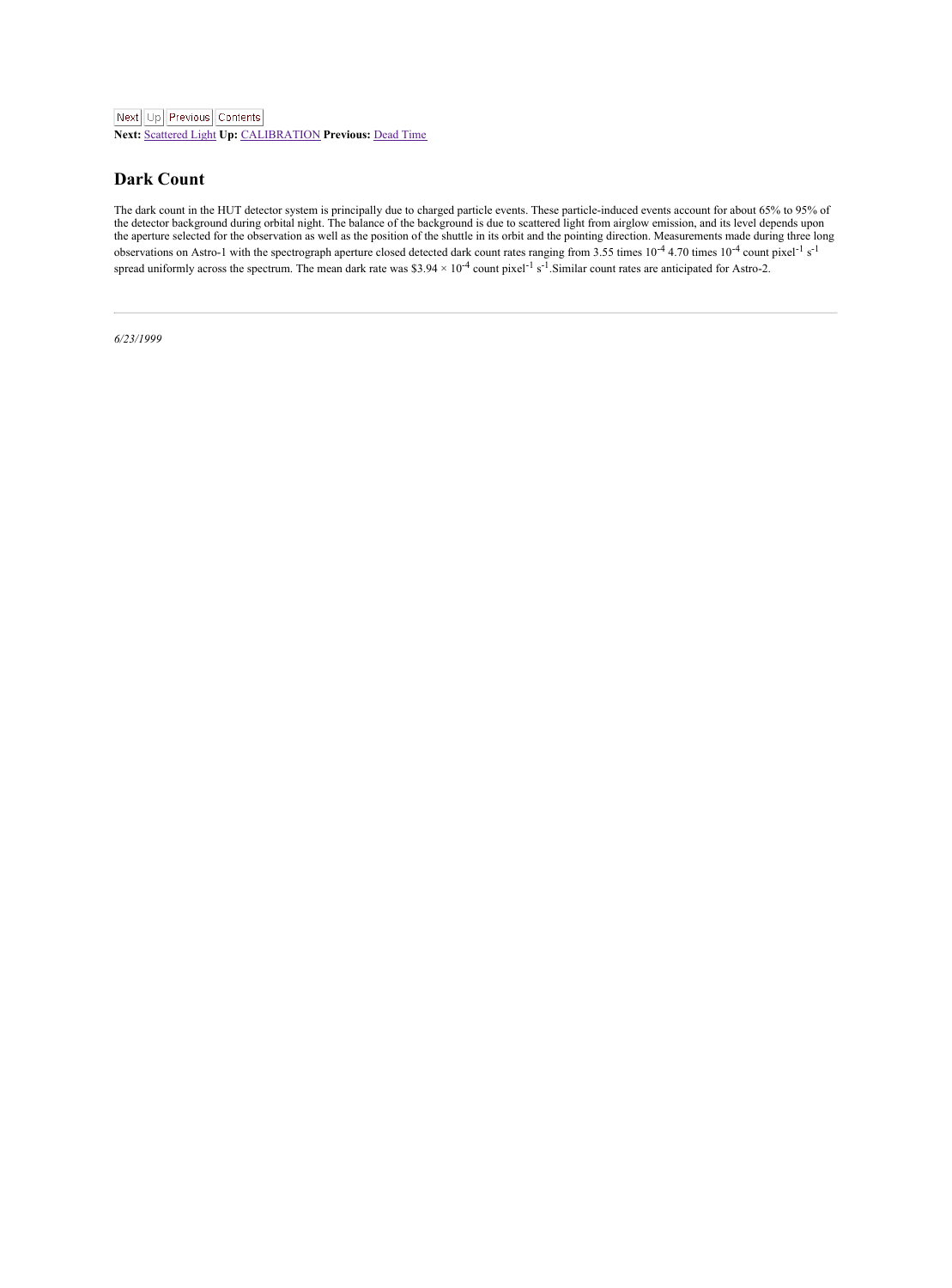<span id="page-40-2"></span>**Next:** [Second-order](#page-41-1) Light **Up:** [CALIBRATION](#page-35-1) **Previous:** Dark [Count](#page-39-1)

### <span id="page-40-0"></span>**Scattered Light**

<span id="page-40-1"></span>

Scattered light from geocoronal LyQ accounts for the remainder of the background in a spectrum, and for the largest apertures it can dominate over the dark count during orbital daylight. The holographic grating used in the HUT spectrograph has excellent scattered light characteristics with no ghosts. Far from the line center, scattered light is roughly uniform across the spectrum at a level of  $\sim 10^{-5}$  Å<sup>-1</sup> times the integrated intensity of the incident emission line. This is approximately a factor of ten lower than for comparable ruled gratings. Scattering profiles for geocoronal LyCl were measured through each aperture used on Astro-1 during orbital night in observations of blank fields. The fitted profile for the 18 circular aperture used on Astro-1 is shown in [Figure](#page-40-1) 4-1. The profile is expected to be similar in the  $20''$  circular aperture on Astro-2.

In the pipeline processing of HUT data only the roughly uniform contribution to the scattered light is subtracted from each spectrum. This is computed<br>from the residual count rate after dark-count subtraction in an airglow the local interstellar medium. For faint sources the wings of the LyQ scattering profile can be significant. Removing this emission accurately requires<br>fitting the line profile template to the raw data, and this is best d

Next Up Previous Contents

**Next:** [Second-order](#page-41-1) Light **Up:** [CALIBRATION](#page-35-1) **Previous:** Dark [Count](#page-39-1)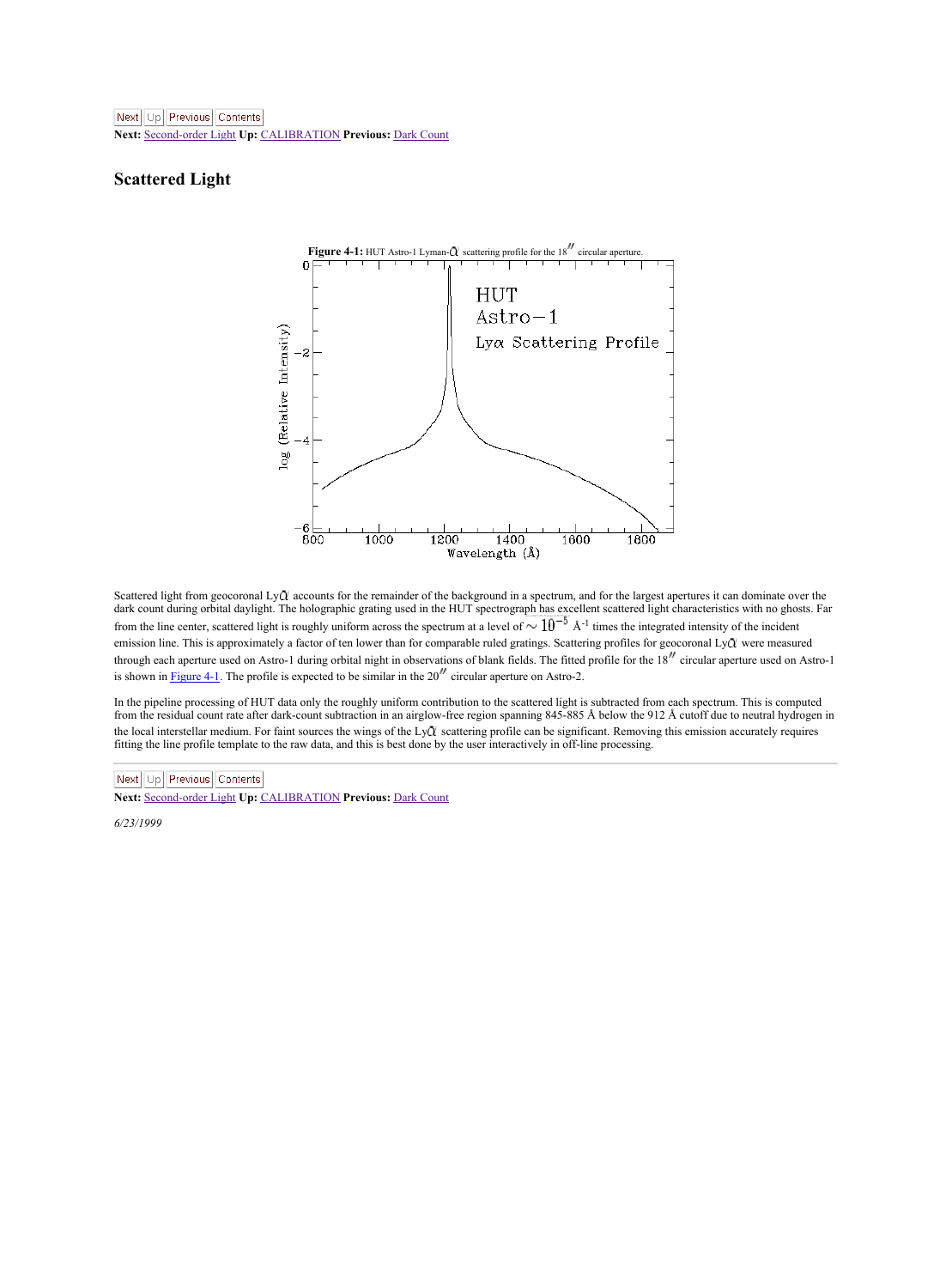## <span id="page-41-1"></span><span id="page-41-0"></span>**Second-order Light**

While the aluminum filter in aperture 3 blocks long-wavelength radiation for a clean view of the second-order spectrum, the only filter available to HUT<br>for blocking short-wavelength light is the natural absorption below 9 first order spectrum over the 912-930 Å interval, and scaling it by the measured ratio of the second order to first order efficiency of the grating. This ratio was measured to be 0.226 for Astro-1.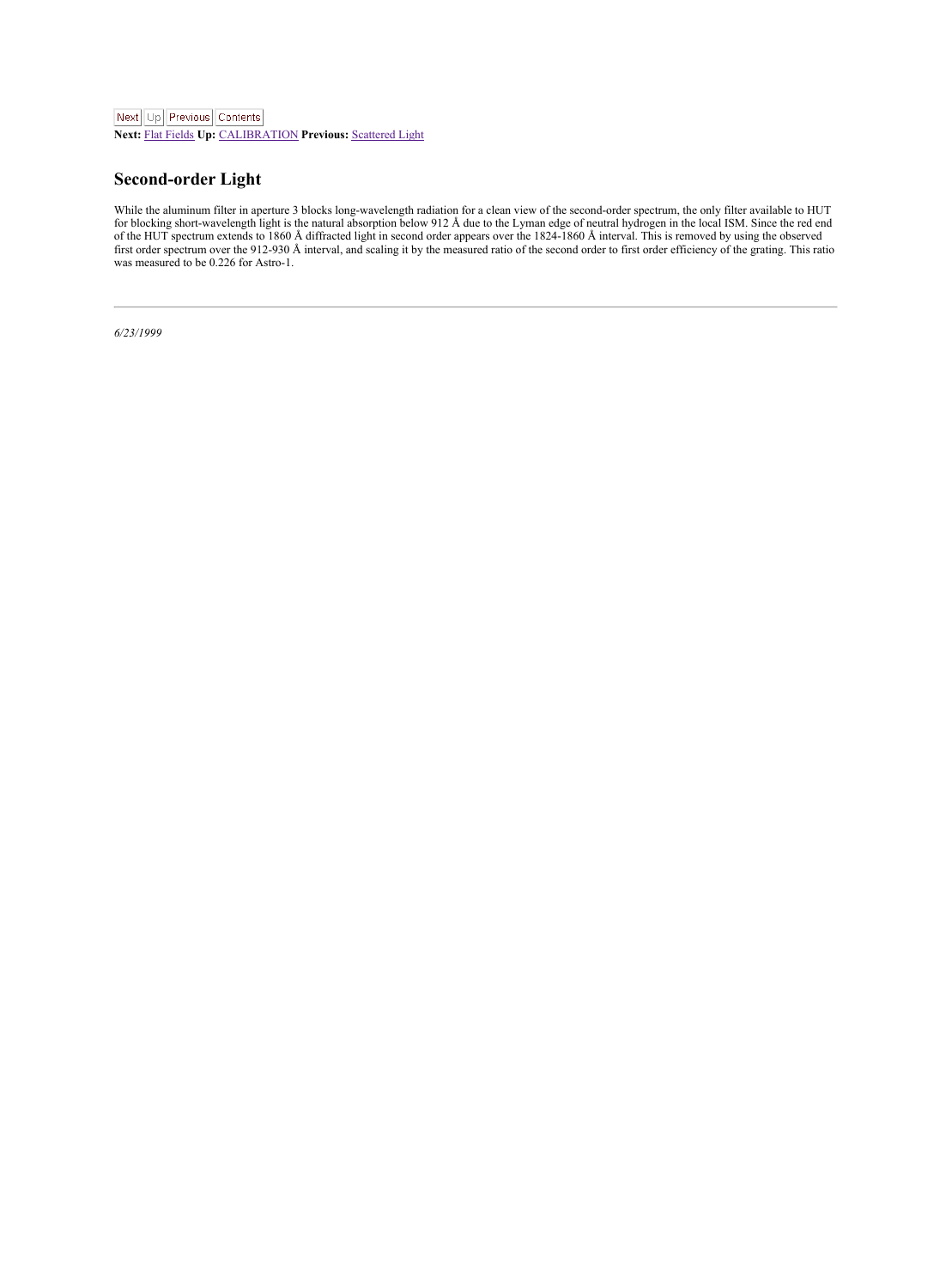<span id="page-42-4"></span>**Next:** Flux [Calibration](#page-45-2) **Up:** [CALIBRATION](#page-35-1) **Previous:** [Second-order](#page-41-1) Light

### <span id="page-42-0"></span>**Flat Fields**

<span id="page-42-1"></span>

**Figure 4-3:** Observed (raw) count spectrum for a 366 sobservation of the DA white dwarf G191-B2B. Pixels, 0.51 Å wide, have been converted to a wavelength scale. The Lyman-series lines are seen clearly. Lyman-CL is partially filled in by geocoronal emission. The Lyman edge produced by<br>intentellar bydrosen is also evident. The arearent absorption feature at 1600 detector

<span id="page-42-2"></span>

Small-scale, pixel-to-pixel variations in the sensitivity of the HUT detector have three principal sources. First, a negatively charged grid is placed in front of the photocathode to enhance the capture efficiency of ejected photo-electrons. This grid has a transmission of 95%, and it is far enough from the focal<br>plane that the pattern is highly defocussed in the f / 2 beam of HU much slower effective focal ratios cause the grid to cast distinct shadows on the detector. For Astro-1 these shadow patterns were measured in the Synchrotron Ultraviolet Radiation Facility (SURF) at the National Institute of Standards and Technology (NIST) in Gaithersburg, MD. The resulting flat field correction for the 50 cm<sup>2</sup> small aperture door is shown in [Figure](#page-42-1) 4-2. For Astro-2 the repelling grid in front of the photocathode has been modified<br>so that no wires cross the region illuminated by the focussed spec

<span id="page-42-3"></span>**Figure 4-4:** (a) A comparison of the postflight laboratory effective area curve against the in-flight effective area curve derived from the G191-B2B model atmosphere. The individual postflight data points are indicated as well. (b) The ratio of the G191-B2B-based effective area curve to the postflight laboratory effective area curve.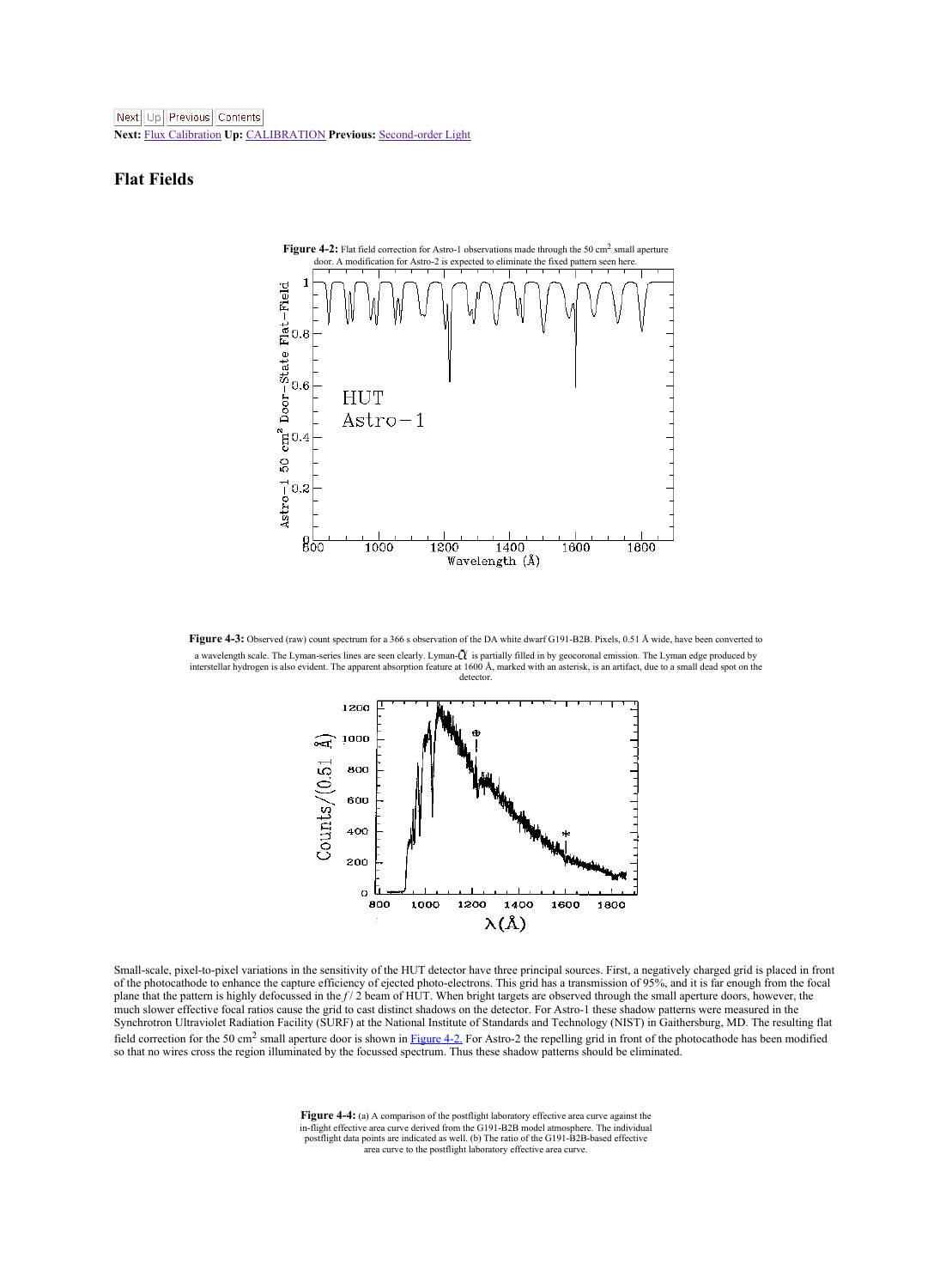

The second source of small-scale sensitivity variations is defects or non-uniformities in the photocathode or the microchannel plate. Only one such spot was identified on the HUT detector for Astro-1, located at 1600 Å, and it is only noticeable in spectra obtained in half-aperture or small aperture door observations. This feature can be seen in the spectrum of G191-B2B as noted on [Figure](#page-42-1) 4-3, and it is also apparent in Figure 4-2.

The third source of sensitivity variations is in the pair of amplifiers used in reading the Reticon diode array. One amplifier serves the odd numbered diodes, and another the even ones. These are balanced so that the resulting signals differ by less than 1%. The residual imbalance produces an odd/even pattern that is noticeable at the  $\pm 0.5\%$  level in the highest S/N spectra. The odd/even pattern does not appear to be stable, and so no correction is

currently applied to the HUT data in routine processing.

Next Up Previous Contents

**Next:** Flux [Calibration](#page-45-2) **Up:** [CALIBRATION](#page-35-1) **Previous:** [Second-order](#page-41-1) Light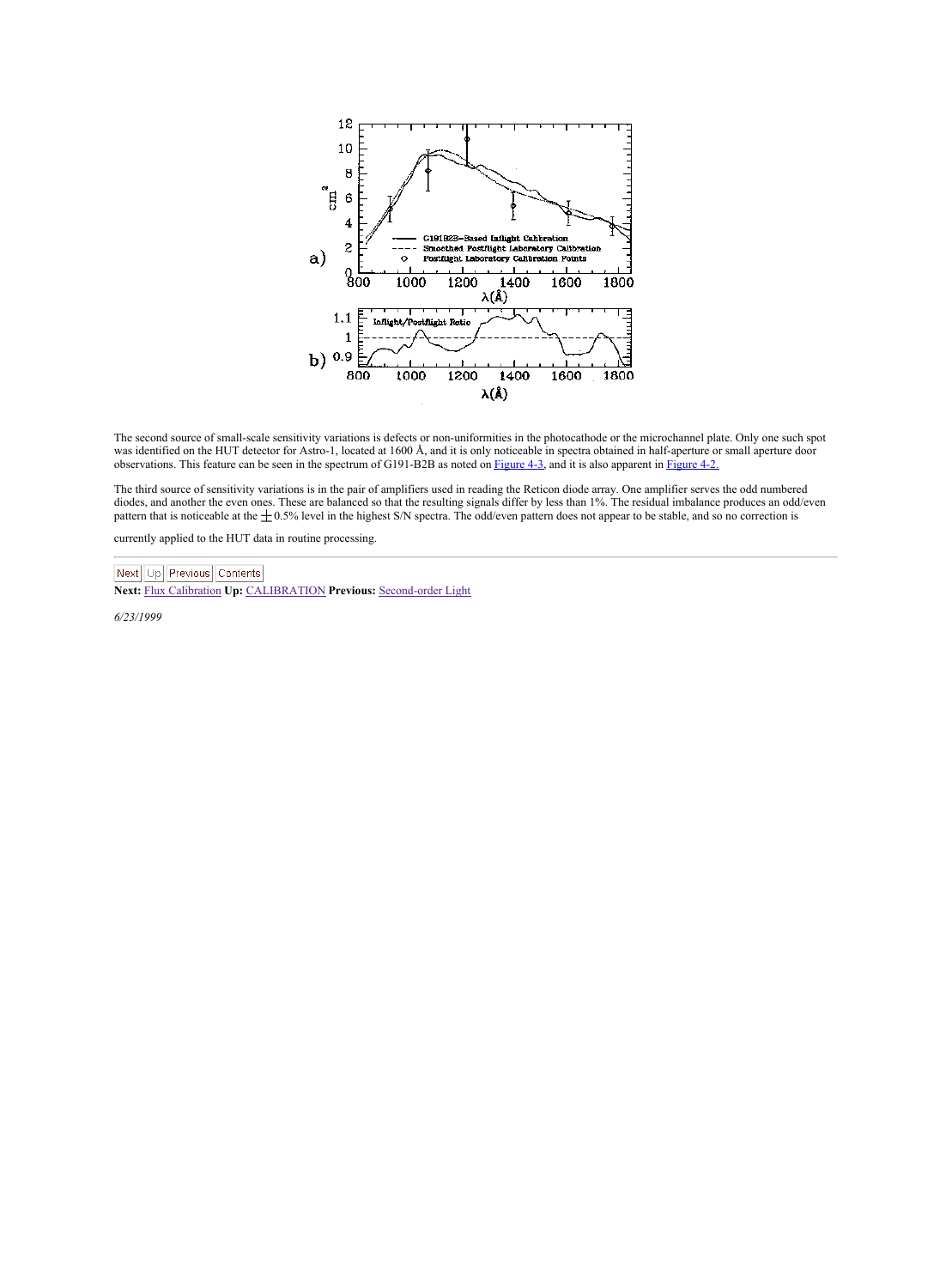**Next:** [Photometric](#page-47-1) Corrections for Image **Up:** [CALIBRATION](#page-35-1) **Previous:** Flat [Fields](#page-42-4)

#### <span id="page-44-0"></span>**Flux Calibration**

The HUT flux calibration for Astro-1 is based upon pre-flight and post-flight laboratory calibrations directly traceable to NIST standards, and upon in-<br>flight observations of the hot white dwarfs G191-B2B and HZ 43. This instrument for far-ultraviolet astronomy yet flown.

The effective area curve for HUT is directly based on a white dwarf model atmosphere for G191-B2B as described by Davidsen et al. (1992) and Kimble<br>et al. (1993). The raw data from the 366 s observation of G191-B2B were co second-order and third-order light as described in the previous sections. The model atmosphere calculation is described by Holberg et al. (1991), and it<br>assumes T<sub>eff</sub>=59250 K, log g = 7.5, and V = 11.78. The model is mult = 10 km s<sup>-1</sup>, and smoothed to the HUT resolution. Division of this model into the corrected count rate spectrum yields the effective area curve for the half-aperture door state used for the observation. The correction to the full aperture curve shown in [Figure](#page-42-3) 4-4 (a) was made by multiplying by the ratio<br>of full-aperture to half-aperture sensitivity, derived separately fr or run-aperture to nan-aperture scribility, was readed by smoothing the raw curve with a Gaussian of dispersion 10 Å. Before smoothing, modes. Structure on scales less than 25 Å in the curve was removed by smoothing the ra 5 Å regions surrounding the cores of Ly  $\beta$ , Ly  $\sqrt{2}$ , and the 1600 Å feature were replaced by linear interpolation of the surrounding pixels. A 15 Å

region centered on LyQ was similarly replaced. To obtain the effective-area curve shortward of 920 Å, where the observed flux of G191-B2B goes to export cannot on r<sub>a</sub>pper was nummary replactor. To commit we criterior-meta curve another to the second the top of the second to the second the second of the second the in-Bight calibration curve at 920 Å. A linear least-

A full end-to-end laboratory calibration of the assembled instrument was not possible within the scope of the HUT program. The in-flight measurements run 20%-30% below the pre-flight values, probably due to aging of the photocathode. Our measurements of the on-board calibration lamp over time indicate a decline in efficiency of 24%. We also measured a similar decline in sensitivity (in both magnitude and spectral shape) over several years in the original HUT spectrograph, which was replaced after the *Challenger* accident.

The post-flight laboratory calibration of the HUT spectrograph was performed in January 1992 atseven wavelengths distributed across our spectral range. These effective areas are also shown in [Figure](#page-42-3) 4-4 (a) as discrete points. The ratio of the post-flight to pre-flight laboratory efficiencies is well fitted by a smooth curve varying from  $\sim$  0.85 to  $\sim$  0.65 across our first-order wavelength range. This degradation is consistent with our previous experience as described above. The pre-flight effective area data for the full instrument are also well fitted by a smooth curve. The product of these two curves yields another smoothly varying function that represents our best estimate for the in-flight efficiency of HUT, based purely on our laboratory calibration, and traceable to standards maintained by the National Institute of Standards and Technology. This laboratory calibration curve matches the GUI-LR9R haven't matches the CIU-LR9R haven't matches the CIU-LR9R hav G191-B2B-based in-flight calibration curve *almost exactly*, as shown in [Figure](#page-42-3)

The ratio of the laboratory calibration curve to the in-flight curve [[Figure](#page-42-3) 4-4 (b)] has a mean value of 1.003 with an rms deviation of 6.6%, and<br>maximum deviations of +12% and -8%. We emphasize that no re-scaling has bee powerful confirmation that (1) there are no significant systematic errors in the HUT flux calibration, and (2) the G191-B2B model atmosphere calculations provide an excellent flux standard for the far ultraviolet. We believe our observation of G191-B2B constitutes the best existing absolute UV flux measurement (i.e., directly traceable to laboratory standards) of a star that is suitable as a primary flux standard throughout the vacuum ultraviolet region of the spectrum, all the way to the Lyman limit.

Comparison of the Bergeron model to an independent model calculation for the same  $T_{\text{eff}}$  and  $\log q$ ,kindly provided by D. Koester, shows differences

at the level of <5%. Comparison of the data and the models gives some idea of the internal consistency of the calibration, though, of course, it yields no information on possible systematic errors in absolute flux calibration. These could arise, for example, from deviations of the real white dwarf atmosphere from themodel atmosphere or from unknown errors in our data reduction procedure.

Uncertainties in the G191-B2B temperature (derived from Balmer line profiles) translate to less than 5% changes in the model-predicted far-UV flux down to within a few Å of the Lyman edge. Variations in the fitting procedure used to derive the effective area curve from the observation (judgments on<br>how smooth the curve should be) lead to only  $\pm$  5% excursions aroun

excellent, if the DA white dwarf model atmosphere is correct, the HUT sensitivity curve is extremely well determined

Several lines of evidence support the belief that the G191-B2B model flux is accurate to the level cited. A comparison of the observed spectra for G191- B2B and the significantly cooler DA white dwarf HZ43 confirms the self-consistency of the model atmospheres employed (Kimble et al. 1993b). Independent of white dwarf models, a preliminary analysis of the HUT observation of the BL Lac object PKS2155-304 indicates that, when fluxed with the G191-B2B-based calibration, the spectrum is well fitted by a power-law all the way to the Lyman limit, as expected for this object. Finally, the ratio of the in-flight to pre-flight calibrations varies with wavelength by only 20%, and this is in a manner that is consistent with the degradation we have previously observed for detectors of this type. There is thus no reason to suspect any large calibration error of the magnitude that has plagued sub- Lyman-Q spectrophotometric observations in the past (see Holberg et al. 1991 and references therein).

For use in the routine reduction of HUT data, the effective area curve is transformed into an inverse sensitivity curve (units  $\text{erg cm}^{-2}$   $\text{\AA}^{-1}$   $\text{count}^{-1}$ )

which includes the pulse persistence correction of 0.926.

<span id="page-44-1"></span>**Figure 4-5:** Expected first order effective area for Astro-2.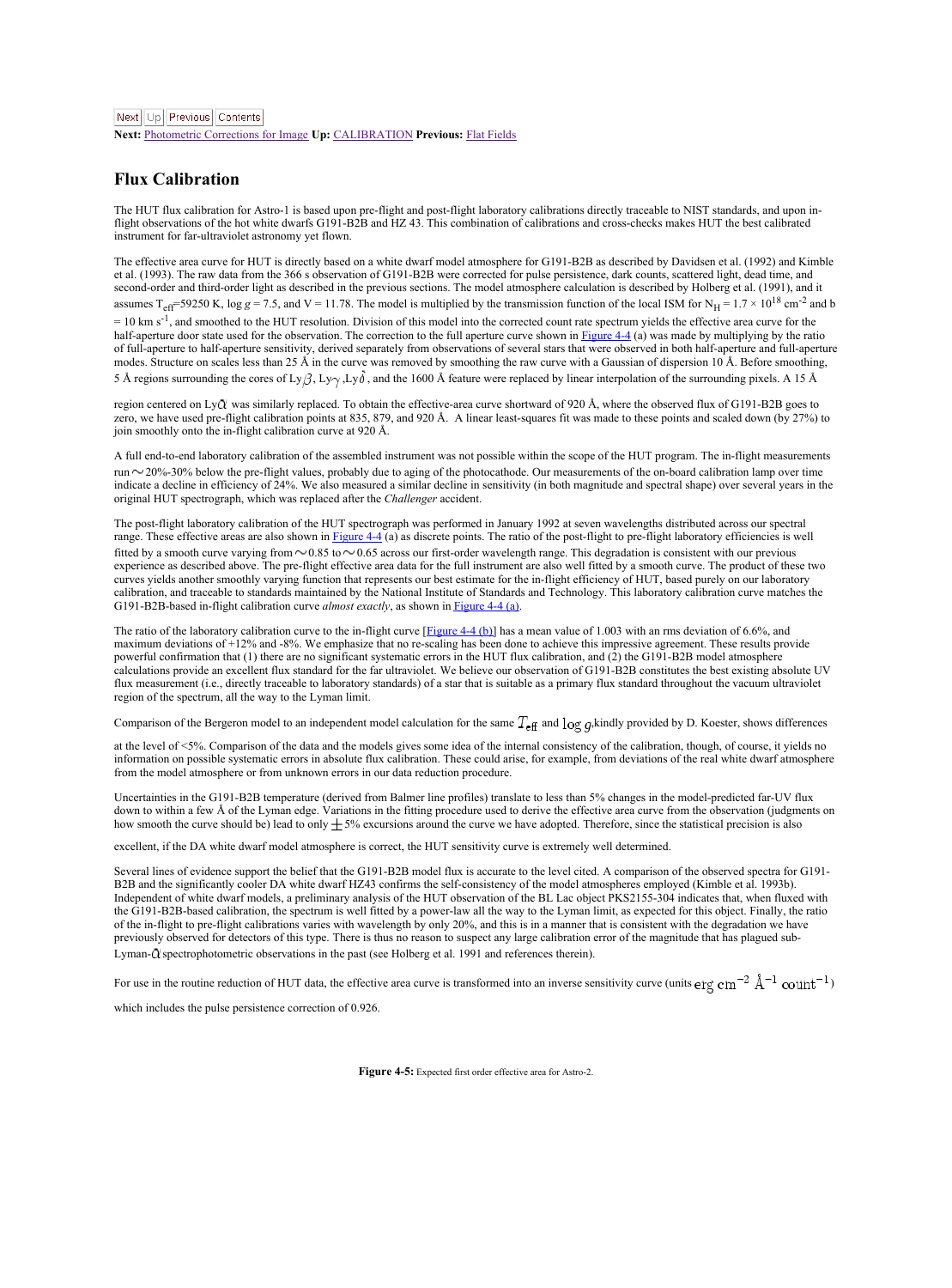<span id="page-45-2"></span><span id="page-45-1"></span><span id="page-45-0"></span>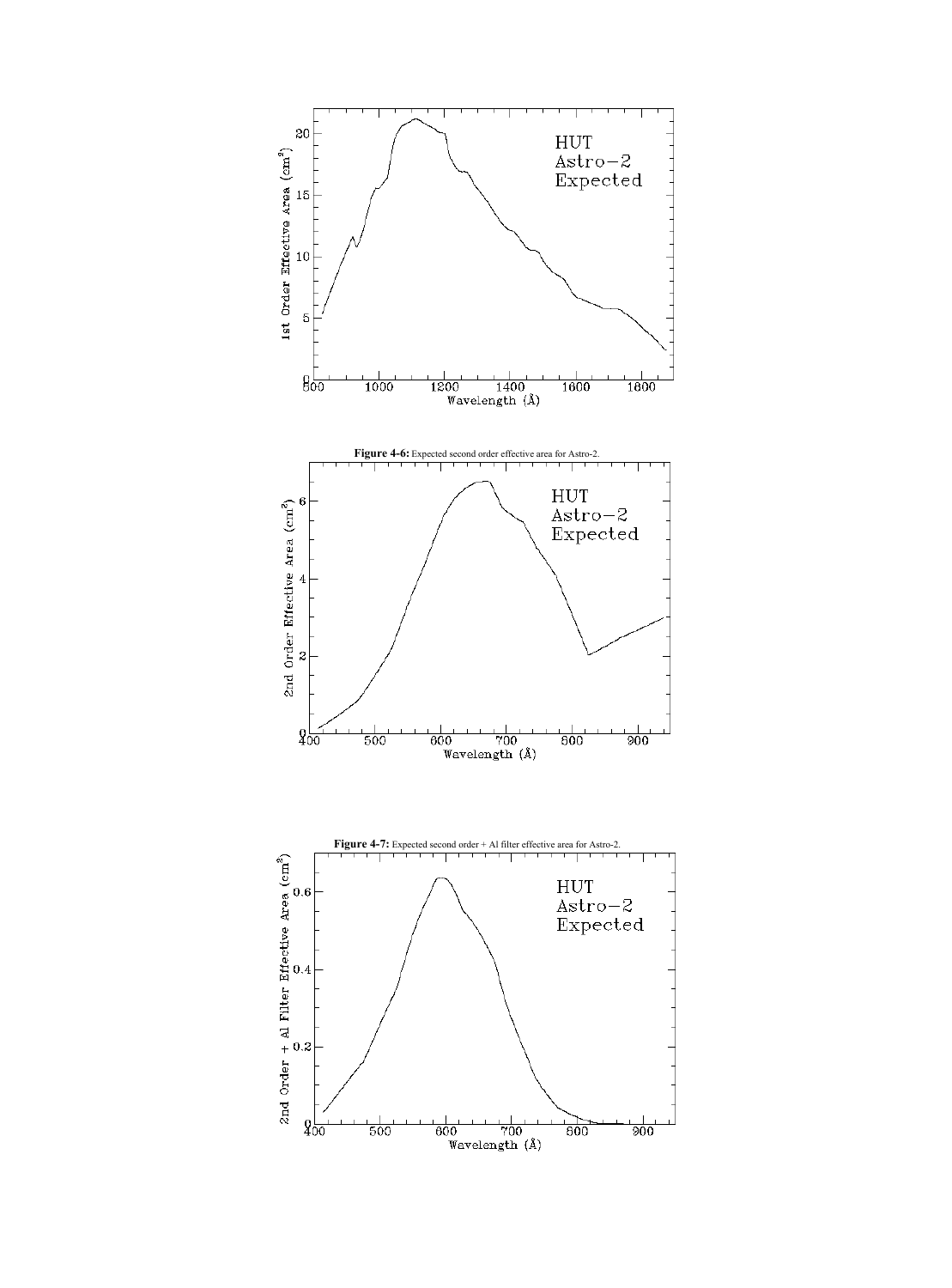The HUT detector for the flight of Astro-1 used a cesium iodide (CsI) photocathode, the spectrograph grating was coated with osmium, and the primary mirror was coated with iridium. Each of these primary components has been improved for Astro-2 to provide approximately a factor of three overall increase in first-order effective area. The refurbished spectrograph has a silicon carbide (SiC) coating on the grating. The Astro-2 detector also has a fresh CsI photocathode. These two improvements represent a net gain of about 50% in efficiency for the spectrograph and detector system infirst order. The flight mirror from Astro-1 has been replaced with the backup mirror, which we have coated with SiC foranother factor of two gain in first-order throughput.

The new spectrograph and detector system have been calibrated in the laboratory in our facilities at JHU as well as in the synchrotron beam at SURF. The reflectivity of the newly coated mirror has also been measured in the laboratory in our lacking and as well as in the synchrotrotron measured mirror has also been measured in the laboratory calibrations, and including and

an allowance for degradation of the [photocathode](#page-44-1) efficiency similar to what was seen for Astro-1, we derive the effective area carves shown in Figures <u>4.</u><br>5<u>. 4dc,</u> and 4.2. First order effective area peaks near 1200 Å a

Next Up Previous Contents

**Next:** [Photometric](#page-47-1) Corrections for Image **Up:** [CALIBRATION](#page-35-1) **Previous:** Flat [Fields](#page-42-4)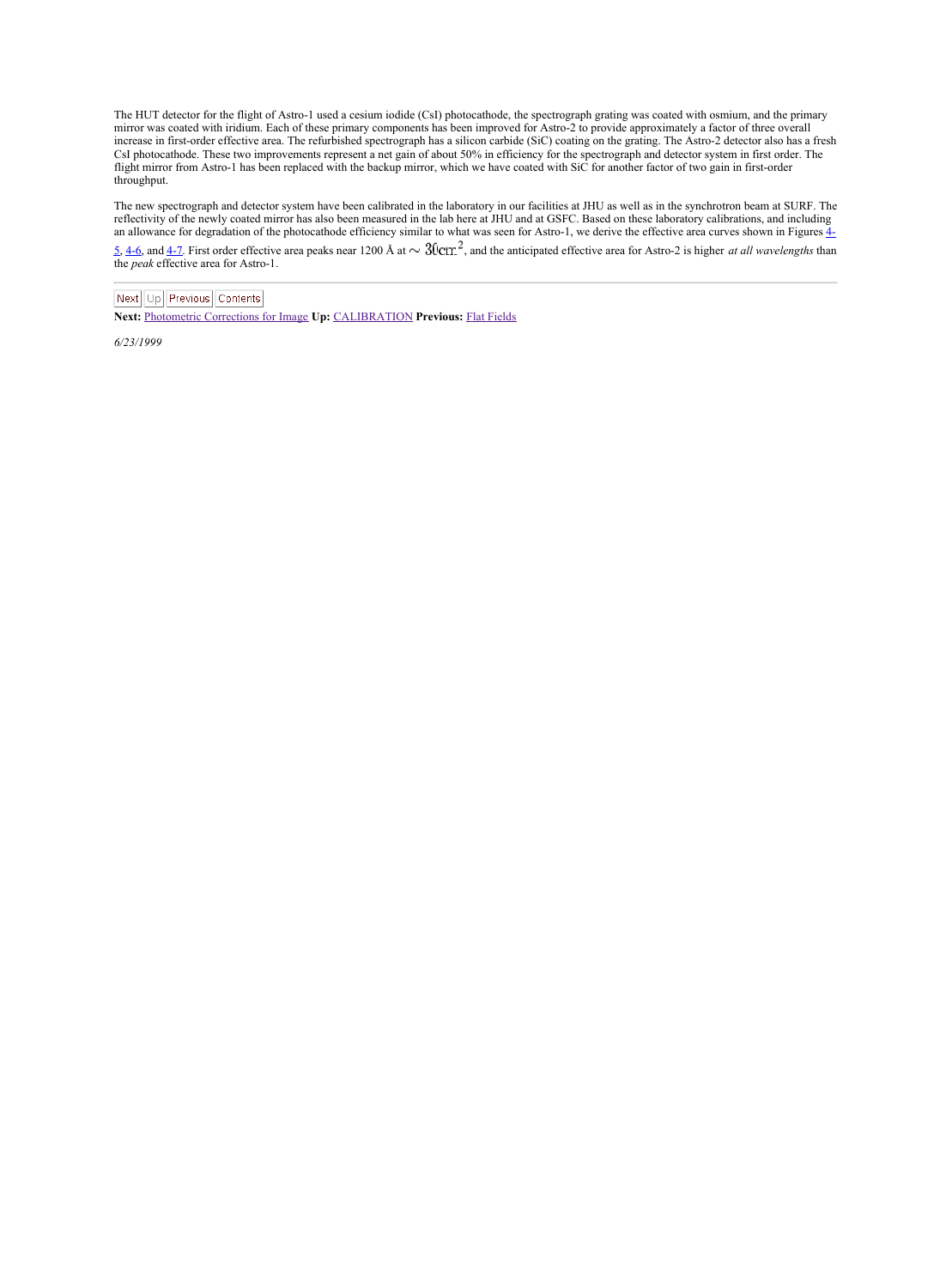<span id="page-47-1"></span>Next Ltd Previous Contents

**Next:** [OBSERVATION](#page-49-2) FEASIBILITY ESTIMATES **Up:** [CALIBRATION](#page-35-1) **Previous:** Flux [Calibration](#page-45-2)

#### <span id="page-47-0"></span>**Photometric Corrections for Image Motion**

Image motion not only shifts the zero point of the spectrum recorded by the HUT detector, but it can also lead to significant loss of light at the edges of the apertures if it is large enough. Since stable pointing was a persistent problem for Astro-1, achieving the highest photometric accuracy requires careful examination of the light lost due to the pointing jitter. We have adopted two approaches to making photometric corrections for image motion. The first relies on the availability of HUT and AST guide stars to explicitly track changes in the pointing direction. The second relies on the statistical distribution<br>of the observed counting rate for an assumed steady source. The TV camera.

The first method starts with the same basic data used to make corrections to the wavelength scale for image motion. To derive a photometric correction, a  $\chi^2$  fit is done to the observed counting rate vs. offset position. Using a Gaussian model for the point spread function and an assumed slit profile, we fit

the data to determine the slit center, the width of the PSF, and the intensity of the target. Only data from regions free of airglow line emission are used in<br>the fits. The derived intensity from this fit is used to renorm

The second method assumes that the observed source is constant in intensity and should only display Poisson fluctuations in the count rate in spectral regions free of airglow lines. A first pass through the data eliminates regions with obviously low count rates when the source is clearly out of the aperture. The high end of the count rate distribution is then fitto a Poisson distribution to determine the best value for the source intensity. In the absence of satisfactory results for photometric corrections based on guide star data, this Poisson-derived count rate is used to renormalize the flux-calibrated spectrum to our best estimate of the true source flux. An obvious shortcoming of this method occurs for observations of targets with reasonably stable pointing that are poorly centered in the aperture -- the count rate may be steady and be a good match to a Poisson distribution, but it may be lower than the true flux. For this statistical method to succeed, the object must spend some time near the aperture center so that the highest count rates observed match the true source intensity. We have increased several of the aperture sizes for Astro-2 compared to those used on Astro-1 to improve the photometric accuracy of the data.

Next Lin Previous Contents **Next:** [OBSERVATION](#page-49-2) FEASIBILITY ESTIMATES **Up:** [CALIBRATION](#page-35-1) **Previous:** Flux [Calibration](#page-45-2)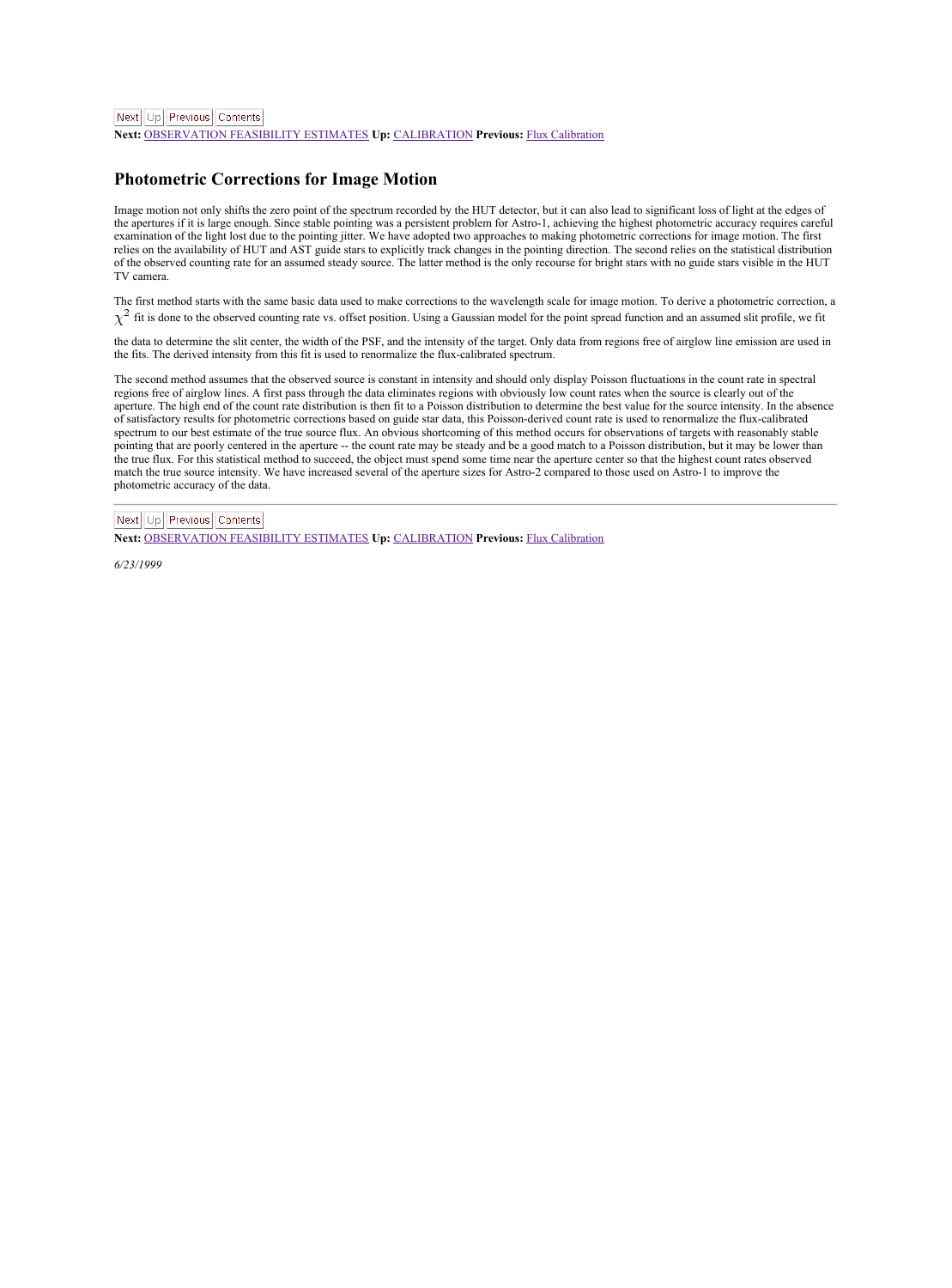## <span id="page-48-0"></span>**OBSERVATION FEASIBILITY ESTIMATES**

Using the calibration information presented in the previous section, we now discuss estimating the feasibility of a variety of possible science observations using HUT. Quick estimates of expected signal-to-noise ratios (S/N) can be made using the sensitivity curves presented in Figures [5-1](#page-48-2) and [5-2](#page-48-1). These<br>show the continuum flux or surface brightness required to achieve a S/N r extended sources which fill the long slits. For comparison we show similar sensitivity curves for IUE observations using the SWP camera and the large aperture.

<span id="page-48-2"></span><span id="page-48-1"></span>

More detailed estimates can be made using the following procedures. For a continuum source, the number of detected counts per  $\sim$  0.5 Å pixel can be estimated using the anticipated effective area curve presented in [Figure](#page-50-0) 5-4 and the relation

$$
N_{\lambda} = \frac{\lambda F_{\lambda}}{hc} A_{\lambda} \Delta t \Delta \lambda \text{ counts pixel}^{-1},
$$
\n(1)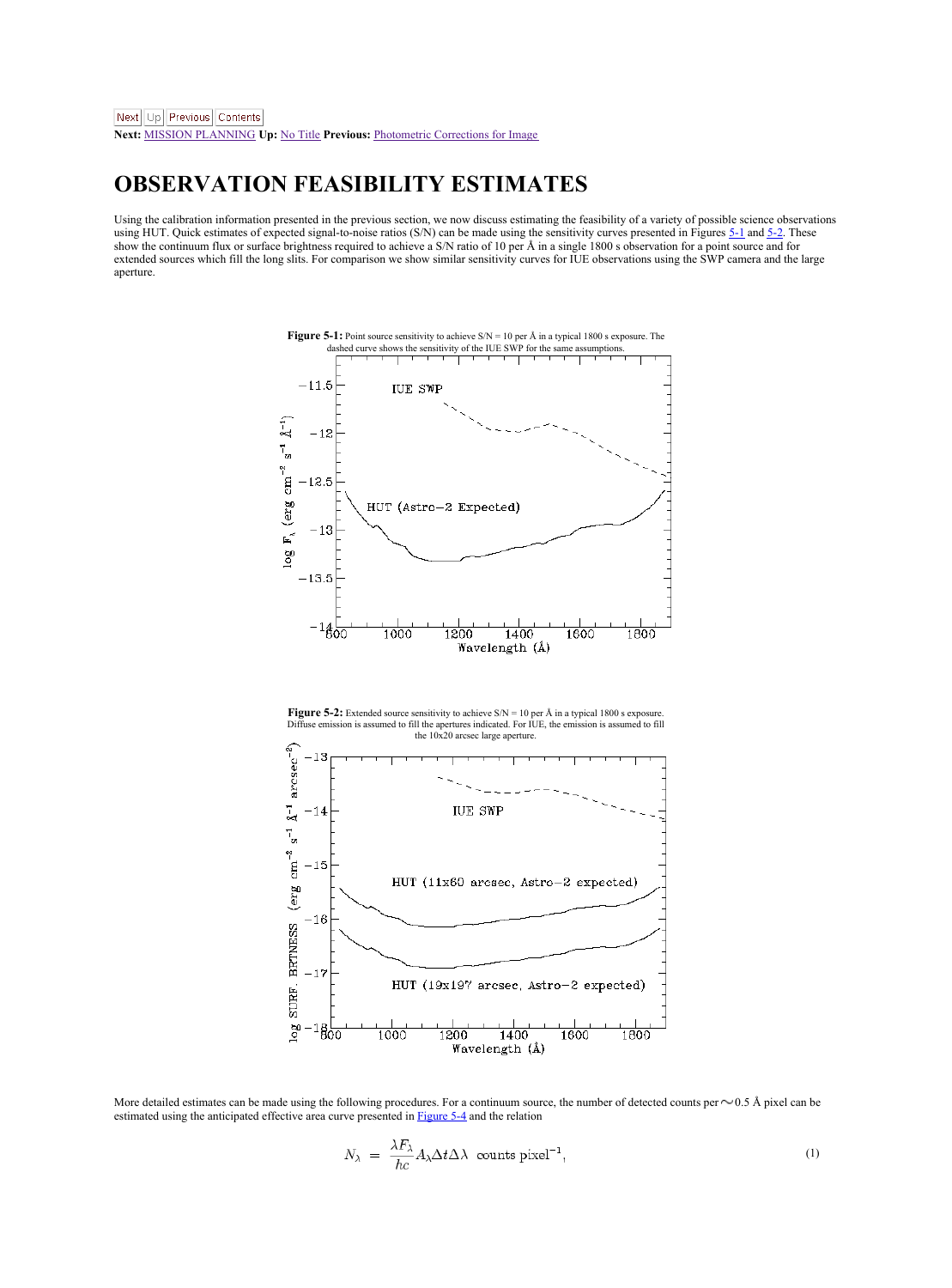<span id="page-49-2"></span>where  $\overline{F}_\lambda$  is in  $\rho$ ry  $\text{cm}^{-2}$  s<sup>-1</sup>  $\text{\AA}^{-1}$ ,  $\text{\AA}$  is the effective area (from Figures 4-5, 4-6, or 4-7),  $\Delta t$  is the integration time (typically 1800 s for a single pointing), and  $\Delta\lambda = 0.51336$  Å for first order, or 0.25668 Å for second order.

For an extended source, one must use the surface brightness for  $F_{\lambda}$  in  $\text{erg cm}^{-2}$  s<sup>-1</sup>  $\text{A}^{-1}$  a.rcsec<sup>-2</sup> and the angular size  $\Delta\Omega$  of either the slit or the source, whichever is smaller, as in

$$
N_{\lambda} = \frac{\lambda F_{\lambda}}{hc} A_{\lambda} \Delta t \Delta \lambda \Delta \Omega \text{ counts pixel}^{-1}.
$$
 (2)

The angular areas of the HUT slits are given in [Table](#page-49-1) 5-1.

<span id="page-49-1"></span>=-2 Count rates for continuum sources must be less than 2.5 counts s<sup>-1</sup> pixel<sup>-1</sup> and less than 40 counts s<sup>-1</sup> pixel<sup>-1</sup> at the peaks of isolated emission lines. For sources with rates in excess of these values, the full aperture of the telescope must be stopped down. Closing one door gives a reduction of a factor of two. The 50 cm<sup>2</sup> small aperture door gives a reduction of a factor of 102, and the 1 cm<sup>2</sup> small aperture door gives a reduction of a factor of 5120. (Use of the 1 cm<sup>2</sup> small aperture door requires special procedures to avoid undue pressure buildup in the telescope and spectrograph due to outgassing. Use of this door state should be avoided if possible.)

| Aperture       | Size <sup>o</sup> | Resolution | $\Delta\Omega$         | <b>Background Rates</b>                               |                  |
|----------------|-------------------|------------|------------------------|-------------------------------------------------------|------------------|
|                | (arcsec)          | (Å)        | (arcsec <sup>2</sup> ) | $(10^{-3}$ counts s <sup>-1</sup> pix <sup>-1</sup> ) |                  |
|                |                   |            |                        | Night                                                 | Day              |
|                | 12                |            | 113                    | 0.4                                                   | 1.0              |
| $\overline{2}$ | 32                | 12         | 804                    | 0.8                                                   | 4.5              |
| 3              | 32                | 12         | 804                    | 0.4 <sup>b</sup>                                      | 0.4 <sup>b</sup> |
| 5              | $19 \times 197$   |            | 3743                   | 2.3                                                   | 20               |
| 6              | $10 \times 56$    |            | 560                    | 0.6                                                   | 3.2              |
| 7              | 20                |            | 314                    | 0.5                                                   | 2.0              |

|  |  |  | Table 5-1: HUT Science Aperture Expected Properties for Astro-2 |  |
|--|--|--|-----------------------------------------------------------------|--|
|  |  |  |                                                                 |  |

"Single numbers denote the diameters of circular apertures. Two numbers refer to rectangular apertures.

<sup>5</sup>Aluminum filter on aperture 3 blocks Lyo.

To evaluate the signal-to-noise ratio (S/N) for a specific observation, one must also take the background into account. The dark count due to charged particle events is quite low, but scattered light from geocoronal LyQ makes a significant contribution to the general background, particularly during orbital day or if large apertures are chosen. For a continuum pointsource the S/N is given by

$$
S/N = N_{\lambda} \sqrt{\frac{\Delta t \Delta n}{\langle N_{\lambda} + B_{\lambda} \rangle}}, \tag{3}
$$

where  $B_1$  is the background rate per pixel and  $\Delta n$  is the number of pixels. [Table](#page-49-1) 5-1 also shows the anticipated background rates due to dark counts

plus scattered light in each of the HUT science apertures for both orbital day and orbital night. We assume a geocoronal Ly intensity of 2 kR (1 Rayleigh  $= 10^6/4\pi$  photons  $\rm cm^{-2}$  s<sup>-1</sup> steradian<sup>-1</sup>) during night, and 20 kR during day though the actual values will differ and also depend on the shuttle orbital position and the pointing direction. These are conservative estimates based a flight near solar minimum using the models of Meier

(1991). Discrete airglow lines also substantially increase the background in their immediate vicinity, especially during orbital day. Typical airglow spectra for an

1800 s observation using the 20<sup>%</sup> aperture are shown in Figures  $\frac{5.3}{1.4}$  for orbital night and orbital day, respectively. Both spectra have been truncated to show the fainter features. In the night spectrum, LyCl peaks off scale at 4500 counts pix<sup>-1</sup>. In the day spectrum LyCl is off scale at 37,700 counts pix<sup>-1</sup>, and O I  $\lambda$  1304 peaks at 1100 counts pix<sup>-1</sup>. Again, these estimates are based on Meier's (1991) models near solar minimum.

While orbital night clearly offers advantages, about half the scheduled observations must take place during orbital day. To reserve the lower background<br>of orbital night for the fainter targets, bright point source observa

<span id="page-49-0"></span>**Figure 5-3:** The HUT spectrum illustrates the expected airglow foran 1800 sobservation through the  $20''$  circular aperture during orbital night on Astro-2. Ly $\Omega$  is off-scale at a peak of 3500 counts pix<sup>-1</sup>.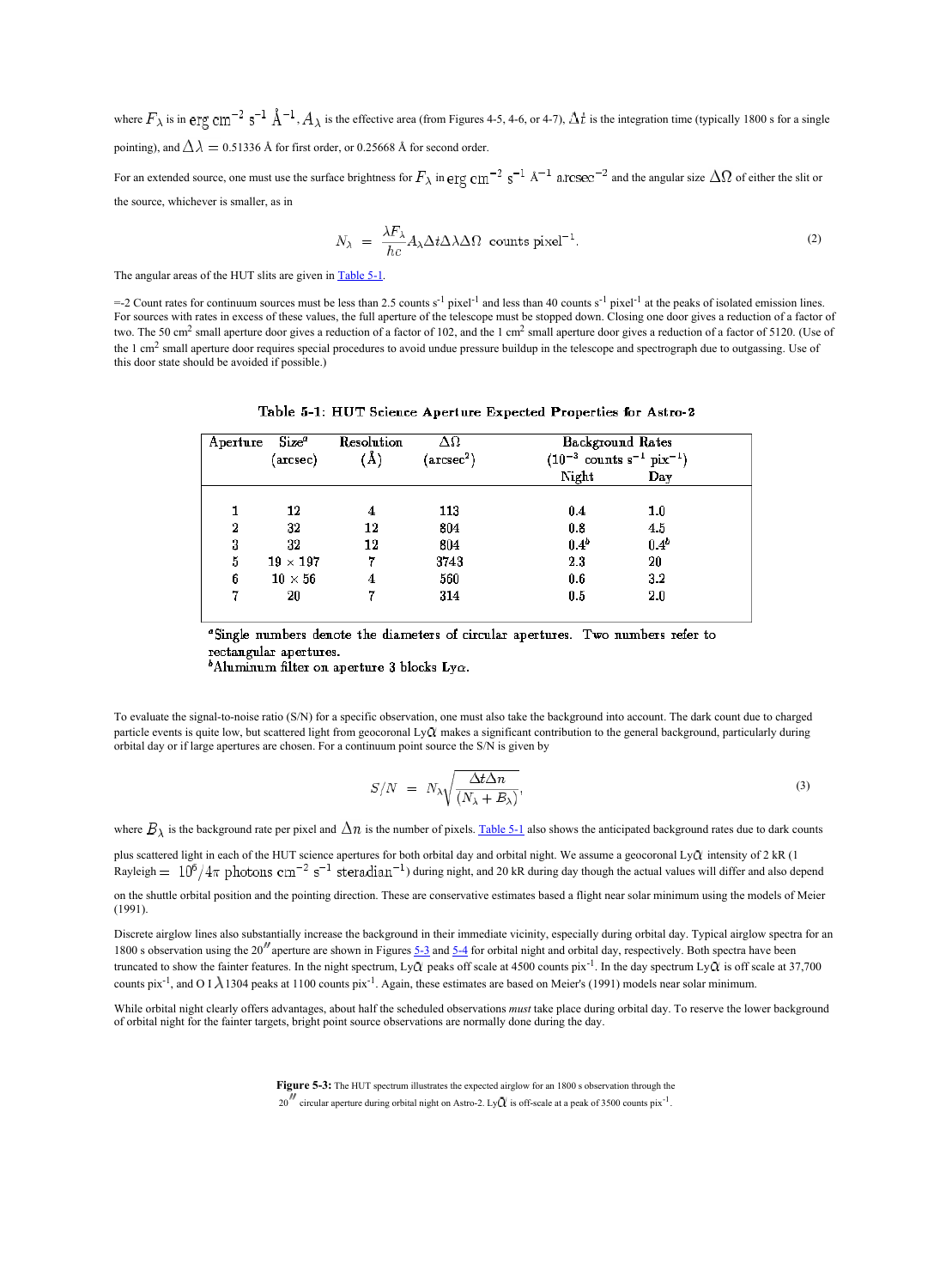

<span id="page-50-0"></span>



Simulated HUT data for a wide variety of input source spectra can be generated with the HUT simulator hutsim, which is a task in the hut package in IRAF. The following instructions will enable a user to acquire and install a local version of the hut package. These instructions are not for a system-wide installation. Rather, the individual user obtains his/her own copy of the programs and files via anonymous £1p. Once installed, the package is not visible<br>when starting up IRAF, but it can be loaded by typing its name, hut

To install the IRAF package hut containing the hutsim tasks, take the following steps:

1. 2.

Change to your rear directory (where login.cl lives).

Enter ftp and connect to the HUT computer using one of these methods:

```
>ftp hut4.pha.jhu.edu OR
```
>ftp 128.220.26.36

3. 4.

Enter the userid anonymous and your name for the password.

Change to the hutsim directory, set the transfer mode to binary, use the get command to retrieve the hutsim tar file, and exit ftp:

ftp> cd hutsim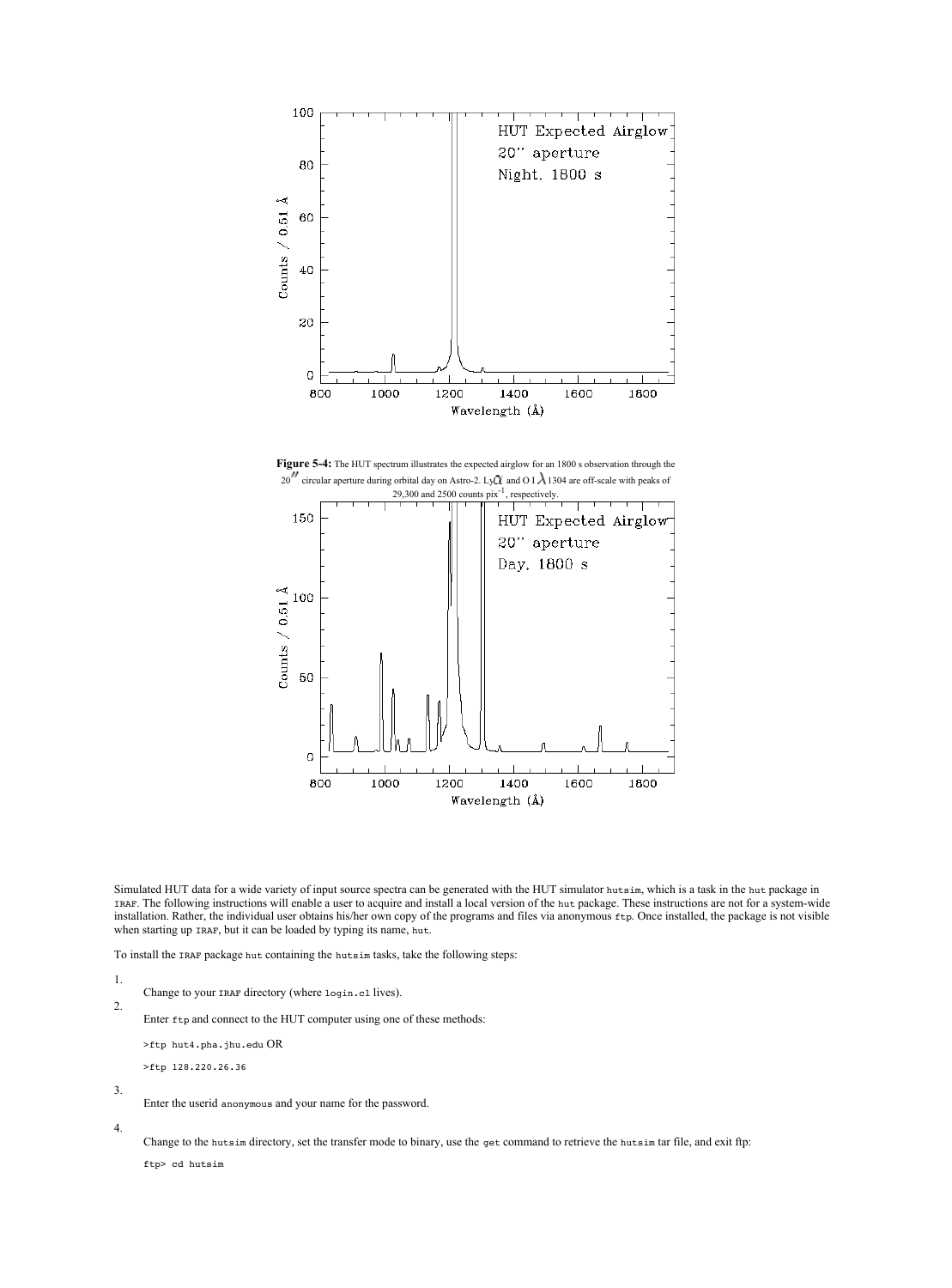```
ftp> binary
     ftp> get hutsim.tar
      ftp> quit
5. Run IRAF on your machine: \sim6. Use the rtar task of the softools package to expand the tar file: cl> softools
      so> rtar -xvf hutsim.tar
      so> bye
7. Two new entries will appear: README.cl - A script file that performs the IRAF installation. hut -The directory where the hut package lives.
```
8.

Use the page task to examine the README.e1 file for further instructions:

cl> page README.cl

9.

Once the hut package is installed, hutsim.tar may be removed. Detailed instructions for using hutsim can be obtained by printing the IRAF help file using the following procedure:

cl> help hut\$src/doc/hutsim.hlp file+ page- | lpr

(This special procedure is necessary since the help files for the hut package are not installed in the system-wide IRAF help database.)

## Next Up Previous Contents

**Next:** MISSION [PLANNING](#page-52-1) **Up:** No [Title](#page-0-0) **Previous:** [Photometric](#page-47-1) Corrections for Image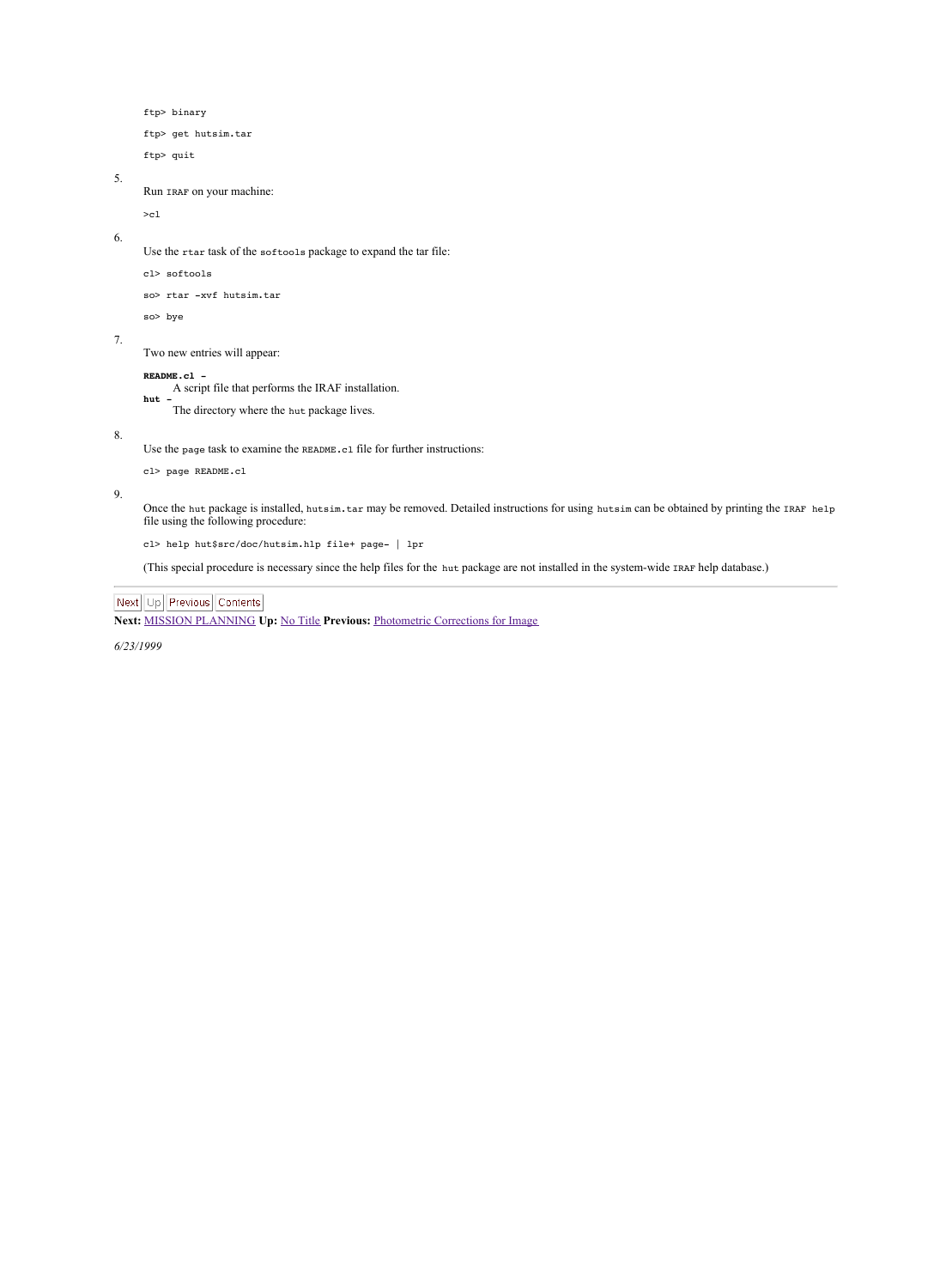<span id="page-52-1"></span>**Next:** [Selecting](#page-53-1) Targets for a **Up:** No [Title](#page-0-0) **Previous:** [OBSERVATION](#page-49-2) FEASIBILITY ESTIMATES

## <span id="page-52-0"></span>**MISSION PLANNING**

The process of planning a science mission on the space shuttle is a complicated one, especially if``astronomy" is the science being pursued. The planning process has to include all the constraints intrinsic to the actual observations (e.g., visibilities of the objects from low-earth orbit, brightness of the<br>objects, position relative to the day/night terminator of itself (e.g., propellant available for maneuvers, maneuver rates, thermal constraints, crew cycles, availability of TDRS coverage for communications, etc.). Even though the three UV telescopes are co-aligned, the science goals of each team are sufficiently different from one another that mechanisms are needed to assure that the resources are shared equitably between the teams. In addition, the actual science programs can cause additional constraints (e.g., ephemeris targets, moving targets, or objects that should only be observed in conjunction with another object, etc.).

Pre-mission planning involves planners from the science teams (including Guest Investigators), the Marshall Space Flight Center Mission Operations<br>Laboratory and the Johnson Space Center Mission Operations Directorate. The

observations (science plan) that best accomplishes the science goals of the science teams and their Guest Investigators. This involves selecting and<br>prioritizing potental targets for a given launch assumption<sup>11</sup> based on maneuvers are designed to accomplish science pointing needs as well as to satisfy various Orbiter and Spacelab needs. In the mean time, the science team members do all of the background work necessary to ensure a proper instrument configuration for the observation. For HUT this includes selecting the<br>appropriate aperture, choosing potential HUT TV guide stars and magnitude expected count rate for each object, and determining whether any special procedures are necessary, either for instrument safety or for special<br>observational requirements (e.g., offsets, variable targets, etc.). When compil the instrument and Spacelab computers and loaded onto the Mass Memory Unit (MMU) on the Shuttle.

The following sections will describe many of these steps in more detail, concentrating on the details of observation planning that are specific to HUT<br>observations. The reader is directed to the Mission Planning Handbook a on other aspects of mission planning.

- Selecting Targets for a Given Launch [Assumption](#page-53-0)
	- Detailed [Observation](#page-54-0) Planning
		- [Sequence](#page-55-0) Database Files
		- [Coordinates](#page-56-0) and Roll Angles
		- [Selecting](#page-57-0) HUT Guide Stars
		- [Count](#page-58-0) Rates and Door States

#### Next Up Previous Contents

**Next:** [Selecting](#page-53-1) Targets for a **Up:** No [Title](#page-0-0) **Previous:** [OBSERVATION](#page-49-2) FEASIBILITY ESTIMATES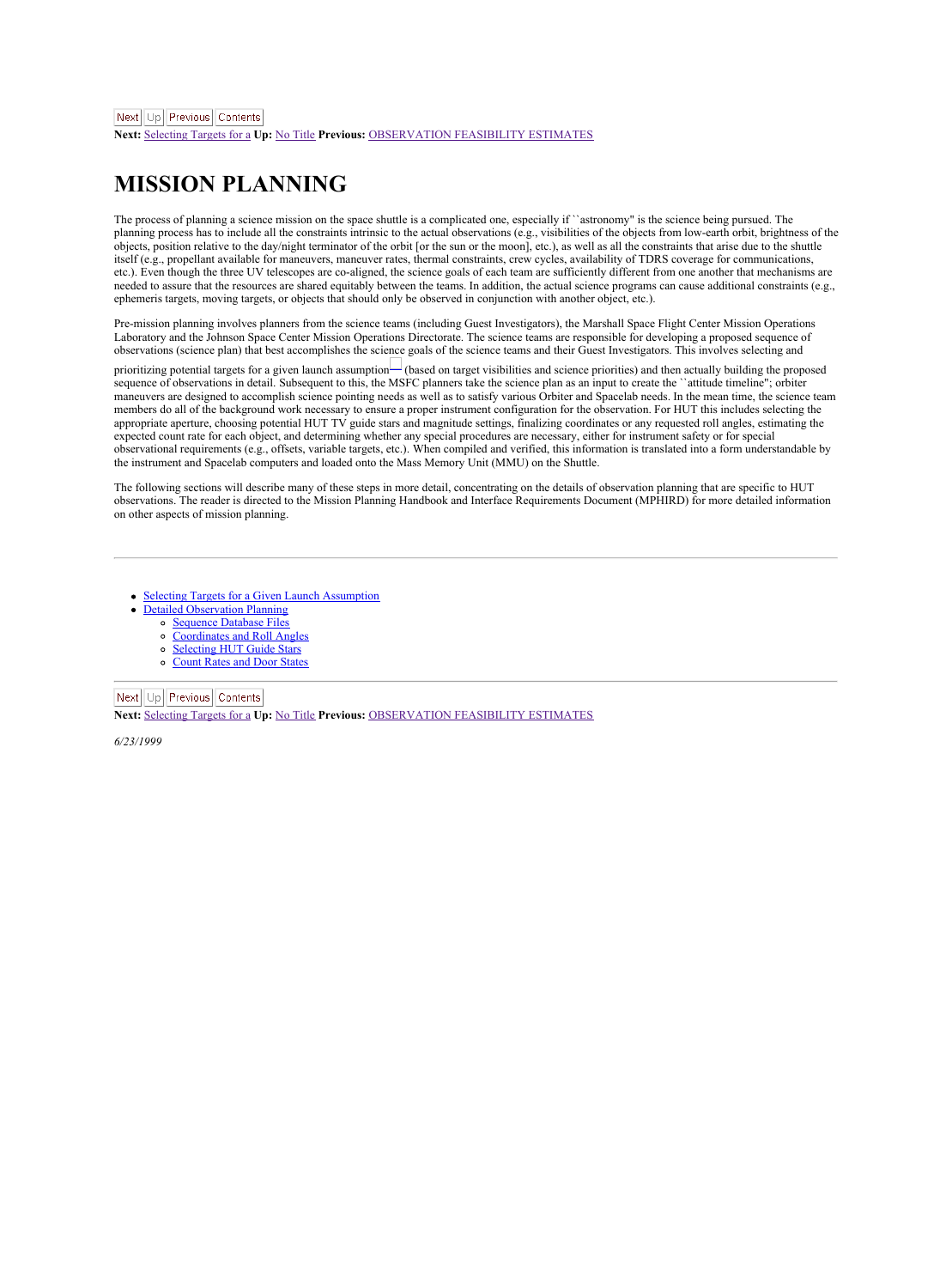<span id="page-53-1"></span>**Next:** Detailed [Observation](#page-54-1) Planning **Up:** MISSION [PLANNING](#page-52-1) **Previous:** MISSION [PLANNING](#page-52-1)

### <span id="page-53-0"></span>**Selecting Targets for a Given Launch Assumption**

Visibility of targets from low earth orbit is dependent on not only the launch time of year, but also on the specific orbital parameters assumed and various planning constraints such as the size of the solar avoidance zone or earth limb-angle viewing constraints. Because launch dates have a way of shifting around unexpectedly in the Shuttle world, it is important to have targets available year round. The list of all potential targets for any time of year is called the Program Target List (PTL); once selected, GI targets will be added to this file as the first step of the planning process. If good 1950 epoch coordinates  $( \sim l'')$ are available at this point it will simplify things downstream in the process, although later updates are possible.

When a launch date and time and an assumed orbit are made available, the PTL can be culled down to a list of targets with acceptable visibilities. Science team members (again, including GI's) prioritize this list and assign requested observing times to those objects that are under consideration for<br>observation. The finalized list is called a "Mission Target List", or MTL, an timeline.

The problem of creating a "science plan" (SCIPLAN) boils down to arranging the potential targets into a sequence of observations that are consistent<br>with the target visibilities and all the other constraints arising from o instance). Software has been developed to calculate these visibilities and to insert objects into the observation sequence, checking constraints and leaving time for slews between the various targets. Producing this timeline is no small task and has not been fully automated because of the large number of ``gray" constraints (i.e., constraints that one might be willing to violate for one target, but not another).

For Astro-2, we intend to modify the ``SCIPLAN" process to include a concept called ``block scheduling". The mission will be broken into integral orbit blocks and the blocks will be assigned to the teams in relation to the total time each team (including its GI's) is assigned for the mission. (At present it is envisioned that blocks will be two orbits long.) This is done before the SCIPLAN planning begins. Each team can then plan ``their" blocks as they desire, and only the block interfaces need to be negotiated. (In reality, recall that each of the three UV telescopes is observing every possible target, so this is really just a planning aid.) As needed during the mission, each team can shuffle or replan their blocks with relative impunity, in order to maximize their blocks with relative impunity, in order to maximize their instrument's scientific return. HUT GI observations will simply be scheduled in the ``HUT" blocks, like any other HUT target. Once the SCIPLAN file has been finalized, the MSFC Payload Activity Planner (PAP) team and the instrument teams work in parallel on various activities.

Since the nominal launch plan for Astro-2 calls for a night launch into a  $28^\circ$  inclination circular orbit, to first order, the night visibility of a given target is what one would expect to see from a ground-based observatory ata northern latitude of +28 .Many targets can also be effectively observed during orbital daylight. The only daylight targets that are absolutely excluded are those within the 45° solar avoidance zone. Targets within 25° of the moon<br>are also nominally excluded. Targets with substantial amounts of both d depending upon when they rise sufficiently high above the earth limb. During daylight, targets must be  $>10<sup>6</sup>$  above the earth limb, and during night this constraint is relaxed to 5<sup>0</sup>. Since only half the available observing time is during orbital night, however, the scheduling strategy tries to preserve orbital night for faint targets or for extended sources, concentrating on bright point sources during orbital day.

While targets near the pole of the shuttle orbit can have nearly continuous visibility, these opportunities are rare since the orbital pole shifts as the earth rotates underneath the shuttle. More typical visibilities are closer to 2000 s, and, once allowance is made for acquisition times, most observations have<br>only 1500-1800 s of actual science data. Maneuver times can also hav only 1500-1800 s of actual science data, maneuver units can also say a maximum maneuver time is 900 s. Average maneuvers are on the order of 400-<br>targets are far apart on the sky. The shuttle can slew at  $0.2<sup>0</sup>$  per 600 s. One potential time-saving feature for targets that lie within the  $20^9$  maneuvering cone of the IPS is to perform an IPS slew. These are faster (0.5 per s), and they are particularly suitable for clusters of bright sources that require only a few hundred seconds of integration time.

## Next Ltd Previous Contents

**Next:** Detailed [Observation](#page-54-1) Planning **Up:** MISSION [PLANNING](#page-52-1) **Previous:** MISSION [PLANNING](#page-52-1)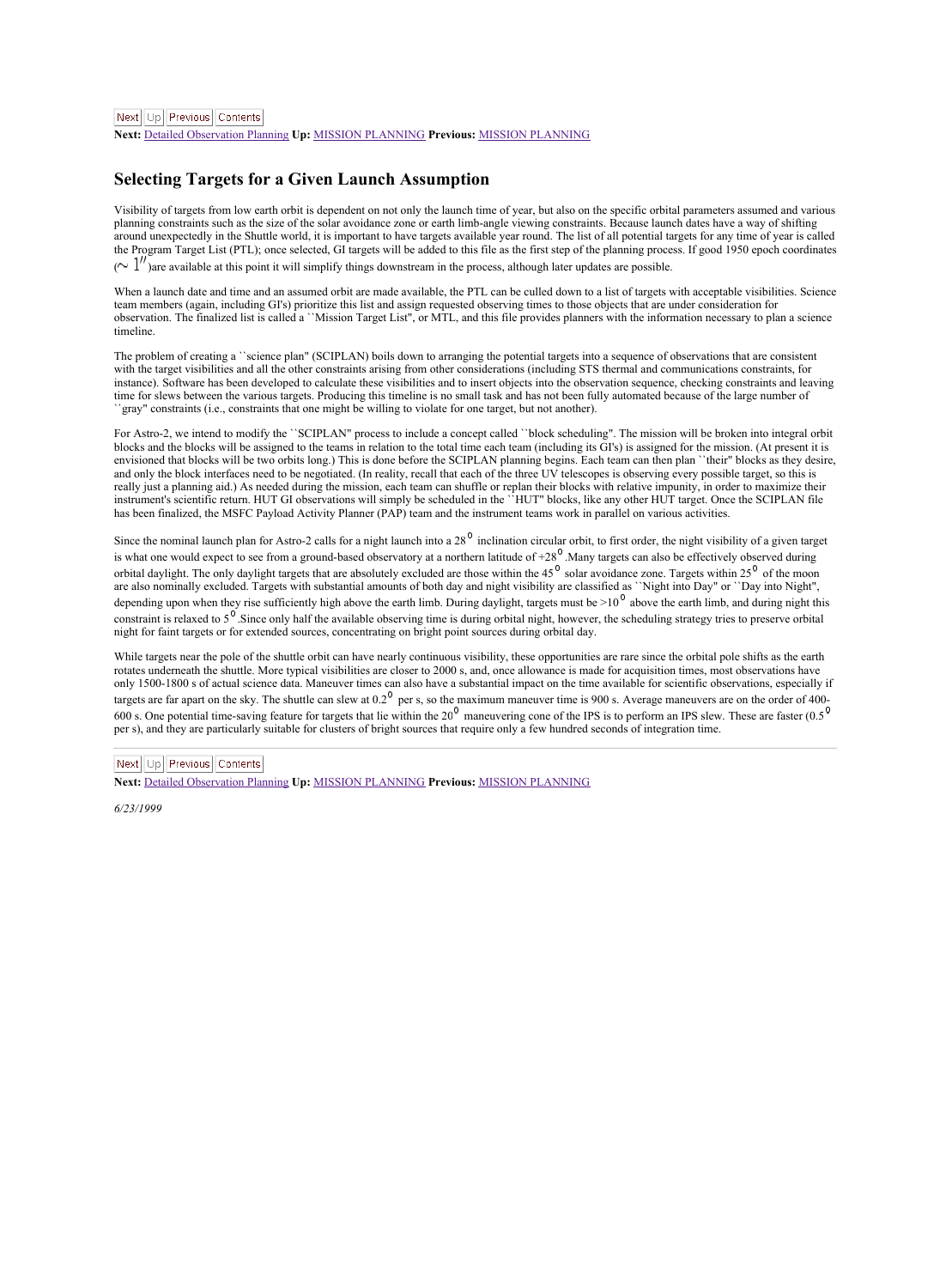<span id="page-54-1"></span>**Next:** [Sequence](#page-55-1) Database Files **Up:** MISSION [PLANNING](#page-52-1) **Previous:** [Selecting](#page-53-1) Targets for a

## <span id="page-54-0"></span>**Detailed Observation Planning**

- [Sequence](#page-55-0) Database Files
- [Coordinates](#page-56-0) and Roll Angles  $\ddot{\cdot}$
- [Selecting](#page-57-0) HUT Guide Stars [Count](#page-58-0) Rates and Door States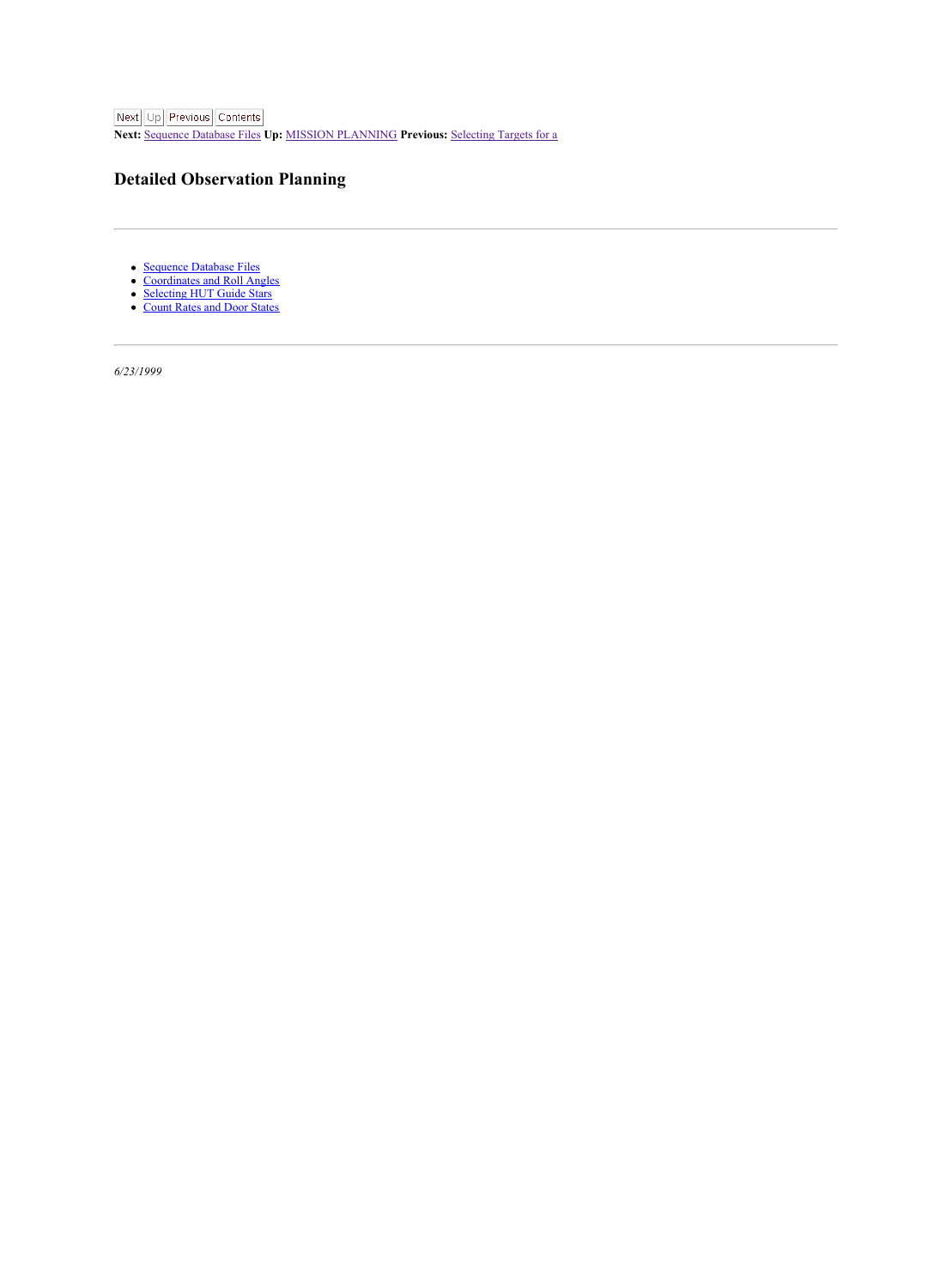### <span id="page-55-1"></span>Next Ltd Previous Contents

**Next:** [Coordinates](#page-56-1) and Roll Angles **Up:** Detailed [Observation](#page-54-1) Planning **Previous:** Detailed [Observation](#page-54-1) Planning

#### <span id="page-55-0"></span>**Sequence Database Files**

For each potential observation planned in the SCIPLAN file, we create a HUT Sequence Database file. (Multiple observations of a target will have<br>multiple files.) The files are ASCII text in a keyword/entry format that is e for general information about each target (magnitudes, fluxes, coordinates, references from theliterature, etc.), and as such can start to be built (on a target by target basis) even before the SCIPLAN planning takes place. Also, at various stages of the planning process, "official" planning information from theMSFC outputs (e.g. roll angles, start and stop times for the planned observations, unique observation ID numbers, etc.) are fed back into the sequence database files to keep them current. Finally, as observation planning progresses, these files hold parameters that reflect the decisions made to set up each observation (selected aperture, guide stars to use, TV magnitude settings, expected count rates, whether special procedures are required, etc.). Most of the information placed in these files is in a fairly ``user-friendly" format (i.e. magnitudes, guide star positions in arcsec relative to the object position, etc.). When these files are completed and verified, software converts this information into the format needed for operating the telescope on position, etc.). When these files are completed and verified, software orbit. (For example, the roll angle and guide star offsets [in arcsec] are converted into HUT TV pixel coordinates; this information is used by the HUT DEP to generate fiducial marks on the HUT TV at the expected positions of guide stars.) The transformed files are called ``sequence files" (as opposed to sens w generate material.<br>commence database files).

Science team members are assigned responsibility for a certain class or number of targets. This responsibility involves checking and verification of information, selection of guide stars, setting of observation and instrument parameters, and calculation of expected count rates. ``Write" protections are<br>set so that only the person responsible for that observation can ed ``wholesale" by a superuser who has access to all the files.

## Next | Up | Previous | Contents

**Next:** [Coordinates](#page-56-1) and Roll Angles **Up:** Detailed [Observation](#page-54-1) Planning **Previous:** Detailed [Observation](#page-54-1) Planning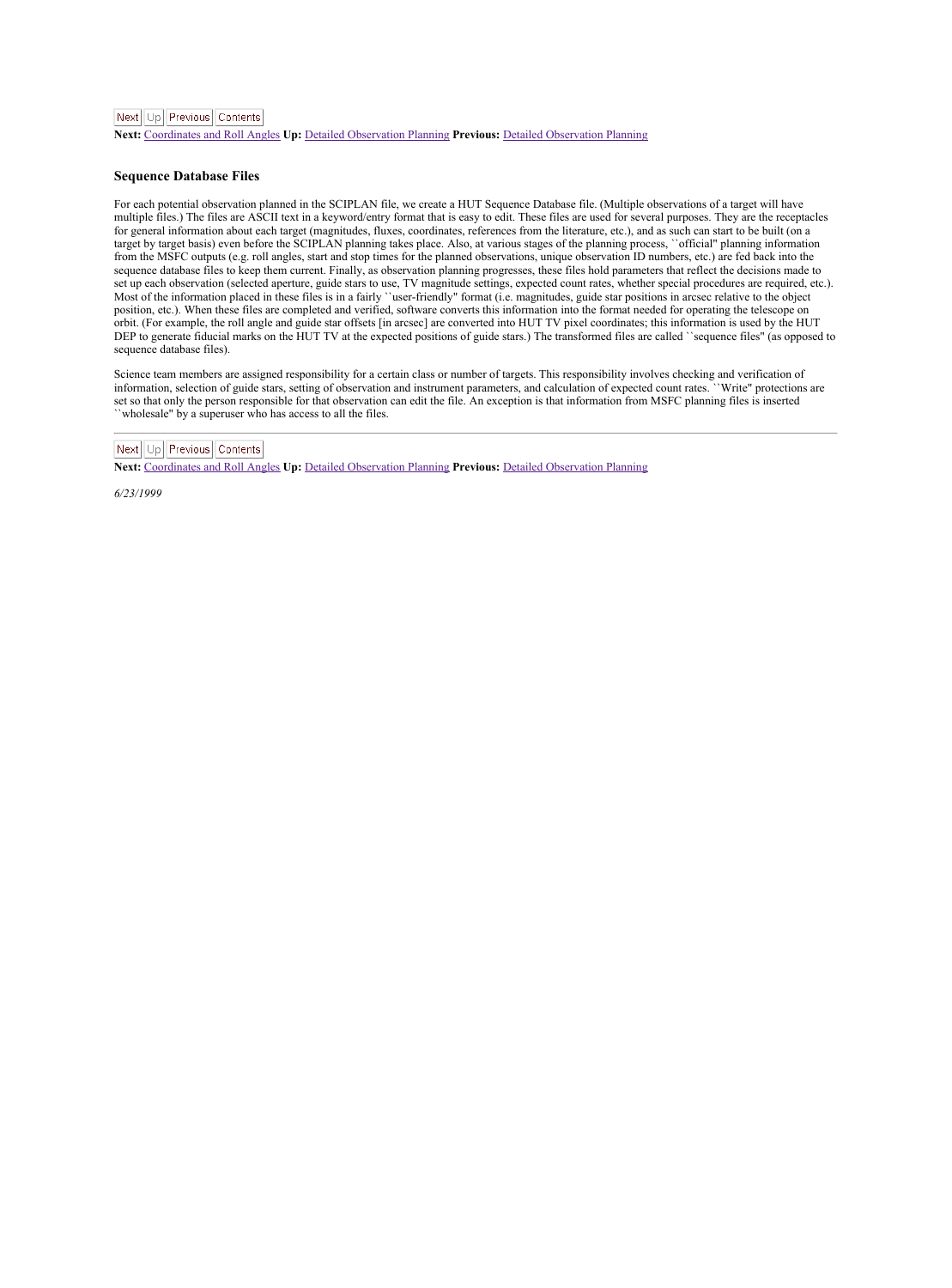<span id="page-56-1"></span>**Next:** [Selecting](#page-57-1) HUT Guide Stars **Up:** Detailed [Observation](#page-54-1) Planning **Previous:** [Sequence](#page-55-1) Database Files

#### <span id="page-56-0"></span>**Coordinates and Roll Angles**

It is important to have accurate coordinates (and accurate relative positions of potential guide stars, if appropriate) for each target or observation. Object<br>coordinates are nominally placed in the PTL file (and get pulle and a reference for the coordinate are also provided. Separate entries in the sequence database files track the coordinates listed on the SCIPLAN and those entered by science planners to assist in the process of checking. However, there are a number of reasons why coordinates may need to be updated at<br>a later stage in the process. For instance, if the coordinate supplie observation (typically 1-2" accuracy). Also, an extended target selected by UIT (which has a 40' field of view) may have a "generic" coordinate in the<br>PTL, and the spectrograph observers may choose a specific location for moving targets such as planets or comets, and these are often put in after the SCIPLAN is completed. Whatever the case, selecting, measuring, and/or verifying the coordinates and accuracies is an important step of planning, done shortly after the SCIPLAN is available.

Likewise, if any extended targets require specific roll angles, say to place a rectangular HUT aperture along the major axis of an elliptical galaxy, this needs to be determined and requested so that the orbital analysis engineers at MSFC can find appropriate guide stars for the IPS. Again, there are entries for setting a "roll requested" flag and desired roll angle in the MTL file, and the same information needs to get propagated to the sequence database files.<br>However, final decisions on some targets are not made until they needed.

## Next Up Previous Contents

**Next:** [Selecting](#page-57-1) HUT Guide Stars **Up:** Detailed [Observation](#page-54-1) Planning **Previous:** [Sequence](#page-55-1) Database Files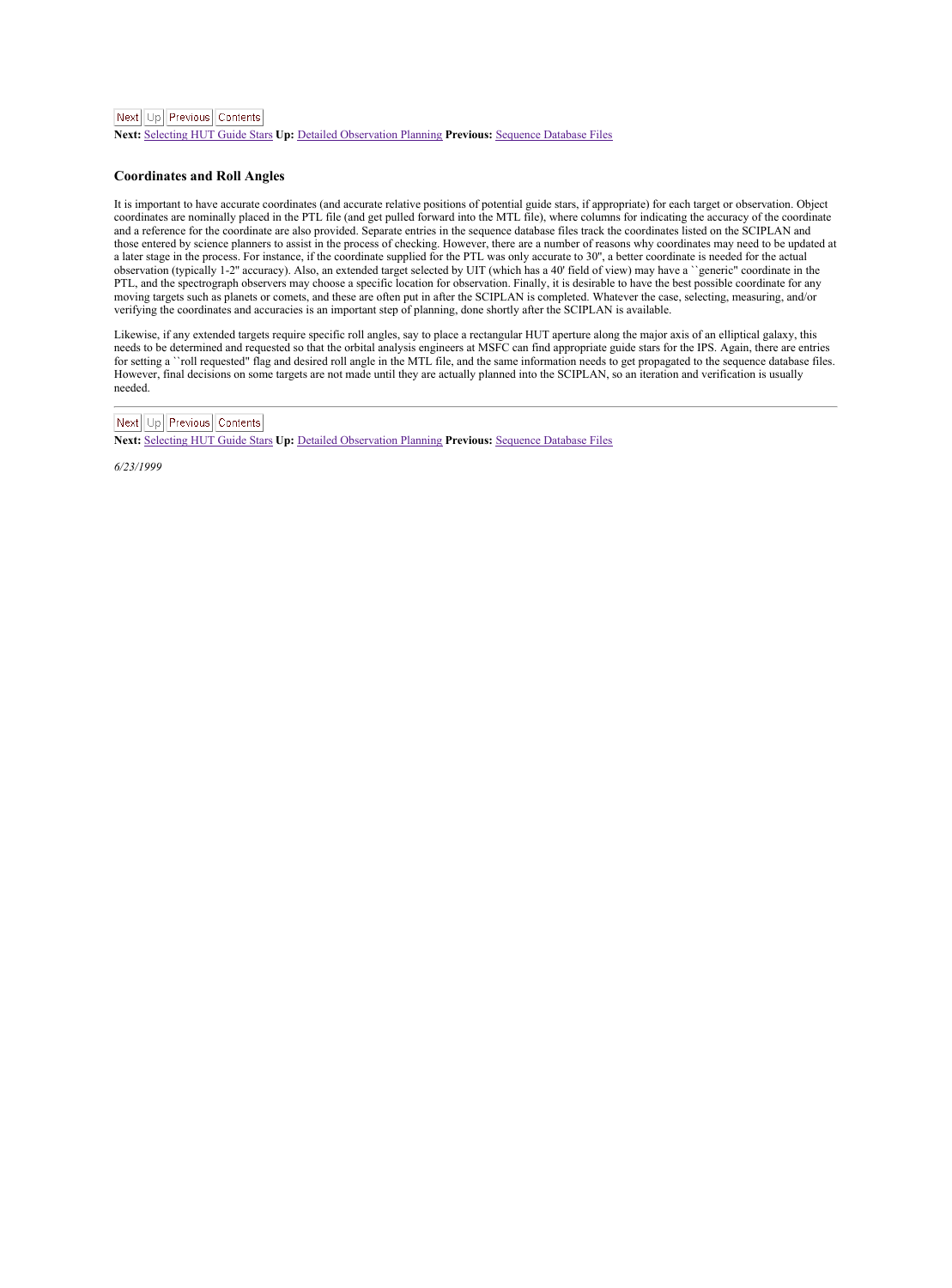<span id="page-57-1"></span>Next Ltd Previous Contents

**Next: [Count](#page-58-1) Rates and Door Up: Detailed [Observation](#page-54-1) Planning Previous: [Coordinates](#page-56-1) and Roll Angle** 

#### <span id="page-57-0"></span>**Selecting HUT Guide Stars**

With the general exception of bright stars (V<10), it will be desirable to select HUT guide stars for most targets. For each guide star (up to three can be<br>selected), fiducial marks will appear on the HUT TV camera at the quickly centering the correct object in the aperture. In certain cases where an object is too faint to be seen, this is the only way to assure the target is within the aperture. In cases where the object is bright, once the object is placed in the spectrograph aperture, the guide stars can be used to hold it there. Also, error signals for each of the guide stars are generated for use in pointing the telescope and for post-flight analysis.

Most of the leg work in obtaining information on potential guide stars for each object is accomplished by HUT team members who obtain the information from the HST Guide Star Catalog (HSTGSC). While absolute positions from the HSTGSC are sometimes off by as much as several arcsec. measurements and the control of the strength of the strength of the strength of the strength of the strength of the strength of the strength of the strength of the strength of the strength of the strength of the strength

Because the HUT TV camera has limited dynamic range at each of its gain settings, guide stars should not span a range of more than 2.5 magnitudes. In addition, to protect the TV camera, it must be set to accommodate the brightest objects in the field. This requirement leads to the restriction that the target magnitude entered in the sequence database file can be no more than 5 magnitudes fainter than the brightest object in the TV field of view. We must be particularly careful in the region around the entrance slits. When observing bright targets, there is always a chance that they will pop out of the slit area, so the mean guide star magnitude in a sequence database file may not be more than 3 magnitudes fainter than the target.

The HUT TV field of view is roughly  $9' \times 12'$ . Based on analysis of the HSTGSC data for each object, information on potential guide stars within this

region will be entered into each HUT sequence database file. This includes magnitude and relative positional information, and a "flag", initially set to<br>"no" in all cases, that indicates whether or not the guide star is to each object and selecting up to three of the guide stars for actual use during the observation.

Because the HUT TV camera contains small geometric distortions, it is best to select guide stars reasonably close to the target (but  $>30''$ ), and surrounding the target (as opposed to all on one side of the field) whenever possible. Because field rotation angle may make guide stars outside 4.5 radius unavailable, one should choose such stars with caution. Unfortunately, Mother Nature does not always provide ideal situations, and one or two guide stars, or guide stars all on one side of the TV field, are better than no guide stars at all.

## Next Lin Previous Contents

**Next:** [Count](#page-58-1) Rates and Door **Up:** Detailed [Observation](#page-54-1) Planning **Previous:** [Coordinates](#page-56-1) and Roll Angles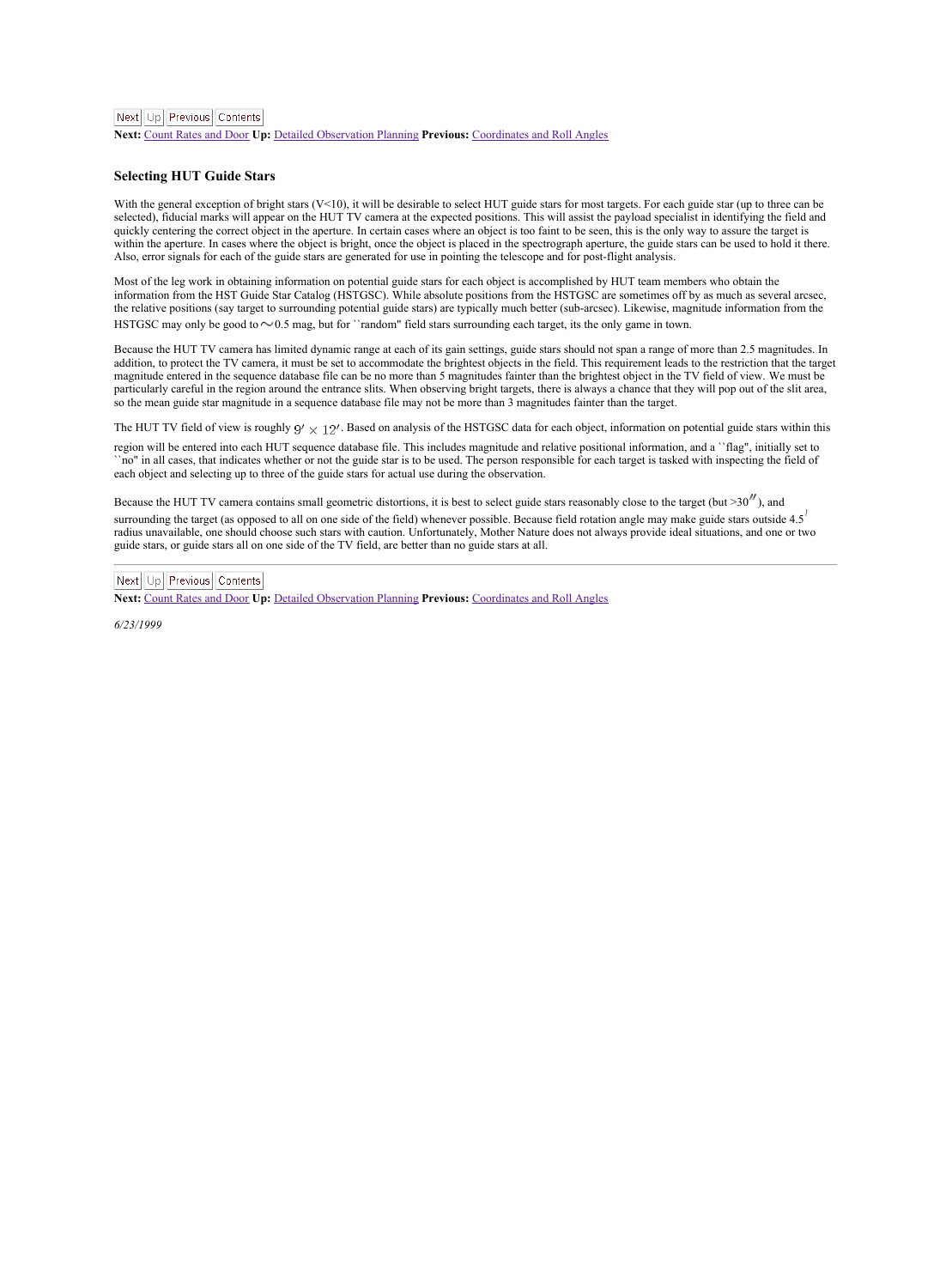<span id="page-58-1"></span>**Next:** About this [document](#page-60-1) ... **Up:** Detailed [Observation](#page-54-1) Planning **Previous:** [Selecting](#page-57-1) HUT Guide Stars

#### <span id="page-58-0"></span>**Count Rates and Door States**

It is important to have some idea of the count rate expected from each target, both for reference during the mission, and for instrument safety<br>considerations. The program tweatin, described earlier in this manual, provide count rates expected, including airglow lines. (The plots from these simulations can also be placed in the Target Book used by the payload specialists to set up an observation and verify that all is proceeding nominally.)

Sources whose predicted count rates exceed 5000 counts s<sup>-1</sup> exceed safety limits for the detector. High count rates can also present dead time problems as described earlier in this manual. These situations can be handled in a number of ways. For extended sources, selecting a smaller aperture may resolve the problem. For point sources, however, one may have to choose something other than the full telescope aperture. The flux may be attenuated by a factor of<br>two by closing one or the other of the "half aperture" doors at the fr of two small aperture door positions (50 cm<sup>2</sup> or 1 cm<sup>2</sup>) can be utilized. All of these situations can be simulated using hutsim in order to both derive expected count rates, and analyze the quality of the data resulting from one of these alternate door states.

#### **APPENDIX A -- LIST OF REFERENCE DOCUMENTS**

``Far-Ultraviolet Astronomy on the Astro-1 Space Shuttle Mission," A. F. Davidsen, *Science*, **259**, 327, (1993).

*The Hopkins Ultraviolet Telescope: Collected Scientific Papers, Vol. I*, ed. A. F. Davidsen, (Baltimore: Johns Hopkins University) (January 1993).

``The Hopkins Ultraviolet Telescope: Performance and Calibration During the Astro-1 Mission," A. F. Davidsen etal., *Ap. J.*, **392**, 264, (1992).

*HUT Dedicated Experiment Processor Software Requirements Document, Rev. E*, J. R. Dettmer & B. Ballard, (Laurel: Johns Hopkins University Applied Physics Laboratory) (April 1990).

``An Intensified Photo Diode Array Detector for Space Applications," K. S. Long, C. W. Bowers, P. D. Tennyson, and A. F. Davidsen, *Advances in Electronics and Electron Physics*, **64A**, 239, (1985).

*Mission Planning Handbook and Interface Requirements Document (MPHIRD)*, W. P. Blair et al., (Huntsville: Marshall Space Flight Center) (April 1993).

``Ultraviolet Spectroscopy and Remote Sensing of the Upper Atmosphere," R. R. Meier, *Space Science Rev.*, **58**, 1, (1991).

#### **APPENDIX B -- LIST OF ACRONYMS**

| A/D           | Analog-to-digital                                    |
|---------------|------------------------------------------------------|
| A/G           | Air-to-ground                                        |
| AOS           | Acquisition of signal                                |
| <b>AST</b>    | <b>ASTROS Star Tracker</b>                           |
|               | ASTROS Advanced Star/Target Reference Optical Sensor |
| CCTV          | Closed circuit television                            |
| Cel           | Cesium Iodide                                        |
| DDIT          | Digital Display Unit                                 |
| <b>DEP</b>    | Dedicated Experiment Processor                       |
| FC            | <b>Experiment Computer</b>                           |
| ECC           | Environmental Control Cannister                      |
| <b>FCAS</b>   | <b>Experiment Computer Applications Software</b>     |
| <b>ECOS</b>   | <b>Experiment Computer Operating System</b>          |
| <b>FM</b>     | <b>Electronics Module</b>                            |
| <b>FHST</b>   | Fixed-head Star Tracker                              |
| <b>FWHM</b>   | Full-width half-maximum                              |
| GI            | Guest Investigator                                   |
| GSE           | Ground Support Equipment                             |
| HAC           | <b>HIT Activation</b>                                |
| <b>HDC</b>    | HUT Doors and Camera                                 |
| <b>HMH</b>    | HUT Mirrors and Heaters                              |
| HOP           | <b>HUT</b> Operations                                |
| <b>HRM</b>    | High-rate Multiplexer                                |
| HSP           | <b>HUT</b> Spectrometer                              |
| <b>HST</b>    | Hubble Space Telescope                               |
| <b>HSTGSC</b> | HST Guide Star Catalogue                             |
| HUT           | Hopkins Ultraviolet Telescope                        |
| ID.           | Identification                                       |
| <b>IDIN</b>   | <b>Identification</b> Initial                        |
| <b>IDOP</b>   | <b>Identification Operational</b>                    |
| <b>IMC</b>    | Image Motion Compensation                            |
| <b>IMCS</b>   | Image Motion Compensation System                     |
| <b>TPS</b>    | <b>Instrument Pointing System</b>                    |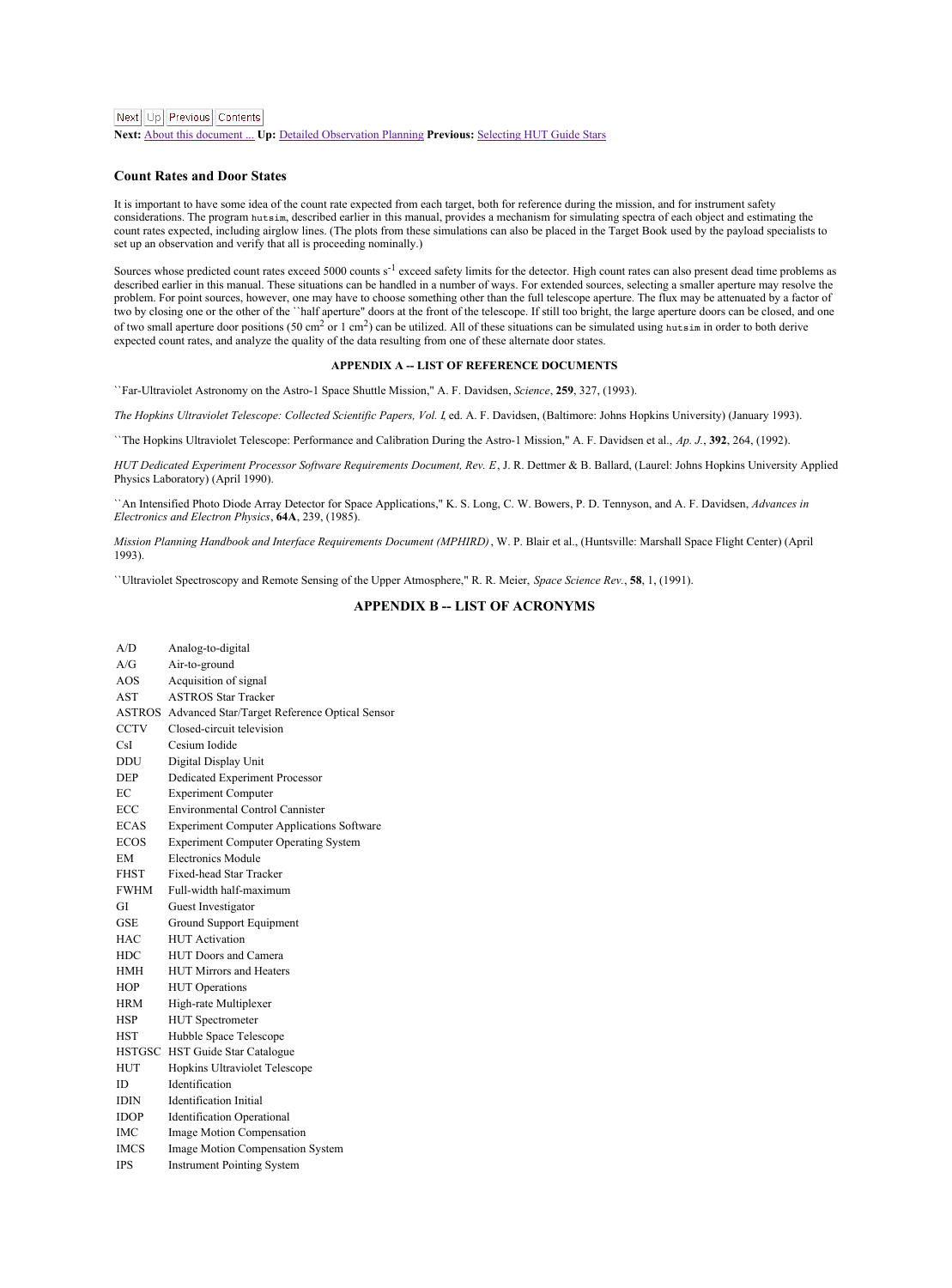| <b>IRAF</b>    | Interactive Reduction and Analysis Facility                           |
|----------------|-----------------------------------------------------------------------|
| <b>TRS</b>     | <b>Integrated Radiator System</b>                                     |
| <b>ISM</b>     | Interstellar medium                                                   |
| IUE            | International Ultraviolet Explorer                                    |
| IPL.           | Jet Propulsion Laboratory                                             |
| <b>ISC</b>     | Johnson Spaceflight Center                                            |
| LOS            | Loss of signal                                                        |
| LOT            | Lock on target                                                        |
| MCP            | Microchannel plate                                                    |
| <b>MMIT</b>    | Mass Memory Unit                                                      |
|                | MPHIRD Mission Planning Handbook and Integration Requiements Document |
| MS             | <b>Mission Specialist</b>                                             |
| <b>MSEC</b>    | Marshall Spaceflight Center                                           |
| MTL            | Mission Target List                                                   |
| <b>NIST</b>    | National Institute of Standards and Technology                        |
| OCR            | <b>Operation Change Request</b>                                       |
| OMIS           | Operation Managment Information System                                |
| OSP            | Optical Sensor Package                                                |
|                | OSPCAL Optical Sensor Package Calibration                             |
| PAP            | Payload Activity Planner                                              |
| <b>PATSI</b>   | Problem analyst and trouble-shooting investigator                     |
| P <sub>1</sub> | Principal Investigator                                                |
| POCC           | Payload Operations Control Center                                     |
| PP             | Peripheral Processor                                                  |
| PS             | Payload Specialist                                                    |
| <b>PSF</b>     | Point spread function                                                 |
| PTL.           | Program Target List                                                   |
| RAM            | Random Access Memory                                                  |
| RALL           | <b>Remote Acquisition Unit</b>                                        |
| <b>RR</b>      | <b>Replanning Request</b>                                             |
| S/N            | Signal-to-noise ratio                                                 |
| S/W            | Software                                                              |
|                | <b>SCIPLAN Science Plan</b>                                           |
| <b>SIT</b>     | Silicon Integrating Target                                            |
| SOPG-          | Science Operations Planning Group                                     |
| SP             | Spectrometer Processor                                                |
| <b>STS</b>     | Space Transportation System                                           |
| <b>SLIRE</b>   | Synchrotron Ultraviolet Radiation Facility                            |
| <b>SWP</b>     | Short wavelength prime                                                |
| SiC            | Silicon carbide                                                       |
| <b>TDRS</b>    | Tracking and Data Relay Satellite                                     |
| <b>TEGSE</b>   | Telemetry experiment ground support equipment                         |
| TM             | Telescone Module                                                      |
| <b>LITT</b>    | Ultraviolet Imaging Telescope                                         |
| <b>IIV</b>     | Ultraviolet                                                           |
| <b>WIIPPE</b>  | Wisconsin Ultraviolet Photopolarimeter Experiment                     |

**Next:** About this [document](#page-60-1) ... **Up:** Detailed [Observation](#page-54-1) Planning **Previous:** [Selecting](#page-57-1) HUT Guide Stars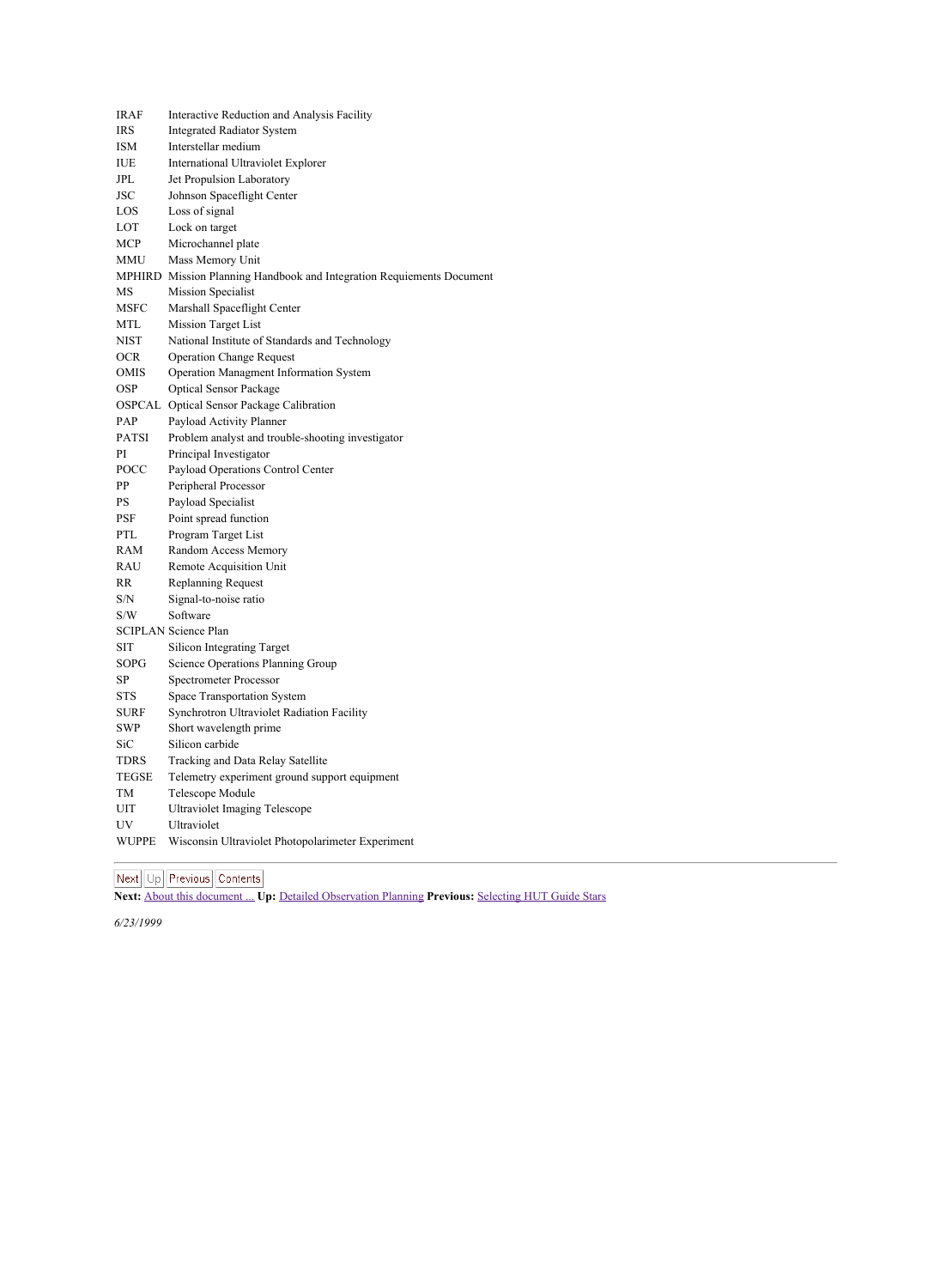<span id="page-60-1"></span>Next Up Previous Contents

**Up:** No [Title](#page-0-0) **Previous:** [Count](#page-58-1) Rates and Door

## <span id="page-60-0"></span>**About this document ...**

This document was generated using the **[LaTeX](http://www-dsed.llnl.gov/files/programs/unix/latex2html/manual/)2**HTML translator Version 97.1 (release) (July 13th, 1997)

Copyright © 1993, 1994, 1995, 1996, 1997, Nikos [Drakos](http://cbl.leeds.ac.uk/nikos/personal.html), Computer Based Learning Unit, University of Leeds.

The command line arguments were: **latex2html** hut\_handbook.tex.

The translation was initiated by on 6/23/1999